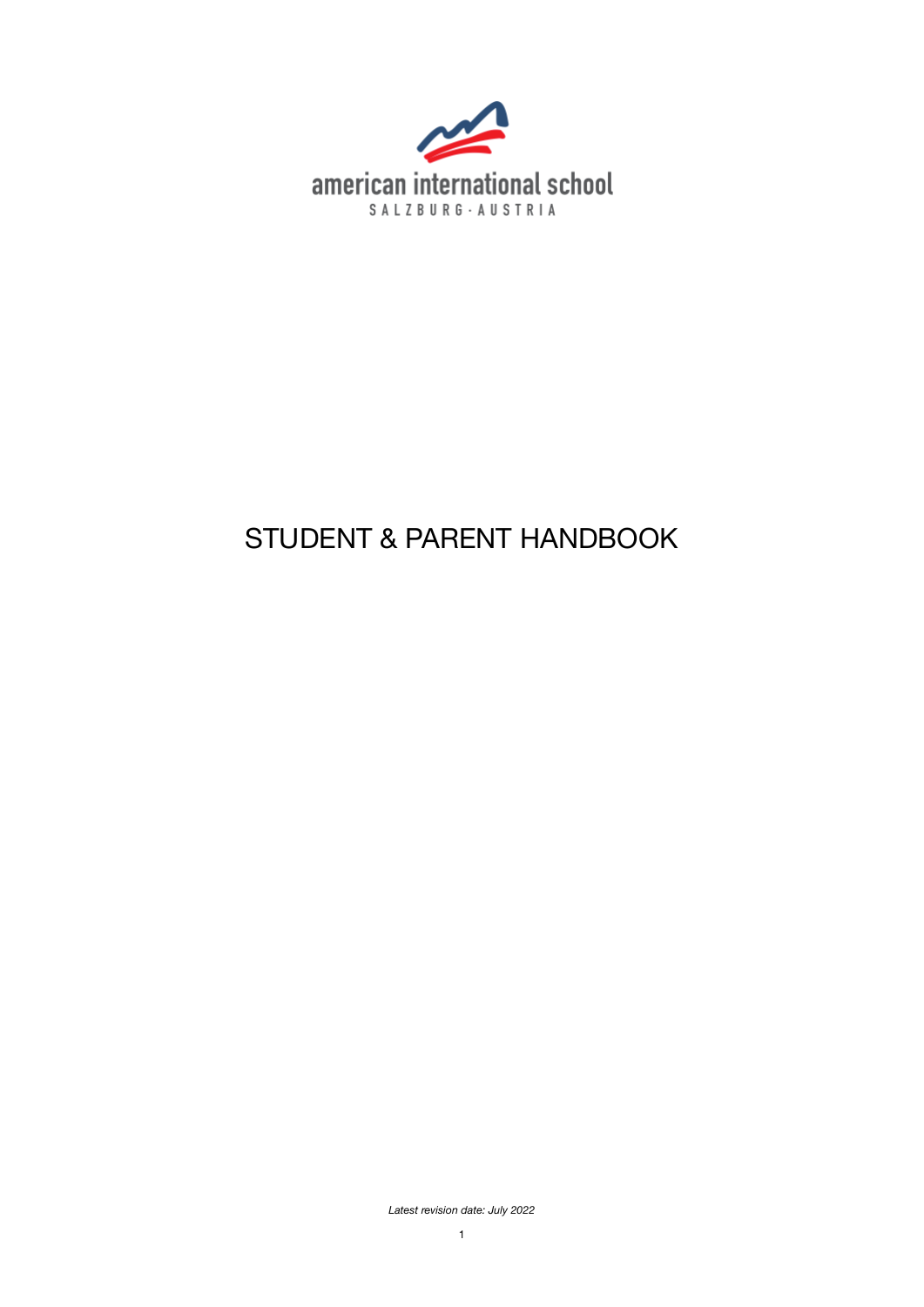# *Table of Contents*

| ı. |          | Mission, Beliefs, Profile of Graduates                                                  | 6-7         |
|----|----------|-----------------------------------------------------------------------------------------|-------------|
|    | А.       | AIS-Salzburg Organization and Responsibilities                                          | 8-10        |
|    |          | 1.<br>Administration                                                                    | 8-9         |
|    |          | 2.<br>Faculty                                                                           | 9           |
|    |          | 3.<br><b>Resident-Care Staff</b>                                                        | 9-10        |
|    |          | 4.<br>Contacts                                                                          | 10          |
| н. |          | Academics                                                                               | 11-25       |
|    | А.       | <b>Academic Honesty</b>                                                                 | 11          |
|    | В.       | Academic Standards                                                                      | $11 - 17$   |
|    |          | 1.<br>Calendar, Daily Schedules                                                         | 11-12       |
|    |          | 2.<br>Grading                                                                           | 12          |
|    |          | 3.<br><b>Grading Scale</b>                                                              | 12          |
|    |          | <b>Grade Averages</b><br>4.                                                             | 12-13       |
|    |          | 5.<br><b>Final Examinations</b>                                                         | 13          |
|    |          | 6.<br><b>Academic Credits</b>                                                           | 13          |
|    |          | 7.<br><b>Grade Point Average</b>                                                        | 14          |
|    |          | 8.<br>Diploma Requirements                                                              | 14          |
|    |          | <b>Promotion Requirements</b><br>9.                                                     | 14          |
|    |          | 10. Course Load Requirements                                                            | 14          |
|    |          | 11. Advanced Placement® Program and Courses                                             | 14-15       |
|    |          | 12. Master Schedule                                                                     | 15          |
|    |          | 13. Course Listings                                                                     | 15-16       |
|    |          | 14. Courses and Credit Designations                                                     | 16          |
|    |          | 15. Senior Project                                                                      | 17          |
|    |          | 16. Ethics Seminar Course                                                               | 17          |
|    |          | 17. Elective Courses                                                                    | 17          |
|    |          | 18. Boarding Conduct                                                                    | 17          |
|    | C.       | Grade Reporting & Academic Standing                                                     | 17-18       |
|    |          | Class Rank<br>1.                                                                        | 17          |
|    |          | 2.<br>Honor Roll                                                                        | 18          |
|    |          | 3.<br>Academic Warning                                                                  | 18          |
|    |          | Academic Probation<br>4.                                                                | 18          |
|    | D.       | <b>Academic Expectations</b>                                                            | 19-22       |
|    |          | 1.<br>Study Habits and Academic Preparedness                                            | 19          |
|    |          | 2.<br>Study Hall                                                                        | 19          |
|    |          | 3.<br>Evening Study hall                                                                | 19-20       |
|    |          | Use of Electronics<br>4.                                                                | 20          |
|    |          | 5.<br><b>Extended Evening Study Halls</b>                                               | 20          |
|    |          | School-wide classroom expectations<br>6.                                                | 20          |
|    |          | 7.<br>English Only During Academic Day                                                  | 20          |
|    |          | 8.<br><b>Assignment Completion</b>                                                      | 20          |
|    |          | 9.<br>Academic Attire / Dress Code                                                      | $20 - 21$   |
|    |          | 10. Daily Preparedness                                                                  | 21          |
|    |          | 11. Google Classroom - Online Instruction                                               | 21          |
|    |          | 12. Expulsion From Class                                                                | 22          |
|    | Е.       | 13. PE Expectations / HLR Grading and Health Points<br>Academic Assistance and Guidance | 22<br>23-25 |
|    |          | Resident-Care Staff<br>1.                                                               | 23          |
|    |          | 2.<br>Teaching Faculty Office Hours / Tutorial Assistance                               | 23          |
|    |          | 3.<br>Senior Project Advisors                                                           | 23          |
|    |          | <b>Student Tutorials</b><br>4.                                                          | 23          |
|    |          | <b>Private Tutoring</b><br>5.                                                           | 23          |
|    |          | 6.<br>College Counselor                                                                 | 23          |
|    |          | Calendar of University Admissions Preparation<br>7.                                     | $23 - 24$   |
|    |          | University Acceptance Requirements / Standardized Testing<br>8.                         | 24-25       |
|    |          |                                                                                         |             |
| Ш. |          | <b>Attendance</b>                                                                       | 26-27       |
|    | А.       | <b>Attendance Policy</b>                                                                | 26          |
|    | В.       | <b>Attendance Requirements</b>                                                          | 26          |
|    | C.       | <b>Attendance Terms</b>                                                                 | 26          |
|    | D.<br>Е. | <b>Attendance Reporting</b>                                                             | 26          |
|    | F.       | Extending Vacations and Other Unexcused Absences<br><b>PE Attendance</b>                | 27<br>27    |
|    | G.       | Evening Study Hall Attendance                                                           | 27          |
|    | Н.       | <b>Athletics Participation</b>                                                          | 27          |
|    | I.       | Headmaster's Holiday                                                                    | 27          |
|    |          |                                                                                         |             |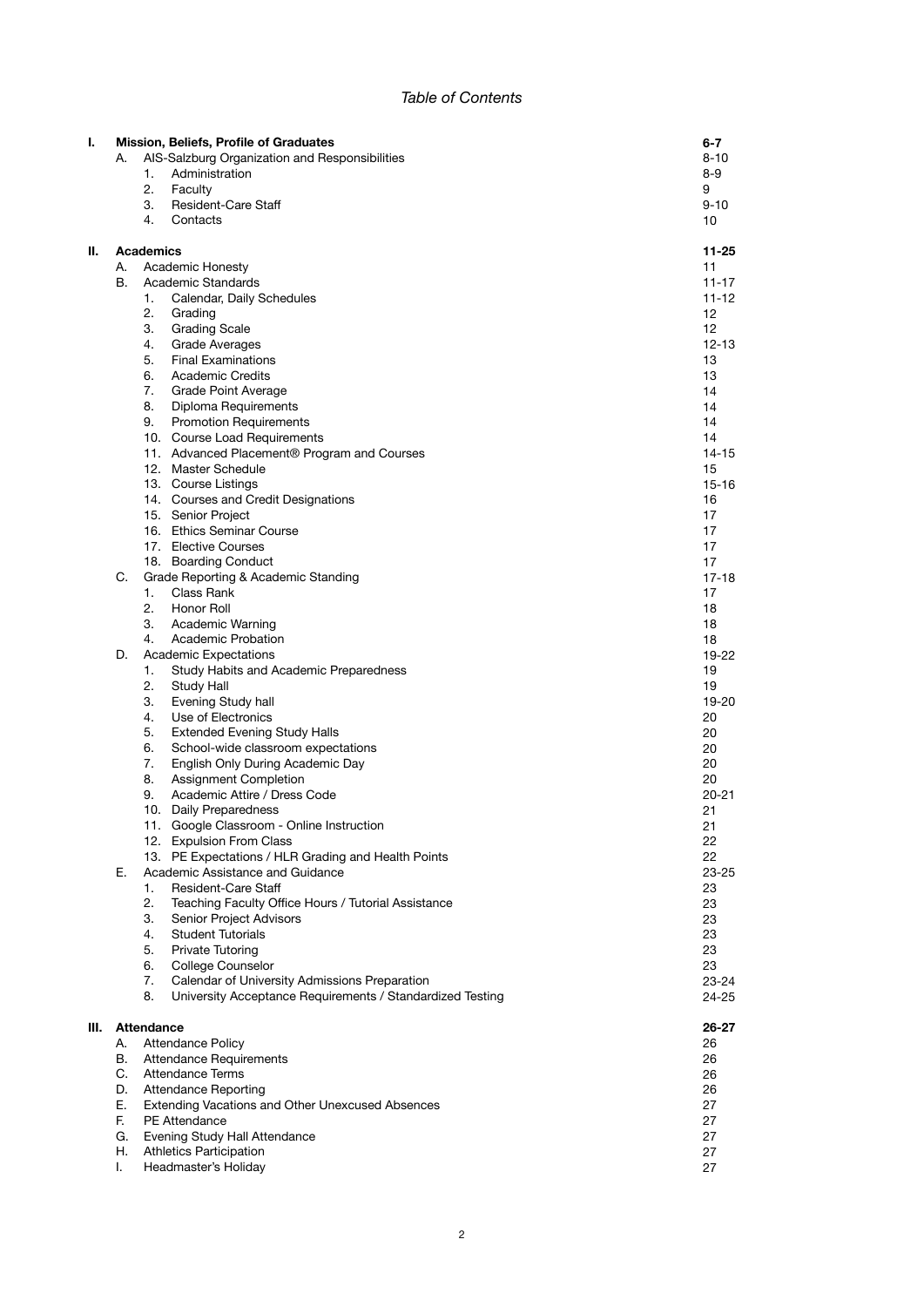| IV. |          | <b>Health and Safety</b>                                                    | 28-32           |
|-----|----------|-----------------------------------------------------------------------------|-----------------|
|     | А.       | Corona                                                                      | 28              |
|     | В.       | Vaccinations                                                                | 28              |
|     | C.       | <b>Health Coordinator</b>                                                   | 28-29           |
|     | D.       | <b>Medical Services</b>                                                     | 29              |
|     | Е.       | First Aid and Emergencies                                                   | 29-30           |
|     | F.<br>G. | <b>Risk Assessment</b><br><b>Medications</b>                                | 30<br>30-31     |
|     | Η.       | Illness and Infirmaries                                                     | 31              |
|     | I.       | Corona Crisis Team                                                          | 31              |
|     | J.       | <b>GDPR and Personal Health Data</b>                                        | 31              |
|     | Κ.       | Fire and Evacuation Drills                                                  | 32              |
|     | L.       | <b>Campus Security</b>                                                      | 32              |
|     | М.       | Personal Security and Safety                                                | 32              |
| V.  |          | <b>Code of Student Conduct</b>                                              | $33 - 41$       |
|     | А.       | Abuse, Harassment, Bullying, Cyyber-Bullying, Maltreatment                  | $33 - 35$       |
|     |          | Abuse and Harassment<br>1.                                                  | 33              |
|     |          | 2.<br>Bullying and Cyber-Bullying                                           | 34              |
|     |          | Racial / Cultural Discrimination<br>3.                                      | 34              |
|     |          | 4.<br>Date Rape or Acquaintance Rape                                        | 34              |
|     |          | 5.<br>Online Pornography and Violence<br>6.<br><b>Abusive Relationships</b> | 35-36<br>35     |
|     |          | 7.<br>Sexting and Upskirting                                                | 35              |
|     |          | 8.<br>Initiation/Hazing                                                     | 35              |
|     |          | 9.<br>Neglect at School                                                     | 35              |
|     | В.       | Reporting, Disclosing and Supporting: A Vigilant Community                  | 35-36           |
|     | C.       | Privacy and Private Property                                                | 36              |
|     | D.       | <b>Alcohol Policy</b>                                                       | 37              |
|     | Ε.       | <b>Tobacco Consumption</b>                                                  | 37-38           |
|     | F.<br>G. | Illegal and Controlled Substances                                           | 38              |
|     | Η.       | School Property, Theft and Vandalism<br>Discretion and General Deportment   | 38              |
|     | L.       | Disobedience, Insolence and Insubordination                                 | 39<br>39        |
|     | J.       | Personal Dishonesty, Disrespect and Dishonorable Behavior                   | 39              |
|     | Κ.       | Modes of Address                                                            | 39              |
|     | L.       | Profanity                                                                   | 39              |
|     | М.       | Dress and Style Code - General                                              | 39              |
|     | N.       | Fire Hazards                                                                | 40              |
|     | О.       | <b>Restricted Items</b>                                                     | 40              |
|     | Р.       | <b>Public Transport</b>                                                     | 40              |
|     | Q.<br>R. | <b>Travel Expectations</b><br>Departure from Campus                         | 40<br>$40 - 41$ |
|     |          |                                                                             |                 |
| VI. |          | <b>Disciplinary Consequences</b>                                            | 42-44           |
|     | А.       | Reporting                                                                   | 42              |
|     | В.<br>C. | Major Disciplinary Offenses<br>Minor Disciplinary Infractions               | 42              |
|     | D.       | <b>Disciplinary Consequences</b>                                            | 42<br>42-44     |
|     |          | <b>Conduct Logs</b><br>1.                                                   | 42              |
|     |          | 2.<br>Warning                                                               | 43              |
|     |          | 3.<br>Detention                                                             | 43              |
|     |          | 4.<br><b>Community Assistance</b>                                           | 43              |
|     |          | 5.<br><b>Campus Restriction</b>                                             | 43              |
|     |          | 6.<br><b>Room Restriction</b>                                               | 43              |
|     |          | 7.<br><b>Weekend Restriction</b>                                            | 43              |
|     |          | 8.<br><b>Disciplinary Probation</b><br>9.<br>In-school Suspension           | 43              |
|     |          | 10. Suspension                                                              | 43<br>43        |
|     |          | 11. Expulsion                                                               | 43              |
|     | Е.       | Withdrawals and Dismissals                                                  | 44              |
|     |          |                                                                             |                 |
|     |          | <b>VII. Honorable Conduct</b><br>A. Honorable Conduct Awards                | 45-46<br>45-46  |
|     |          | 1. Senior Scholar                                                           | 45              |
|     |          | 2. Distinguished Student                                                    | 45-46           |
|     |          | 3. Commended Student                                                        | 46              |
|     |          | 4. Variations for Status                                                    | 46              |
|     |          | 5. Variations for Day Students                                              | 46              |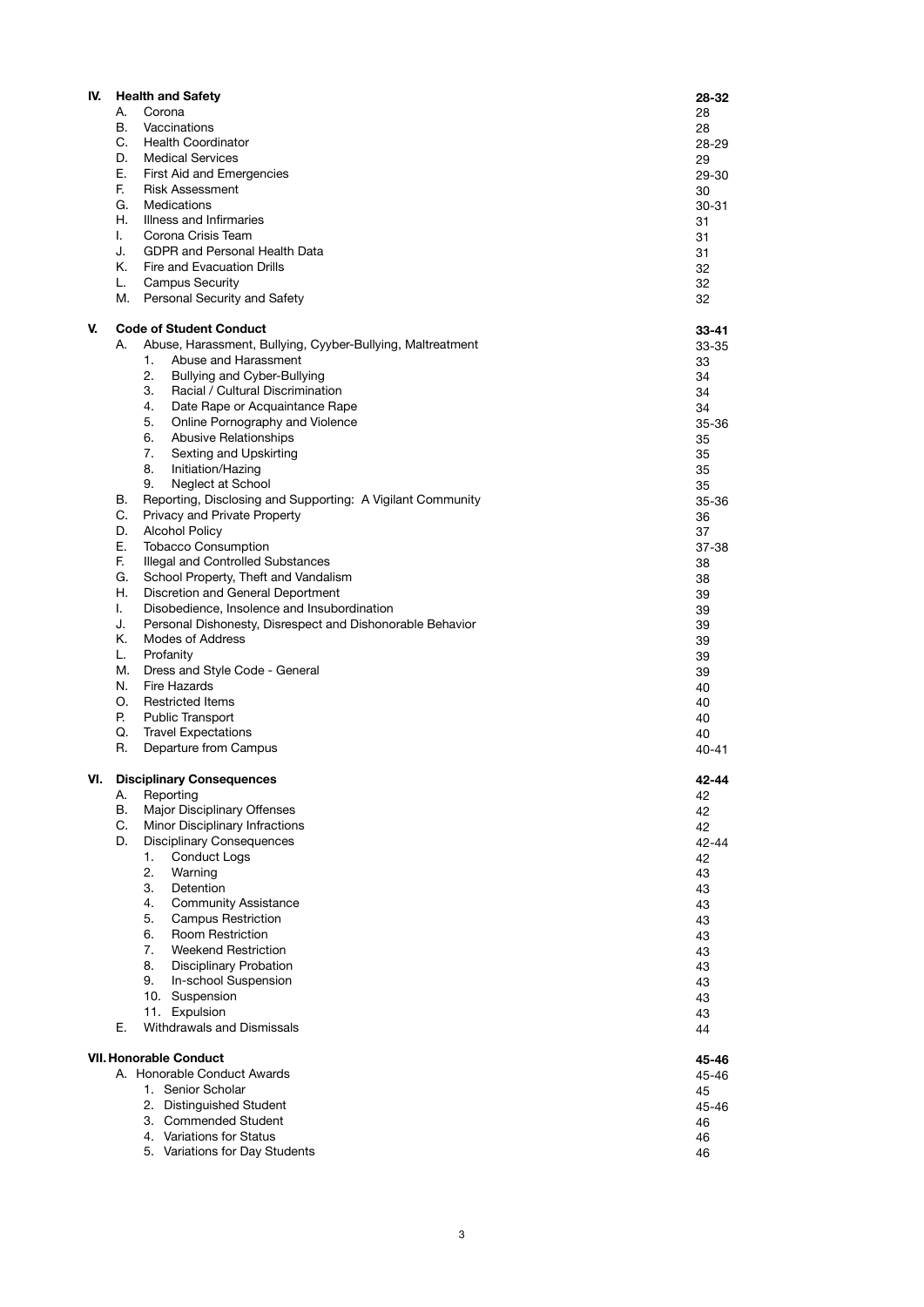| VIII. |    | <b>Dormitories and Boarding Student Life</b> | 47-52     |  |  |  |
|-------|----|----------------------------------------------|-----------|--|--|--|
|       |    | A. Communications                            |           |  |  |  |
|       |    | 1. Floor / Dormitory Meetings                | 47        |  |  |  |
|       |    | 2. Information Responsibility                | 47        |  |  |  |
|       |    | 3. Enrollment and Permission Forms           | 47        |  |  |  |
|       | В. | Curfew and Lights Out                        | 48        |  |  |  |
|       | C. | <b>Dormitory Rooms</b>                       | 48-50     |  |  |  |
|       |    | <b>Room Tidiness</b><br>1.                   | 48-49     |  |  |  |
|       |    | 2.<br>Furnishings                            | 49        |  |  |  |
|       |    | 3.<br><b>Room Decoration</b>                 | 49        |  |  |  |
|       |    | 4.<br>Damages                                | 49        |  |  |  |
|       |    | 5.<br><b>Room Security</b>                   | 49        |  |  |  |
|       |    | 6.<br><b>Restricted Items</b>                | 49        |  |  |  |
|       |    | 7.<br>Noise Levels and Personal Music        | 49        |  |  |  |
|       |    | 8.<br><b>Seniority Rooming</b>               | 49        |  |  |  |
|       |    | 9.<br>Room Changes                           | 49        |  |  |  |
|       | D. | Food, Cafeterias and Dining Areas            | 49-50     |  |  |  |
|       |    | 1.<br><b>Dining Areas</b>                    | 49-50     |  |  |  |
|       |    | 2.<br>Cafeteria Dining and Health            | 50        |  |  |  |
|       |    | 3.<br>Kitchen Staff                          | 50        |  |  |  |
|       | Ε. | Other Information for Boarding Students      | 50-52     |  |  |  |
|       |    | 1.<br><b>Incidentals Account</b>             | 50        |  |  |  |
|       |    | Keys and Fobs<br>2.                          | 50        |  |  |  |
|       |    | 3.<br>Laundry                                | 50        |  |  |  |
|       |    | 4.<br>Mail and Package Deliveries            | 50        |  |  |  |
|       |    | 5.<br>Pocket-Money Service                   | $50 - 51$ |  |  |  |
|       |    | 6.<br>Travel and Transportation              | 51        |  |  |  |
|       |    | 7.<br>Vehicles                               | 51        |  |  |  |
|       |    | 8.<br>Visitors                               | 51        |  |  |  |
|       |    | 9.<br><b>Weekend Activities</b>              | 51        |  |  |  |
|       |    | 10. Community Service                        | $51 - 52$ |  |  |  |
| IX.   |    | Policies (to be downloaded)                  | 53        |  |  |  |
|       | А. | <b>Equality and Diversity Policy</b>         | 53        |  |  |  |
|       | В. | GDPR - Personal Data Protection Policy       | 53        |  |  |  |
|       | C. | Corona Strategy and Procedures               | 53        |  |  |  |
|       | D. | Child Protection Policies and Procedures     | 53        |  |  |  |
|       | Ε. | Anti-Bullying and Anti-Cyberbullying Policy  | 53        |  |  |  |
|       |    |                                              |           |  |  |  |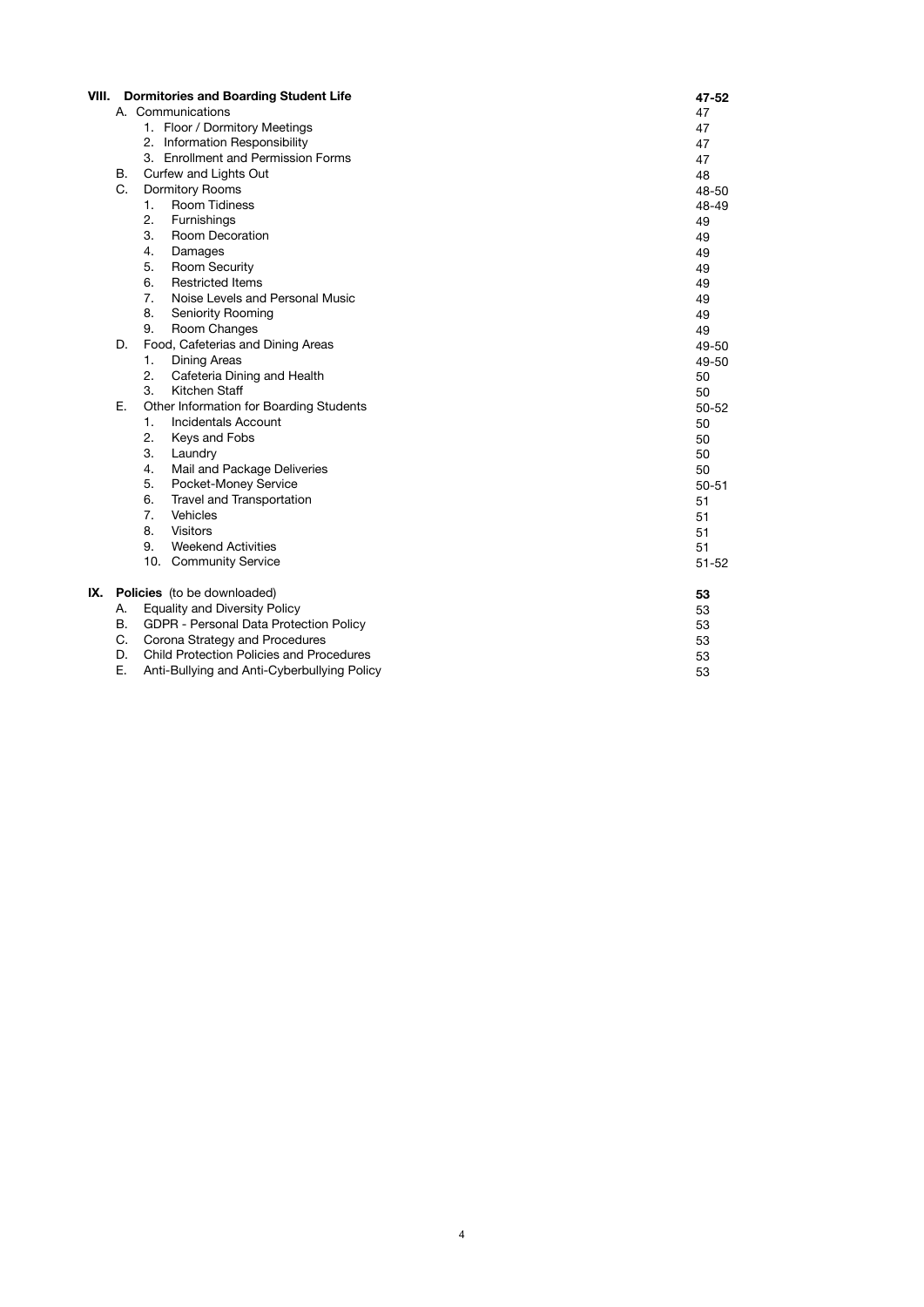### *Headmaster's Statement*

The American International School-Salzburg has now been in existence nearly half a century and we are proud to have *provided many outstanding students from all over the world with a college-preparatory education that has served them*  very well in their future studies, careers and in leading lives of outstanding service and social contribution. We are *justifiably proud of many aspects of our small, international boarding school that make it unique and superior in many ways: the excellent and long-term teaching faculty, the energetic and dedicated resident-care staff, and the many, many hard-working and dedicated students that have passed through our halls for over 47 years and have left behind a tradition of trust, hard work, engagement and high motivation.* 

*Boarding schools are places of unique character. They are teeming with life, energy, excitement and full schedules of responsibilities. They exist in replacement, to a significant extent, of parents, family, friends and other acquaintances that have directed the development of our students before enrollment and they take over these profound responsibilities with professionalism, care and appropriate concern for all aspects of the students' lives. AIS-Salzburg is a familiar, small, intense and determined community of educators who establish—through their dedication to high standards, their personal love of learning, their concern and appropriate care for the development of character, and their willingness to always provide a helpful hand or a sympathetic ear—a home away from home. This is a place you will miss when you depart and a source of pride for all those who thrive within our programs.* 

*One of the fundamental keys to the attainment of an outstanding education and the development of a character of excellence is habit. Habitual training in doing the right thing: caring for others, concerning yourself with the health of the community and contributing to an environment of trust and respect. These are absolute necessities in communities such as ours. We can all say that we want to do well, but it is only through the daily, habitual repetition of doing the small tasks well, that we learn how the greater goals can be achieved. Sometimes, we fall short. We all have our moments of doubt, frailty, frustration and weakness. No one expects perfection—just the realization of how important it is to try to do your best in all circumstances and whenever you can. This leads to confidence. Without confidence, there is no gain; no moving forward to greater achievement and fulfillment.* 

*Instead of seeing the following words of this handbook as restrictions, see them as way-markers that lead you down the road to ultimate success in your personal as well as social aims. In your wishes and dreams, there are places you should not go; places that are dangerous and threatening to yourself and to others. There are gloriously commendable locations as well; ones that will fill you with pride, satisfaction and even greater hope. Being an adolescent in a boarding school, you should realize that much depends on how well you read the way-markers and how well you can interpret the map of life. Find the right road and realize that it may not be the one that is shortest; it may be the longer one that twists and turns, rises and falls; requiring great patience and persistence. Realize that it may not be the broadest one that most are taking; it may be the one hidden behind the trees and out of sight of the many. Realize, more than anything else, that you are not alone. Every human individual needs a community of others within which they can grow and learn. There would be no excellence or contentment without a community that defines and recognizes it. This handbook, these way-markers and this community—all are here to serve you and to welcome you to a new and exciting set of opportunities. Don't waste the chance to let them work for and with you.* 

 —The Headmaster

*Proviso: No handbook can possibly include everything that may need to be mentioned and provide answers to all questions of concern. Therefore, please be aware that this document is supplemented by the advice, communication and clarification of the staff members of AIS-Salzburg. Questions and requests for further information or assistance are welcome at any time.*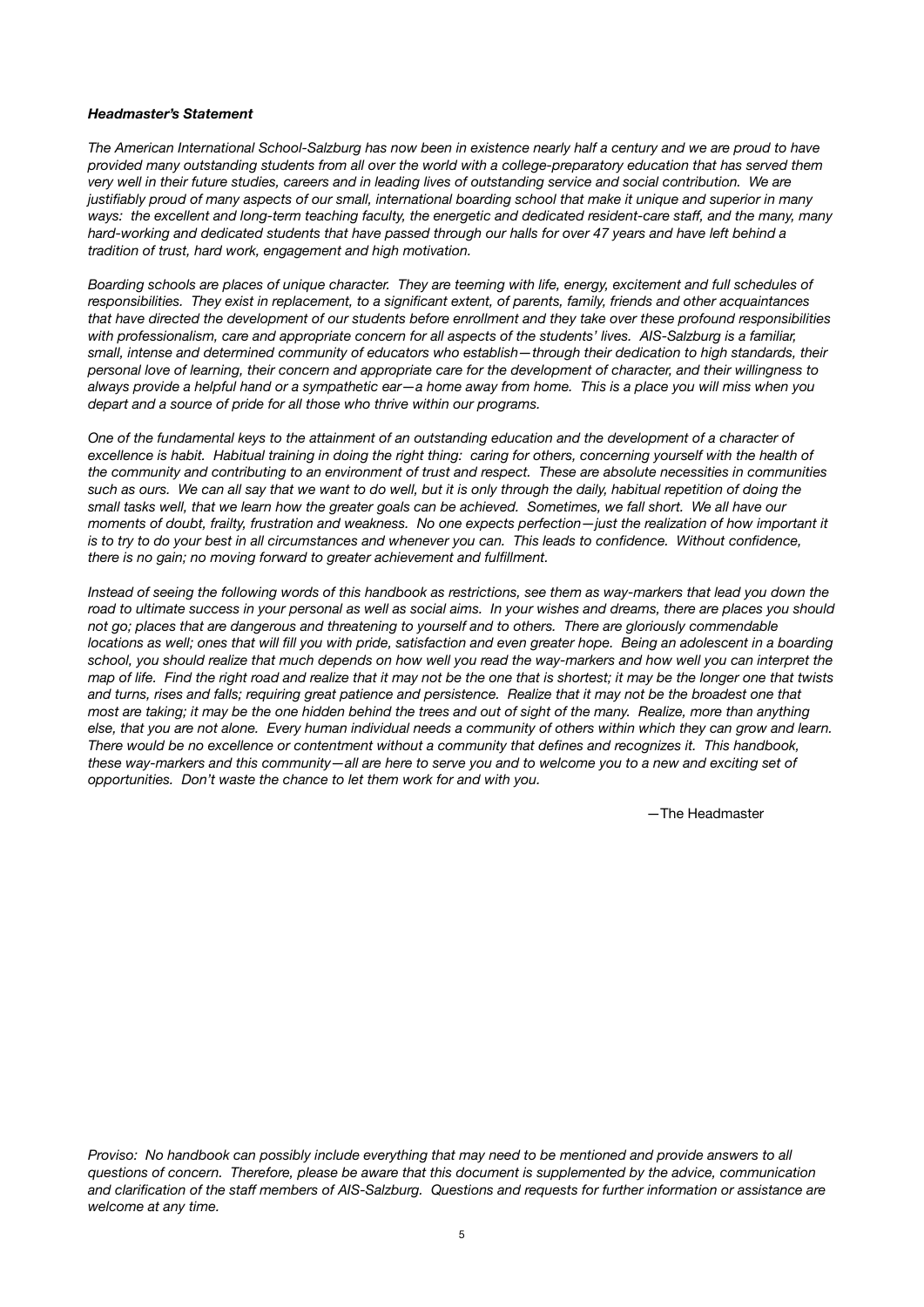### **I. Mission, Beliefs, Profile of Graduates and School Organization**

### **AIS-Salzburg Mission Statement**

The American International School-Salzburg is a boarding and day school committed to the college- preparatory education of qualified and conscientious young people. The academic and boarding programs nurture the students' intellectual growth and creativity, as well as their social, physical, and personal development within an environment that is secure and professionally safeguarded. The school community is guided by and dependent upon self-discipline, mutual respect, integrity, care and compassion. The school empowers students to succeed in further studies, to exercise informed judgment, and to become active and responsible members of society.

### **AIS-Salzburg Beliefs**

### *Security and Respect*

We believe in the mandated necessity of providing our students with a safe and secure environment within which their health and welfare are protected through appropriate policies and procedures supported by the entire community, in order to assist them in achieving their greatest potential. Respect for the rights of students under our care guides all considerations of our safeguarding and protection measures.

### *Responsibility and Character*

We believe that a school community thrives on responsible behavior and functions best when each member strives to become an individual of character guided by integrity, honesty, self-control, self-discipline, kindness and compassion.

### *Diversity and Cultural Breadth*

We believe that our unique international setting and diverse school community provides a fertile environment for learning, growth and cultural understanding.

### *Attention and Guidance*

We believe that students learn best in an environment with a low staff-student ratio which optimizes individual attention and guidance.

### *Balance and Wholeness*

We believe in the necessity of providing an educational program which focuses upon students' intellectual abilities and creativity as well as their emotional, physical, and ethical development.

### *Discernment and Evaluation*

We believe that students should be able to engage in the critical evaluation and meaningful debate of theories and opinions and be able to discern between faulty and logical argumentation.

### *Involvement and Commitment*

We believe that student should commit themselves to the betterment of the society in which they life and thus strive to direct students' interest and attention to the responsibilities required of world citizens.

### **AIS-Salzburg Profile of Graduates**

*Graduates of the American International School-Salzburg will demonstrate the following competencies:* 

### **Knowledge, Skills, and Abilities**

Graduates who:

• have intellectual capabilities, knowledge, and abilities which have been developed to a level that will serve them well in their continuing studies at university and beyond.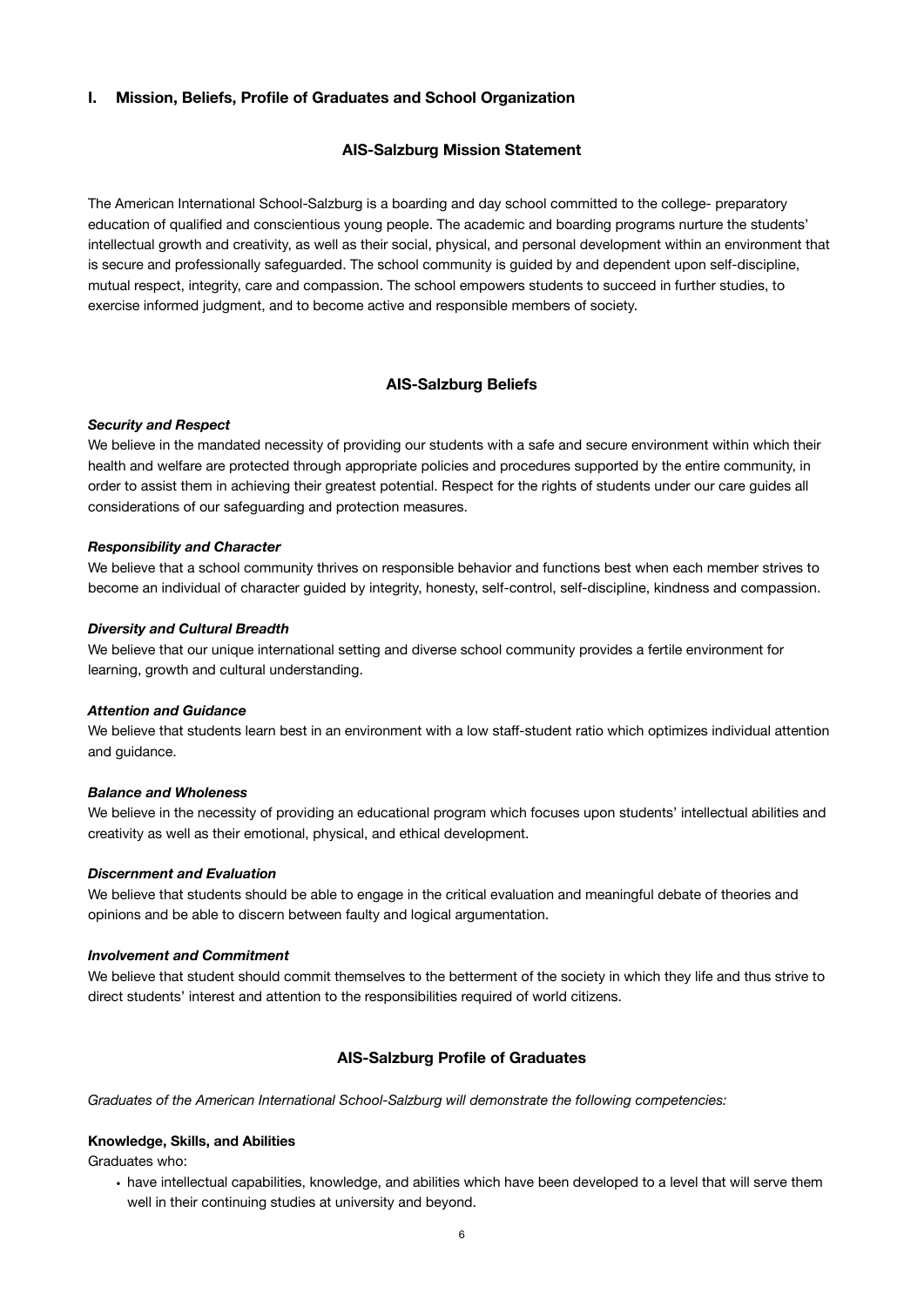- value knowledge and wisdom and the lifelong acquisition of the same.
- can overcome obstacles and challenges through resourceful, creative and critical thinking and the utilization of resources.
- have been acquainted and are familiar—at some essential level—with human knowledge gains in the social sciences, humanities, languages, natural sciences, and mathematics and understands that these areas of human understanding continue to grow and develop.
- approach the study of new knowledge with interest, curiosity, care, discipline, and integrity.
- can effectively balance and manage academic and personal demands.
- are able to engage in critical evaluation and meaningful debate of theories and opinions and is able to discern between faulty and logical argumentation.

# **Communication and Language Skills**

Graduates who...

- can communicate effectively, reasonably, and clearly in both written and spoken English.
- can engage in meaningful verbal or written debate, discussion and evaluation on a wide variety of topics with circumspection.
- have knowledge of at least two foreign languages other than their native tongues and have thereby gained valuable insights into other cultures through the study of foreign languages and multicultural interaction.

### **Community Awareness and Involvement**

Graduates who...

- understand their civic responsibilities and commit themselves to the betterment of society.
- are actively involved and offer their talents to the improvement of their community.
- are able to effectively integrate themselves into an international community.

### **Personal Qualities**

Graduates who...

- demonstrate honesty, integrity, self-respect, self-discipline, kindness, and compassion.
- make wise health choices, are emotionally stable, and value physical exercise.
- respect and appreciate cultural diversity.
- value human rights and are ethical in their interactions with others.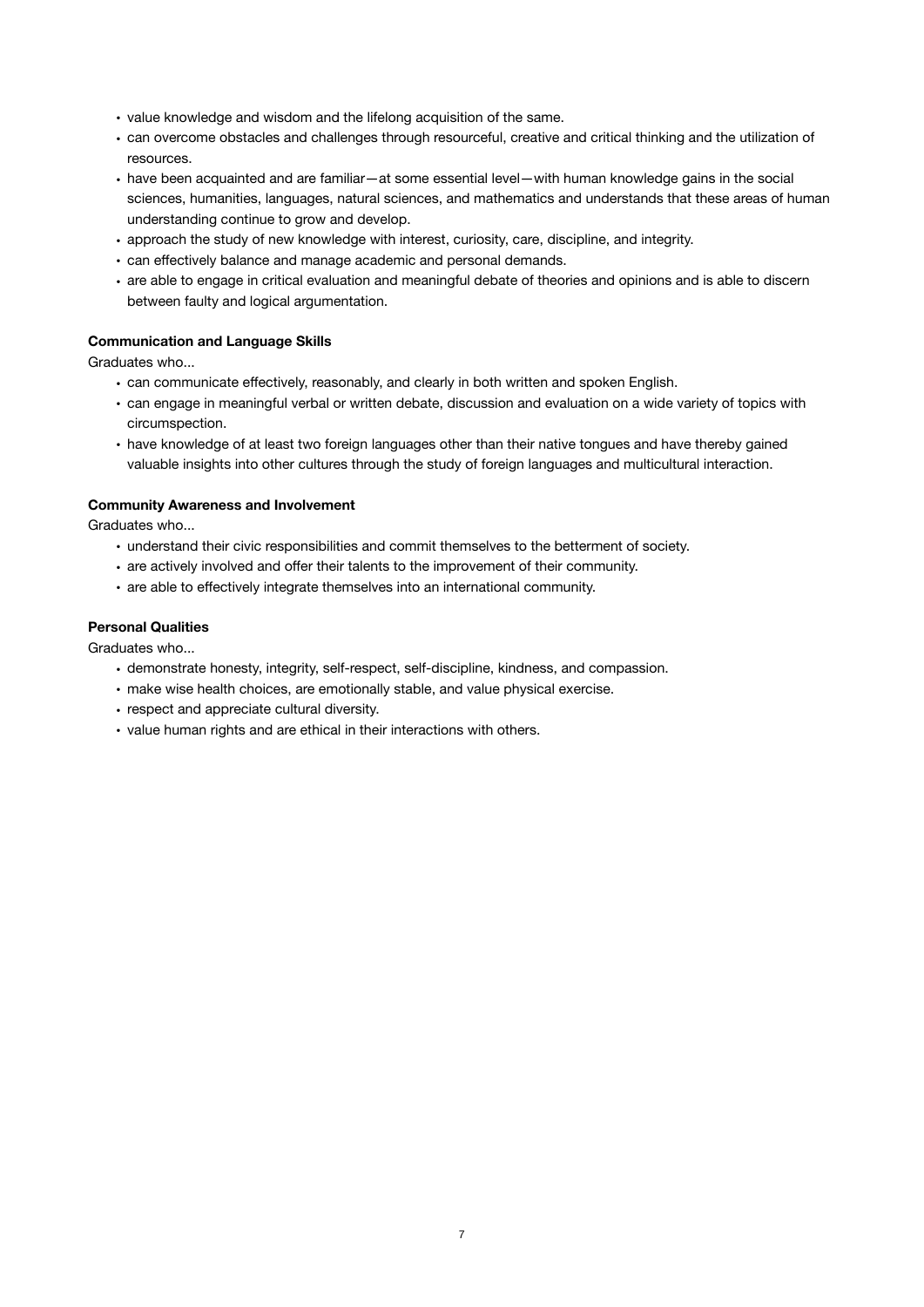### **A. AIS-Salzburg Organization and Student Body**

The American International School-Salzburg is an independent, private, co-educational, non-denominational boarding-and-day school serving students and parents who reside both in Salzburg and around the world. AIS-Salzburg is accredited by the Middle States Association of Colleges and Secondary Schools and is a member of ECIS and of The Association of Boarding Schools. AIS-Salzburg is a testing center for ETS and a member of the College Board.

Since 1976, AIS-Salzburg/Salzburg International Preparatory School has awarded diplomas to over 1,000 young men and women who have gained acceptance to hundreds of institutions of higher learning worldwide. Approximately 30% of our students continue their studies in the United States and North America, the remainder going on to university studies in the United Kingdom or in continental Europe. Full equivalency with most European secondary-school leaving certificates (Matura, Abitur, etc.) is possible given a student's success on the required Advanced Placement® Examinations given each year as well as proven language proficiency.

The academic program and curriculum at AIS-Salzburg has been refined over the past 45 years to reflect the highest standards of college preparation. Students are engaged in a high number of required, full-credit courses each year of enrollment and must also attend physical education and electives on an annual basis. Although challenging for many, the academic requirements are instituted by outstanding, long-term teachers who have the benefit of working with small class-sizes on a daily basis. This, plus the various aspects of the boarding program which support and provide parameters for learning both in and out of the classroom, leads our students to success.

It must always be remembered that AIS-Salzburg is an independent, international school, accredited in the United States and free to determine our own curricular parameters and requirements. As an American program, students are promoted or receive our diploma following the successful reception of the required number of academic credits each year of enrollment. There are no final, end-ofprogram examinations that determine the awarding of our diploma. Therefore, the universities and colleges to which a graduate student may qualify for admission is primarily determined by the individual resumé of the individual student. Grades, courses taken, examination scores, linguistic abilities and other factors will vary from student to student and may or may not qualify them for entrance into their desired university program.

AIS-Salzburg offers a number of Advanced Placement® courses, primarily in grades 11 and 12. These courses reflect first-year university level study in the subject and are challenging. Voluntarily, any student enrolled at AIS-Salzburg may choose to sit an external, AP® Examination in May. These examination results do not bear any influence on our internal graduation requirements, but are used worldwide for establishing equivalency between the AIS-Salzburg and other, national secondary-school certificates or diplomas. The average student at AIS-Salzburg is enrolled in and sits between 3 and 5 AP® Examinations before graduation from AIS-Salzburg.

The student body at AIS-Salzburg is small, but very international. For the 2022-2023 school year, we expect to have between 25 and 30 nationalities represented in our student body and a total of around 95 students enrolled in all grades. 85% of all AIS-Salzburg students are full or 5-day boarders who reside in our dormitories on campus. The remainder are day students who travel to Salzburg each day to participate in our programs. The academic, load, promotion and graduation requirements are the same for all students enrolled.

The AIS-Salzburg staff is divided into the school administration, the teaching faculty, the resident-care staff and the house staff. There are a total of 33 staff members providing service to our students, making the staff-to-student ratio around 1-to-3. AIS-Salzburg, unlike many international schools, divides the duties of pastoral care and instruction between two distinct staffs so that these are optimized and provide a basis for long-term engagement at the school for our faculty members. Nearly all members of the school administration also teach full-credit courses, ensuring that the distance between administration and staff remains close.

### **1. Administration**

The administration of AIS-Salzburg is responsible for the overall direction of the school, setting goals, and assuring that our mission is fulfilled and our beliefs established within our programs. The administration is highly-experienced at AIS-Salzburg and most have been in service to the school for over 30 years. Here is a brief overview of the duties and responsibilities of the various administrators:

#### *Headmaster -* Mr. Paul McLean ([pmclean@ais-salzburg.at](mailto:pmclean@ais-salzburg.at))

The headmaster has overall authority over the academic and boarding programs, staffing and personnel, finances, curriculum and the daily functioning of the school and facilities. The headmaster teaches two courses, is the designated fire-safety official, child protection lead, head of the disciplinary committee and responsible for instituting all policies as well as the review, updating and alteration of these.

### *College Counselor -* Mr. Jeff Agardy [\(jagardy@ais-salzburg.at](mailto:jagardy@ais-salzburg.at))

The college counselor is the direct assistant to the headmaster in all academic concerns at the school, including establishing programming on an annual basis, liaison with the teaching faculty members, ensuring that all instructional materials are available and appropriate for the achievement of our mission. The college counselor is directly involved in the implementation of all policies affecting the academic program and also teaches four AP® courses during the school year. The college counselor establishes communication with all junior and senior students in order to direct their search for an appropriate university and provides guidance in this effort. He assists with student applications and also organizes all standardized testing at AIS-Salzburg.

### *Office Manager* - Ms. Felicia Gundringer (offi[ce@ais-salzburg.at](mailto:office@ais-salzburg.at))

The office manager is responsible for the flow of information both internally and externally at AIS-Salzburg and is a member of the governing body of the school. Nearly all original contacts come to the office manager and are then directed toward appropriate persons and expertise. The administrative duties of record-keeping, organization of information and communication, as well as providing direct, immediate assistance to staff and students are also within the duties of the office manager.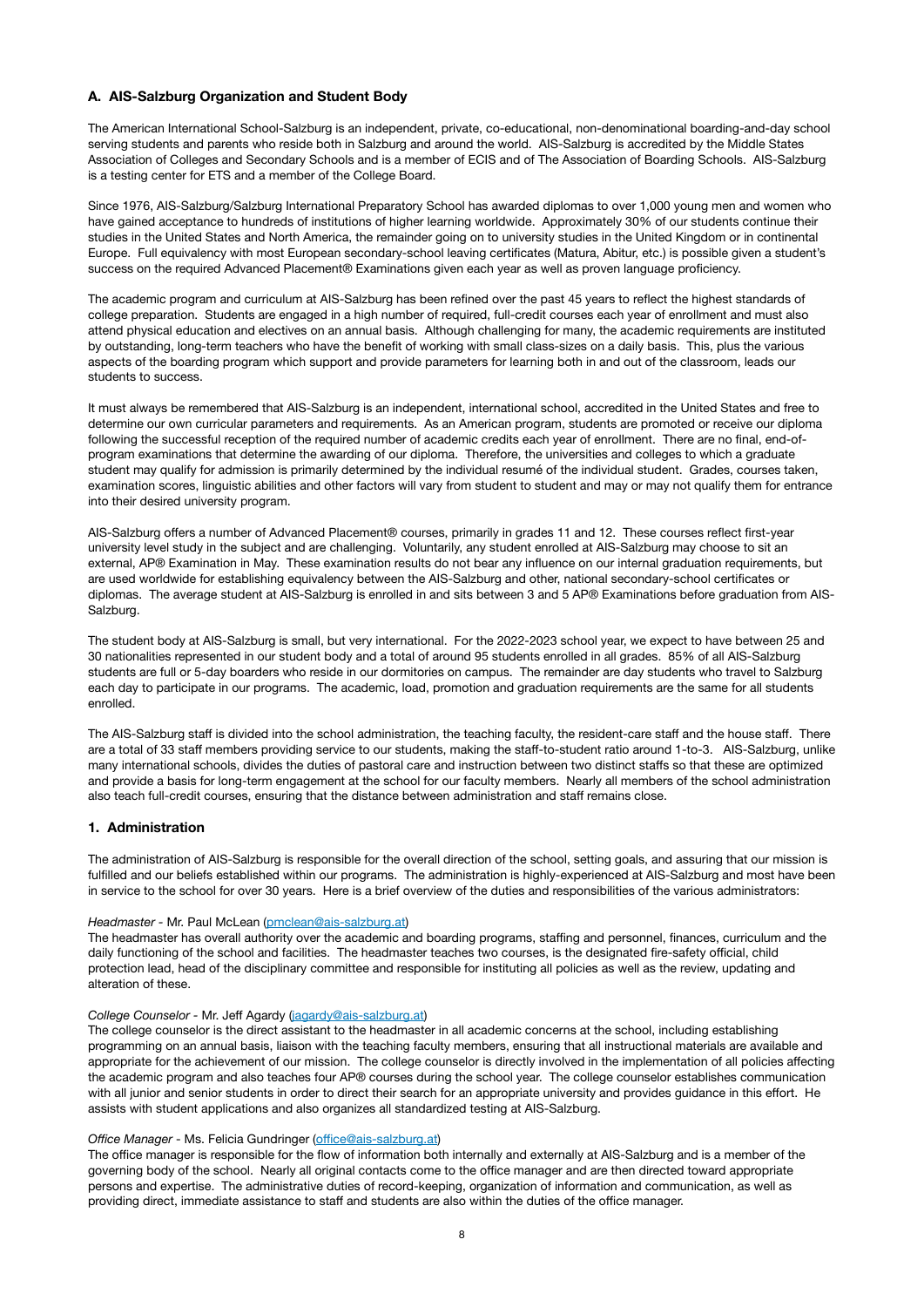### *Dean of Students* - Ms. Laura Fox ([lfox@ais-salzburg.at](mailto:lfox@ais-salzburg.at))

The dean of students is responsible for the boarding program and provides the resident-care staff with administrative leadership. With the assistance of other members of the school administration, the dean of students is responsible for the proper implementation of behavioral standards, the organization of non-academic hours, weekend activities, outings and excursions, and implementing the physical education program through the resident-care staff members.

#### *Athletics Director* - Mr. David Burns [\(dburns@ais-salzburg.at](mailto:dburns@ais-salzburg.at))

The AD is responsible for direction and leadership of the physical education as well as competitive athletics programs. He is responsible for the organization of all physical education courses, curriculum and evaluation of the program. Additionally, the athletics director is responsible for the organization of all aspects of the competitive sports program at AIS-Salzburg. The athletic director also teaches and coaches within the physical education and competitive sports programs at AIS-Salzburg and is additionally responsible for the online presence and promotion of the school through various media platforms.

#### *Accountant* - Ms. Jasmina Milenkovic [\(accounting@ais-salzburg.at\)](mailto:accounting@ais-salzburg.at)

The accountant runs the business office and handles all financial records and accounting as well as personnel and employment paperwork. She is also responsible for assistance in obtaining necessary visas and provides information and communication with students, parents and guardians. The accountant is also responsible for all student incidentals accounts, the payment of pocketmoney as well as assisting any and all members of the school community with technical information regarding any aspects of employment or enrollment.

#### *Health Coordinator* - Mr. Joseph Suttmann ([jsuttmann@ais-salzburg.at\)](mailto:jsuttmann@ais-salzburg.at)

The health coordinator provides direct assistance to all students when health issues arise. He coordinates any and all necessary or required contact with external health officials as well as with the resident-care staff and teaching faculty concerning any health issues relevant to their duties. The health coordinator assists other members of the administration with policy development and updating on any and all health issues or matters and plays a key role in the protection of our students' health and welfare. The health coordinator also teaches two classes daily and assists the dean of students with first-level disciplinary issues.

The administration has the important duty of supporting, implementing and revising/updating all policies relevant to both the boarding and the academic programs at AIS-Salzburg. These include very important, foundational statements of policy and procedure related to child safety and safeguarding, personal data protection, equality and diversity, student health and welfare and staff/student codes of conduct.

#### **2. Teaching Faculty**

The faculty of AIS-Salzburg is composed of 17 teachers, most of whom hold advanced degrees and have an average of 15 years teaching experience. All full-time faculty members at AIS-Salzburg teach at least four full-credit courses per day and are directly responsible for the intellectual, social, and personal development of the students in the classroom and within the curriculum. The teaching faculty is responsible for setting academic and behavioral standards in the classroom in cooperation with standards and policies established by the school administration. All faculty members are available for personal consultation with students and parents during office hours and by appointment as well as online through the PowerSchool® student information system. Consultations and conferences with members of the teaching faculty can be arranged either directly or online at any time during the school year as required.

Teaching faculty members are not required to undertake duties within the boarding program and generally live off-campus. They are available on all academic days between the start of classes in the morning and through the late afternoon. The teaching faculty meets regularly to discuss the progress of particular students, issues that have been raised concerning important policies and also participate in the Child Protection Team, the Disciplinary Committee, the accreditation planning team as well as various other, *ad hoc* committees organized from time to time according to need.

Teaching faculty members are well aware of the importance of providing excellent instruction in a college-preparatory program such as ours and take their role seriously; not only as providers of information and knowledge, but as assistants, mentors, tutors and supporters of the students both individually and as a whole. The teaching faculty holds frequent and regular office hours to make themselves available to assist and guide individual students in their classes. Office hours, and the tutorial assistance they provide, are available to all students on either a voluntary or required basis.

The teaching faculty have a mandate to protect, secure and provide for the safety of all of our students throughout the entire school year while providing them with an outstanding academic program of study and learning. Important AIS-Salzburg policies relevant to appropriate and professional child protection and safeguarding, anti-bullying and anti-cyberbullying, equality and diversity, as well as personal data protection and codes of conduct are all within the auspices of the teaching faculty as well.

### **3. Resident-Care Staff**

The AIS-Salzburg resident-care staff is responsible for all AIS-Salzburg boarding students during non-academic hours. The care staff is composed of dorm parents, who are responsible for the evening hours during the week, and resident assistants who live on the dormitory floors and direct and guide weekend activities and sports programming, assist the dorm parents with overall supervision and instruct within the physical education program. The dorm parents and resident assistants are directed and led by the dean of students, who coordinates their actions and schedules their duties; providing overall administrative leadership and decision-making within the resident-care staff. The fundamental responsibility of the AIS-Salzburg resident-care staff is the appropriate care, safeguarding and guidance of the resident students in replacement of their parents during enrollment at AIS-Salzburg. Resident assistants and dorm parents regularly contribute commentary and evaluations within the PowerSchool® student information program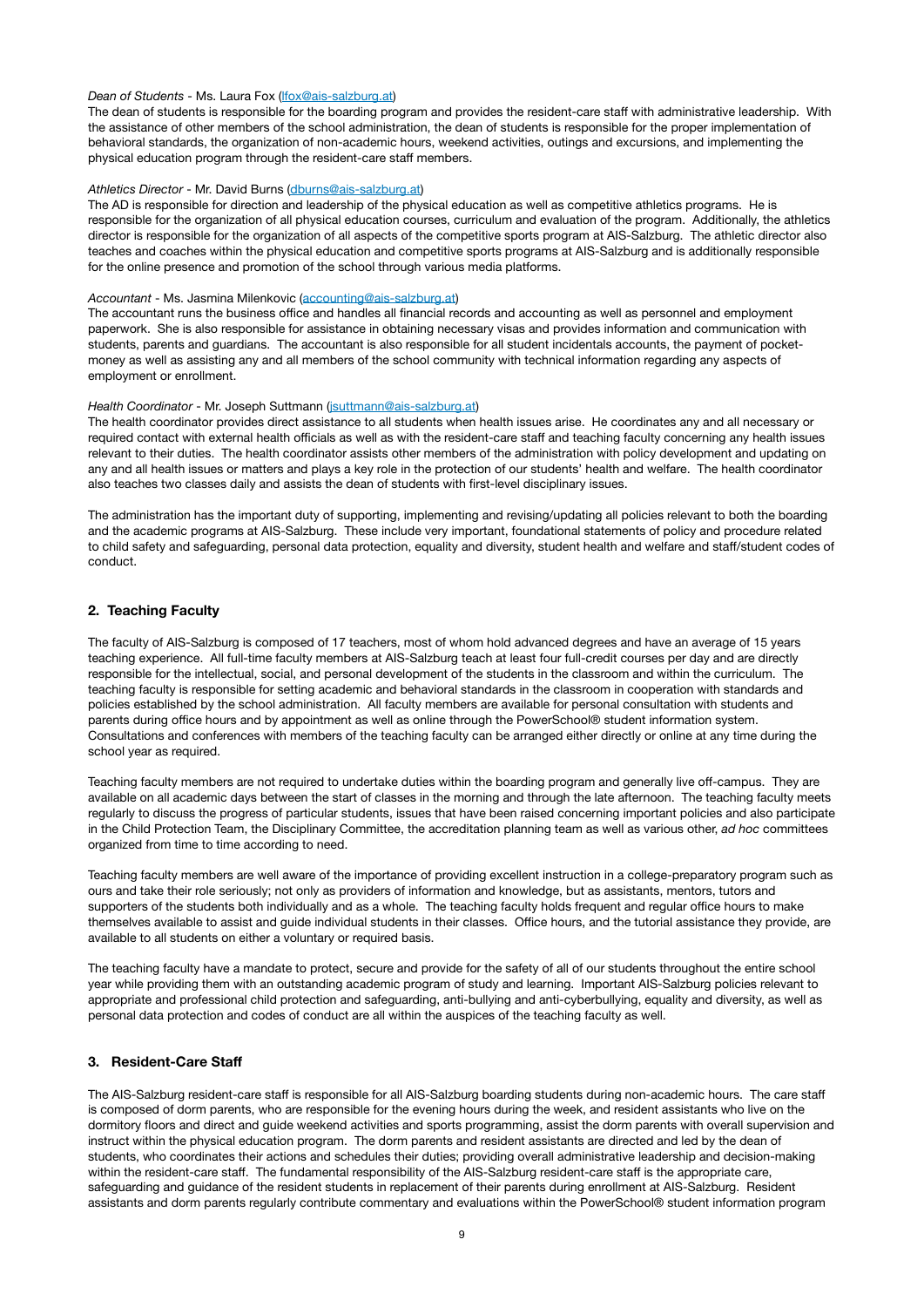which is immediately available online to all parents and students. A letter grade for boarding conduct is officially reported each trimester at AIS-Salzburg. This grade is included on official school transcripts and passing for the year is a promotion and graduation requirement.

The resident-care staff's mandate to protect, secure and provide for the safety of all of our resident students throughout the entire school year is fundamental to their duties. Important AIS-Salzburg policies relevant to appropriate and professional child protection and safeguarding, anti-bullying and anti-cyberbullying, equality and diversity, as well as personal data protection and codes of conduct are all within the auspices of the resident-care staff.

### **4. AIS-Salzburg Contacts**

| <b>Front Office:</b>        | Contact: Ms. Felicia Gundringer<br>Telephone: +43 662 824617<br>Fax: +43 662 824555<br>Email: office@ais-salzburg.at |
|-----------------------------|----------------------------------------------------------------------------------------------------------------------|
| <b>Headmaster's Office:</b> | Contact: Mr. Paul McLean<br>Telephone: +43 662 824617-19<br>Fax: +43 662 824555<br>Email: pmclean@ais-salzburg.at    |
| Dean of Student's Office:   | Contact: Ms. Laura Fox<br>Telephone: +43 662 824617-10<br>Fax: +43 662 814555<br>Email: <i>Ifox@ais-salzburg.at</i>  |
| <b>Health Coordinator:</b>  | Contact: Mr. Joseph Suttmann<br>Telephone: +43 662 824617                                                            |
|                             | Fax: +43 662 824555<br>Email: jsuttmann@ais-salzburg.at                                                              |
| <b>Accounting Office:</b>   | Contact: Ms. Figen Ötken<br>Telephone: +43 662 824617-14<br>Fax: +43 662 824555<br>Email: accounting@ais-salzburg.at |

### **Mailing Address:** The American International School-Salzburg Moosstrasse 106 A-5020 Salzburg Austria

|                                      | <b>EMERGENCY NUMBERS</b>        |
|--------------------------------------|---------------------------------|
|                                      | (PLEASE ONLY USE AS NECESSARY): |
| Resident Staff - Male Dormitories:   | +43 676 66 84964                |
| Resident Staff - Female Dormitories: | +43 676 68 24489                |
| Dean of Students:                    | +43 662 824617-10               |
| Headmaster (cell):                   | +43 650 611 6066                |
| Athletics Director (cell):           | +43 676 7511416                 |
| Fire Department: 122                 |                                 |
| Police: 133                          |                                 |
| Ambulance: 144                       |                                 |
| European Emergency Assistance: 112   |                                 |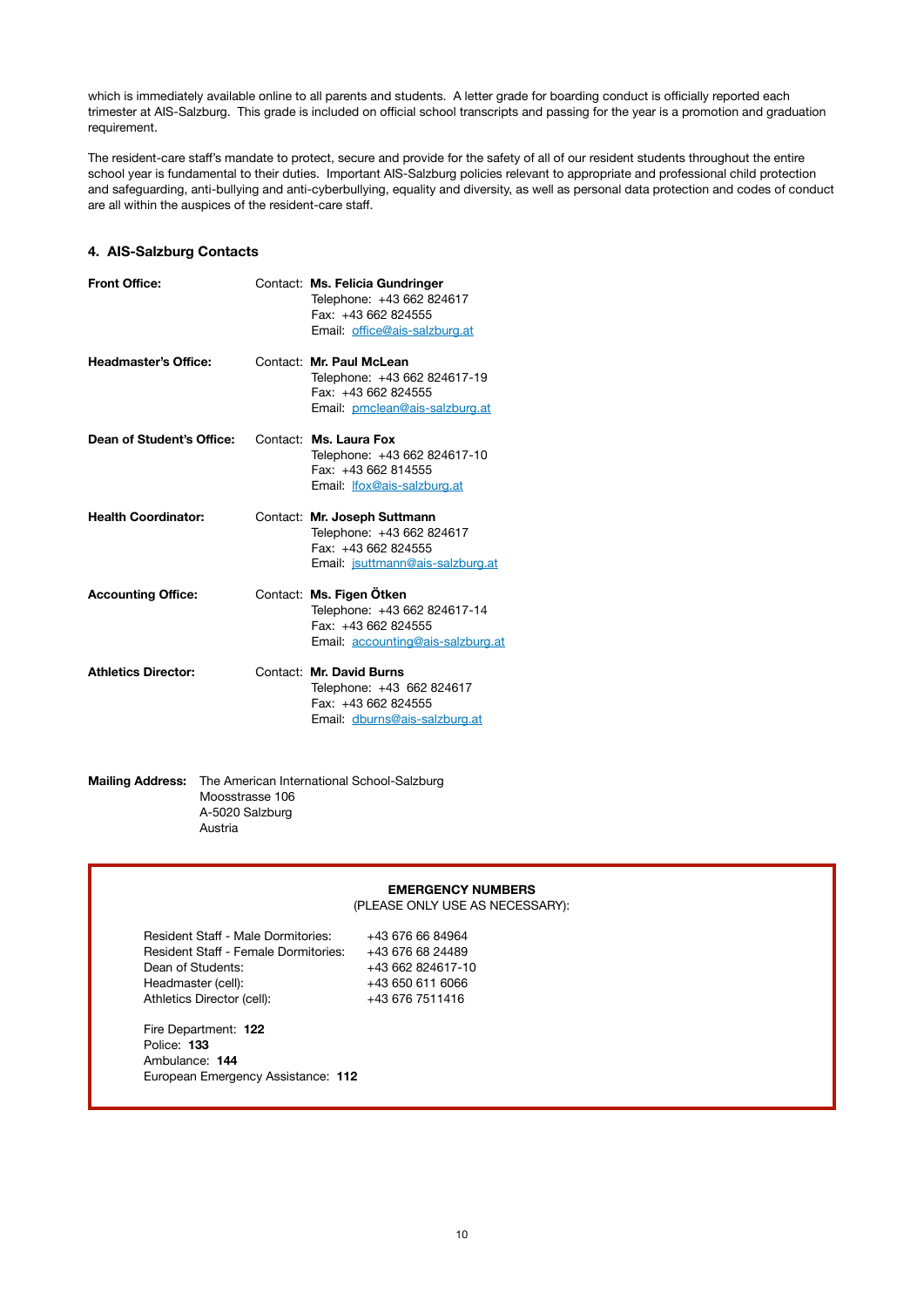# **II. Academics**

### *AIS-Salzburg Code of Honesty and Integrity*

*The students enrolled at AIS-Salzburg at all grade levels are required to demonstrate and strictly adhere to the core ethical values of integrity, honesty, self-discipline, responsibility, respect and positive citizenship as measured by adherence to the standards established and communicated in this Parent and Student Handbook as well as other standards and policies in place at AIS-Salzburg.* 

### **A. Academic Honesty and Integrity Code**

We hold that honesty and integrity are fundamental attributes of any motivated learner and provide the necessary foundation upon which achievement and intellectual growth is made possible. Approaching one's studies with honesty, openness and with respect toward the staff is fundamental in establishing the trust required between educator and student and is the single-most important factor in realizing any significant academic goals. Acting dishonorably with respect to one's achievement is unacceptable at AIS-Salzburg as it violates this required trust. Violations of our Academic Honesty and Integrity Code are considered a serious violation within the AIS-Salzburg community and are responded to actively. Such actions, if repeated or egregious, jeopardize a student's place within our community. Equally important, remember that any AIS-Salzburg student who assists another in taking unfair academic advantage in any way—whether out of motives of friendship, collegiality or threat—is equally in violation of this policy and may receive similar consequences to be determined by the administration and/or disciplinary committee.

### **B. Academic Standards**

#### **1. School-Year Calendar and Daily Academic Schedule**

#### *2022-2023 School Year Calendar*

The academic year at AIS-Salzburg is divided into three trimesters of roughly 11 weeks' length followed by one week of final examinations in late may. There are two major vacation periods when all resident students return home; Winter Break (during the Winter Trimester) and Spring Break (during the Spring Trimester). Two excursions are planned: the Fall Excursion which is five days in length and falls in the second half of October and the Winter Excursion which is four days in length and is scheduled in February. Please note that AIS-Salzburg holds academic classes on all holidays that fall on academic days (Mondays through Fridays).

#### **Fall Trimester**

| September 3/4           | Arrival days                  |
|-------------------------|-------------------------------|
| September 5             | Orientation Day               |
| September 6             | Classes commence              |
| September 28-October 2  | <b>Fall Excursion</b>         |
| October 21              | Mid-term reporting            |
| November 25             | End of Fall Trimester         |
| <b>Winter Trimester</b> |                               |
| November 28             | Winter Trimester commences    |
| December 17 - January 8 | <b>Winter Break</b>           |
| January 9               | Classes recommence            |
| January 20              | Mid-term reporting            |
| February 22             | End of Winter Trimester       |
| February 23-26          | <b>Winter Excursion</b>       |
| <b>Spring Trimester</b> |                               |
| February 27             | Spring Trimester commences    |
| March 31                | Mid-term reporting            |
| April 1-16              | <b>Spring Break</b>           |
| May 1-12                | AP® Examinations              |
| May 16                  | <b>Awards Ceremony</b>        |
| May 17                  | <b>Commencement Exercises</b> |
| May 19                  | End of Spring Trimester       |
| May 19-21               | Junior high students depart   |

May 22-25 Final Examinations (grades 9-11)

May 25-27 Departures

#### *Daily Academic Schedule*

AIS-Salzburg's weekly academic schedule, presented below, holds for the entire school year from September to the end of May. Note that variations in the schedule accommodate physical education classes on Wednesdays and the ethics seminars on Thursday mornings. For the 2022-2023 school year, the administration has established a 7-period schedule whereby class periods are 50minutes in length except for Wednesdays.

### *Mondays, Tuesdays, Fridays*

| 08:30-09:21 | Period 1 |
|-------------|----------|
| 09:25-10:15 | Period 2 |
| 10:15-10:30 | break    |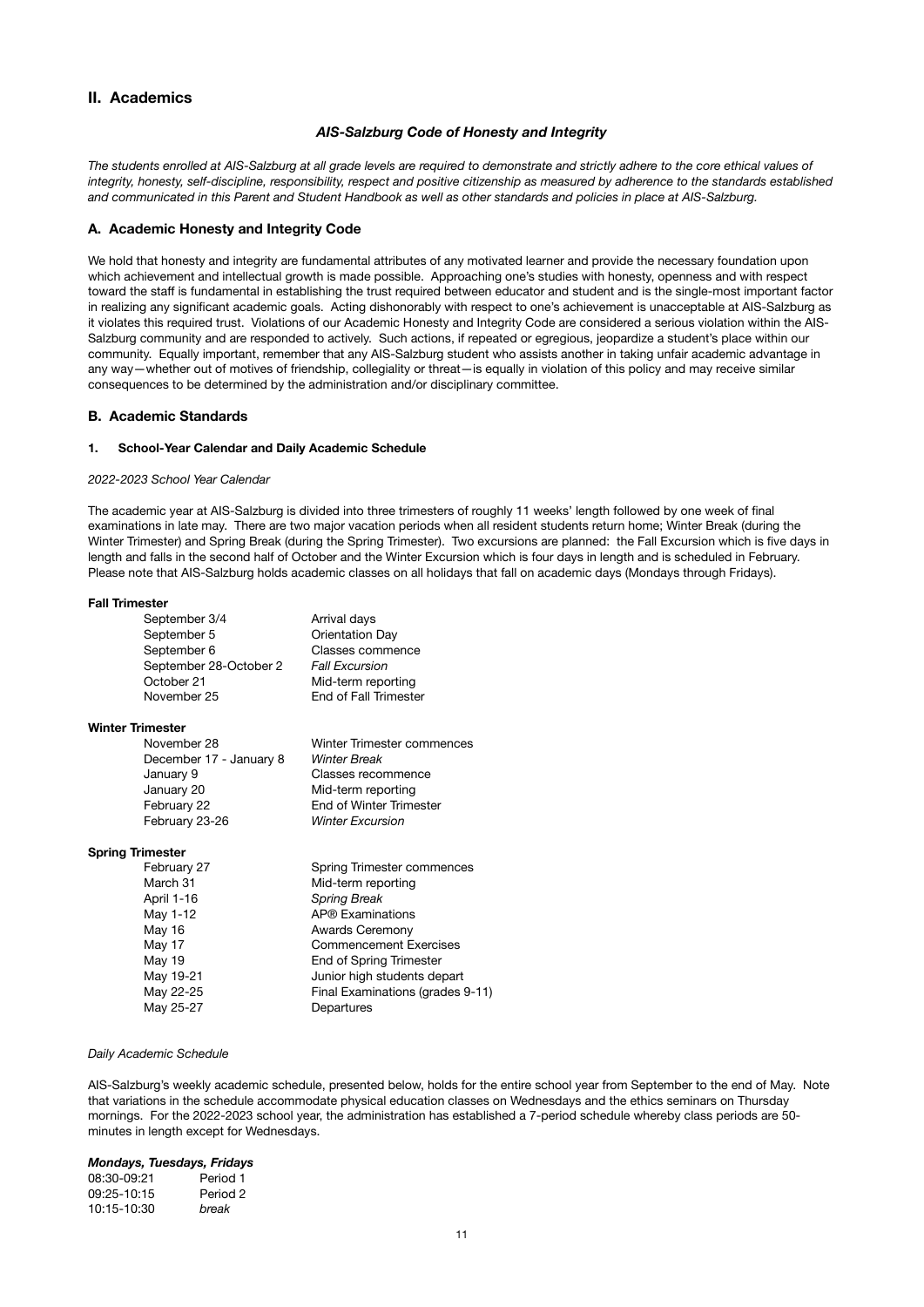| 10:30-11:20      | Period 3                                             |
|------------------|------------------------------------------------------|
| 11:25-12:50      | Lunch A (11:20-12:00) / Period 4B (12:00-12:50)      |
| 12:15:12:50      | Lunch B (12:15-12:50) / Period 4A (11:25-12:15)      |
| 12:50-13:40      | Period 5                                             |
| 13:45-14:35      | Period 6                                             |
| 14:40-15:30      | Period 7                                             |
| 15:30-18:00      | Free time, tutorials, electives or other commitments |
| Wednesdays       |                                                      |
| 07:30-10:25      | Physical education at the Rif Sports Center          |
| 10:30-11:05      | Period 1                                             |
| 11:10-11:45      | Period <sub>2</sub>                                  |
| 11:45-12:20      | Lunch A (11:45-12:20) / Period 3B (12:20-12:55)      |
| 12:20-12:55      | Lunch B (12:20-12:55) / Period 3A (11:45-12:20)      |
| 13:00-13:35      | Period 4                                             |
| 13:40-14:15      | Period 5                                             |
| 14:20-14:55      | Period 6                                             |
| 15:00-15:35      | Period 7                                             |
| 15:35-18:00      | Free time, tutorials, electives or other commitments |
| <b>Thursdays</b> |                                                      |
| 08:30-09:21      | Period 1                                             |
| 09:25-10:15      | Period 2                                             |
| 10:15-10:30      | break                                                |
| 10:30-11:20      | Period 3                                             |
| 11:25-12:50      | Lunch A (11:20-12:00) / Period 4B (12:00-12:50)      |
| 12:15:12:50      | Lunch B (12:15-12:50) / Period 4A (11:25-12:15)      |
| 12:50-13:40      | Period 5                                             |
| 13:45-14:35      | Period 6                                             |
| 14:40-15:30      | Period 7                                             |

15:30-18:00 *Free time, tutorials, electives or other commitments*

### **2. Grading**

AIS-Salzburg uses a traditional American grading policy for all credit-bearing courses at the school. The grades earned by the students are complimented by explanatory commentary submitted at each mid-term and end-of-term reporting. Through the PowerSchool® student information system, all students, parents and school staff members are aware of the present academic standing of any particular student. Grading assessment is objective in the sense that there are no final conferencing or other such meetings that apply a more subjective assessment element in the final grade average.

### **3. Academic Assessment**

### *Grading Scale*

AIS-Salzburg uses the following 'straight' assessment scale for all graded, credit-bearing courses:

| Earned<br>Percentage | Letter<br>Grade | Grade<br><b>Point</b> | <b>Descriptor</b>    |
|----------------------|-----------------|-----------------------|----------------------|
| 97-100               | A+              | 4.3                   |                      |
| 93-96.9              | Α               | 4.0                   | Excellent            |
| $90 - 92.9$          | $A-$            | 3.7                   |                      |
| 87-89.9              | B+              | 3.3                   |                      |
| 83-86.9              | В               | 3.0                   | Above Average        |
| 80.82.9              | <b>B-</b>       | 2.7                   |                      |
| 77-79.9              | C+              | 2.3                   |                      |
| 73-76.9              | С               | 2.0                   | Average              |
| 70-72.9              | $C-$            | 1.7                   |                      |
| 67-69.9              | D+              | 1.3                   |                      |
| 63-66.9              | D               | 1.0                   | <b>Below Average</b> |
| 60-62.9              | D-              | 0.7                   |                      |
| 00-59.9              | F               | 0.0                   | Fail                 |

### **4. Grade Averages**

Academic credit is awarded for final year grade averages following the completion of all requirements during an entire school year.

a. Final grade averages for high school students (grades 9-11) are the average of four equal elements as follows:

Fall Trimester grade average (25%)

- Winter Trimester grade average (25%) Spring Trimester grade average (25%)
- Final Examination score (25%)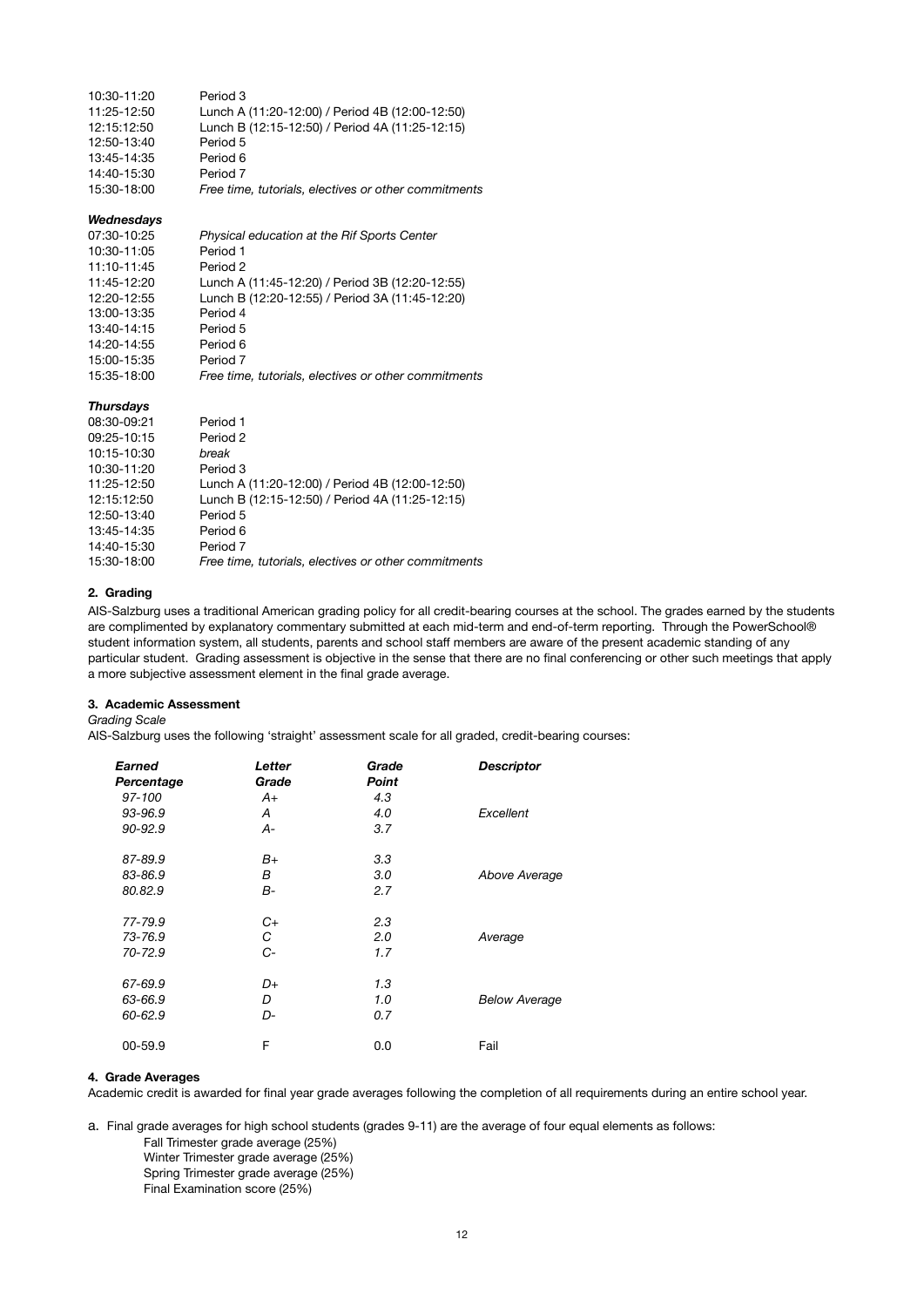b. Senior students do not sit final examinations at the end of the school year. Their final grade averages are calculated as follows: Fall Trimester (33%) Winter Trimester (33%)

Spring Trimester (33%)

c. Students who are enrolled in the junior high section (grades 7-8), receive a final grade based upon the three trimester grade averages distributed as follows:

Fall Trimester (33%) Winter Trimester (33%)

Spring Trimester (33%)

### *Exceptions:*

1. A student enrolling at the school at either midyear or at the beginning of the winter trimester will receive course grades which are composed as follows:

a. A student enrolling at midyear after successful completion of a half-year at another accredited secondary school will receive 25% for the partial winter trimester grade, 50% for the spring trimester grade, and 25% for the score received on the appropriate portion of the cumulative final examination.

b. A 7th- or 8th-grade student enrolling at midyear after successful completion of a half-year at another accredited secondary school will receive 33% for the partial winter trimester grade, and 66% for the spring trimester grade. c. A student enrolling in the ninth through twelfth grades at the beginning of the winter trimester after successful completion of a trimester of work at another accredited secondary school will receive 33% for the winter trimester grade, 33% for the spring trimester grade, and 33% for the appropriate portion of the cumulative final examination.

d. A 7th- or 8th-grade student enrolling at the beginning of the winter trimester after successful completion of a trimester of work at another accredited secondary school will receive 50% for the winter trimester and 50% for the spring trimester (grade average).

Within the guidelines listed above, the teaching faculty at AIS-Salzburg is free to create individual, course-specific standards of assessment for the subjects they teach. Most teachers will determine a percentage weighting for written tests, quizzes, homework, research assignments, participation, etc., for each trimester. These determinations will be made clear to all students at the beginning of the school year when the classes first meet. All students receive course outlines which include assessment procedures for the course. Parents may access this information by logging on to the PowerSchool® student information program with their valid password and login or by contacting the course instructor directly by e-mail or telephone.

### **5. Final Examinations**

Comprehensive final examinations *must be passed with a minimum grade of 60%* in all full-credit academic courses during the last week of the school year for students in the high-school section (grades 9-11) and additionally count as 25% of the cumulative year grade. This policy is designed to prepare students for the style of examination procedure common in most colleges and universities. Students in the junior-high section (grades 7-8) may have comprehensive exams each trimester but will not be required to take exams which cover all of the material given in an academic year. Junior-high students depart the school before the final examinations week begins. Failure to pass any final examination in a full-credit course may result in non-promotion to the next grade level or forfeit of the school diploma (see promotion and diploma requirements).

During the final examination period (end of May each year), earlier curfews and extra study periods are scheduled. Students may not check out from the school's care on the pre-exam weekend. It should also be noted that final examinations can be taken only on the scheduled date and time and that a student who misses an exam for any reason other than medical emergency as confirmed by a physician will receive a zero on that exam. All final examination scores are recorded on final transcripts for each school year.

### **6. Academic Credits**

The diploma awarded graduates of the American International School-Salzburg is based upon an academic credit system. Academic credits are distributed to students following the successful conclusion of credit-bearing courses verified by a grade of 60% or higher. This applies to high school courses only (grades 9-12). At each grade level, a certain number of courses and credits are required for promotion. Following four years of high school, a student is awarded the AIS-Salzburg diploma based upon the total number of academic credits received. On average, a high school student will earn between 6.5 and 7.5 academic credits annually. For the school's diploma, a student must earn a minimum of 26 academic credits distributed as follows:

| English I             | 4 credits (three for incoming sophomores; two for incoming juniors; 1 for incoming seniors)        |
|-----------------------|----------------------------------------------------------------------------------------------------|
| English II            | 4 credits (three for incoming sophomores; two for incoming juniors; 1 for incoming seniors)        |
| German                | 4 credits (three for incoming sophomores; two for incoming juniors; 1 for incoming seniors)        |
| <b>Mathematics</b>    | 3 credits including Mathematics 9 & 10                                                             |
| <b>Science</b>        | 3 credits including Biology, Chemistry and Physics                                                 |
| <b>Social Studies</b> | 3 credits including World Cultures and U.S. History                                                |
| <b>Math/Science</b>   | 1 credit in a mathematics or science course at least one level higher than the minimum requirement |
| $HLR$ (PE)            | 2 credits (0.5 credits per year, each year)                                                        |
| <b>Electives</b>      | 2 credits (0.5 credits per year, each year)                                                        |

Unlike most European school systems, there are no diploma examinations which determine successful completion of secondary schooling. At AIS-Salzburg, all credit-bearing courses have a final examination element at the end of the course in the spring and this grade is averaged with the three trimester marks to establish the final grade which must be above 60% to be awarded credit. All final examinations must be passed with a minimum grade of 60% in order to gain credit in the course.

[Here](https://www.ais-salzburg.at/wp-content/uploads/2020/05/AcCreditListing2018.pdf) is a list of academic credits assigned individual courses at AIS-Salzburg in grades 9 through 12.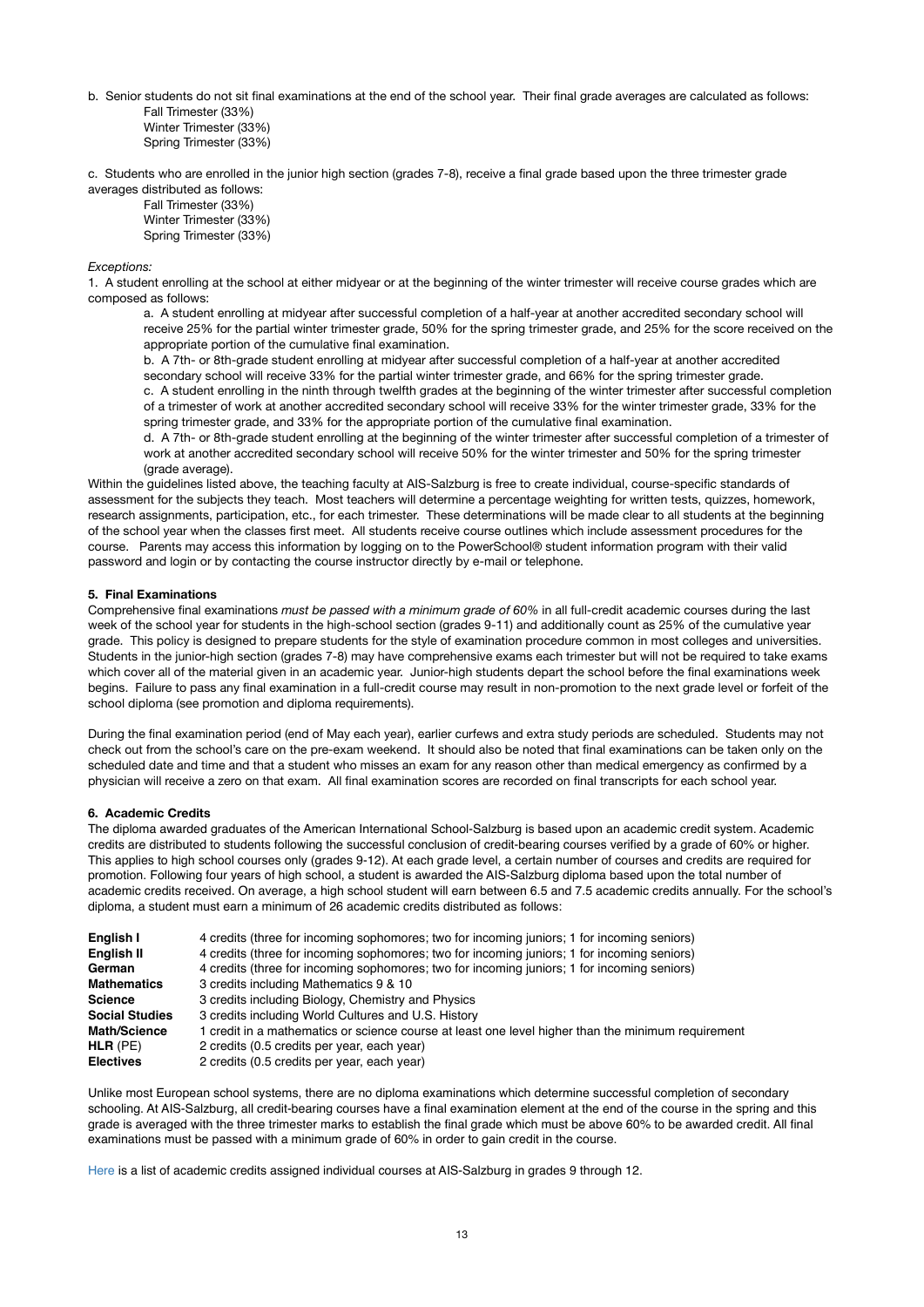### **7. Grade Point Average (GPA)**

Grade point averages are calculated at each grading period and a cumulative average is calculated at the end of a completed school year. AIS-Salzburg utilizes a *weighted grade-point average formula* whereby individual grade points for particular classes are multiplied by the potential credit of the course and then totaled and divided by the sum of the potential credits. Grade-point averages are expressed in three decimal places and are truncated (not rounded up).

Grade-point averages expressed on the student's home page of the Powerschool® student information system are *simple grade point averages* and are *not official.* For promotion and graduation, AIS-Salzburg requires a minimum cumulative grade-point average of 1.500. A cumulative grade-point average for a school year or total enrollment period can play a significant role in gaining admission to universities following graduation. Most universities and colleges in the United States, for example, require a minimum GPA of 2.500 for admissions consideration with the majority of GPAs below 3.000 being turned down. Further, class ranking in the senior year as well as honors are determined by cumulative grade-point average.

Please see the grading scale [\(here\)](https://ais-salzburgat.stage.site/wp-content/uploads/2015/02/GradePointAverageChart.pdf) for specific grade points assigned each letter grade.

### **8. Diploma Requirements**

In order to receive the school's High School Diploma, students must:

- a. complete six years of formal education between grades 7 and 12, proven by official transcripts.
- b. complete at least one full school year at AIS-Salzburg (3 trimesters).
- c. achieve a minimum cumulative grade-point average of 1.500 in all credit-bearing courses enrolled in at AIS-Salzburg.
- d. maintain a positive citizenship record while enrolled at AIS-Salzburg which includes
	- (*i*) passing the Boarding Conduct Requirement with 60% or higher each year of enrollment (for full or 5-day boarders only)
		- (*ii*) complete the annual Community Service Requirement,
		- (*iii*) have no major violations of the schools academic integrity policy, and
		- (iv) receive a passing grade on their senior project (elective grade and credit).
- e. earn the minimum number of academic credits in all subjects in grades 9 through 12.

#### **9. Promotion Requirements**

In order to gain promotion to the successive grade level, all high school students (in grades 9 through 12) must:

- a. attain a cumulative grade-point average of 1.500 minimally in all courses.
- b. not fail more than one credit-bearing course for the year.
- c. meet the school's minimum attendance requirement.
- d. maintain a positive citizenship record which includes passing the Boarding Conduct Requirement with 60% or higher for the year, completion of the annual Community Service Requirement and have no major violations of the school's academic integrity policy.

### **10. Course Load Requirements**

As an international, college-preparatory boarding school in which roughly 85% of the students enrolled are full-boarders, the academic load requirements at AIS-Salzburg are relatively high. Load requirements determine the number of courses and subjects a student must be enrolled in each academic year.

The load requirements for all students in the school require enrollment in:

- a. 30.5 hours of classroom instruction per week.
- b. two English and one German language course daily.
- c. one mathematics, one science, and one social studies course per day.
- d. one elective course which meets two hours per week.
- e. the Healthy Lifestyle Requirement.
- f. the Boarding Conduct Requirement for all boarding and 5-day boarding students.
- g. the AIS-Salzburg Community Service Requirement.
- h. one seminar course at the appropriate grade level.

#### **11. Advanced-Placement® Courses and Examinations**

The AIS-Salzburg program of study is entirely college-preparatory and, when linked with Advanced Placement® (AP) Examinations, can provide our students with an outstanding application to the more select and demanding colleges and universities in North America and around the world. In order for our diploma to gain a status of equivalency with many European secondary-school leaving certificates, it is necessary that a prescribed number of Advanced-Placement examinations be completed with acceptable scores (a minimum of 3 on the one-to-five scale) during enrollment at our school.

Within the AIS-Salzburg curriculum, students are provided with a rich program of study through all four of the high-school years with Advanced Placement® courses being required or available in all subject areas. It is highly recommended that all students take a range of AdvancedPlacement® Examinations for which they may be qualified. Aside from facilitating equivalency with international universities, AP® credentials can be critical in attaining admission to the university of choice as well as providing excellent preparation for further studies.

AIS-Salzburg offers a number of year-long AP® courses within our regular program. All of these courses follow approved curricular planning and necessarily prepare our students for success on the Advanced Placement® Examinations offered each spring—although these remain voluntary. An above-average score on AP® Examinations may earn university credit for the student and/or gain the student advanced placement upon entering the university. Passing AP® Examinations scores are also utilized for equivalency with other national secondary-school diplomas, especially here in Europe.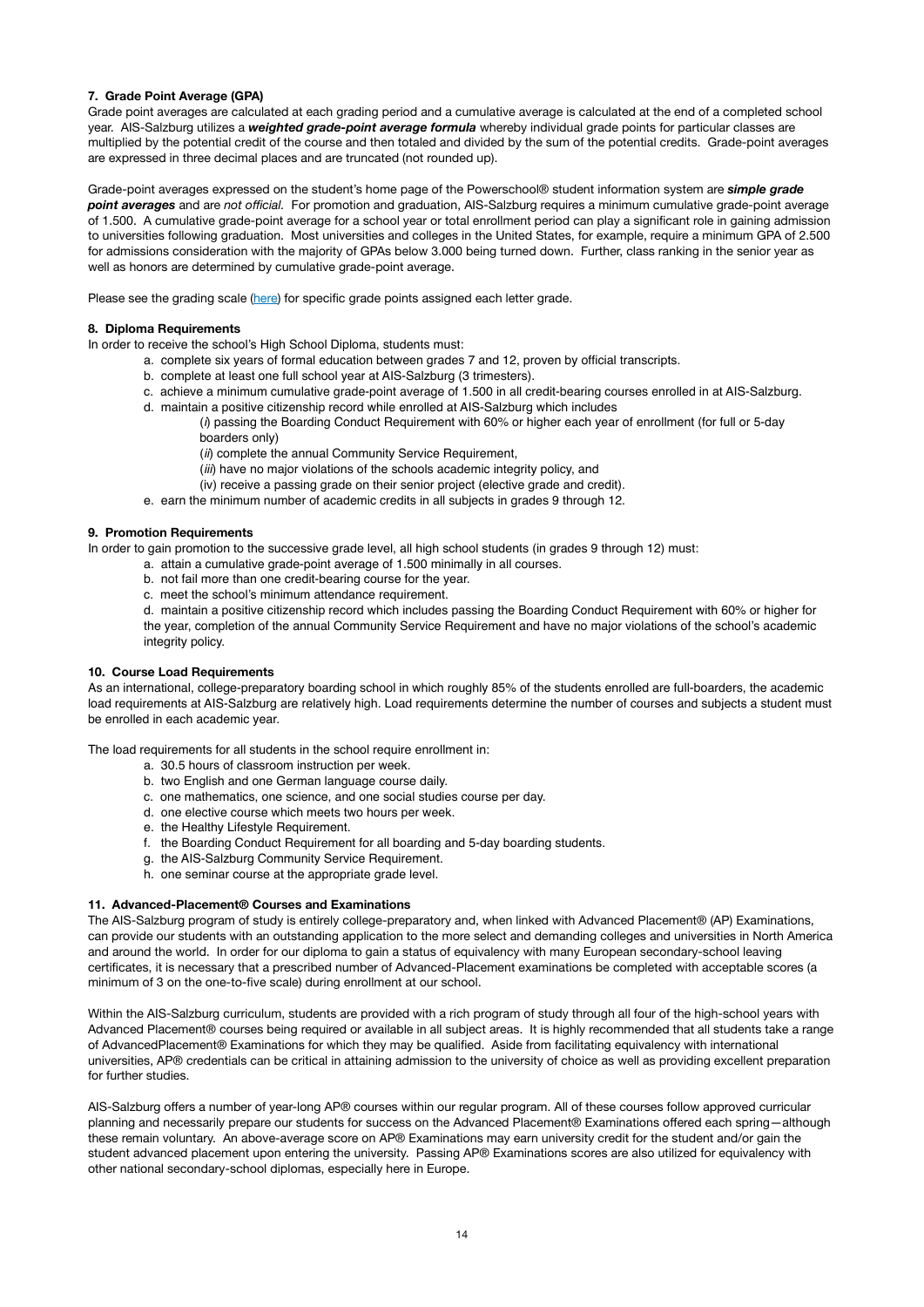AP® courses are listed as either half-credit or full-credit courses. A half-credit AP® course involves the students with the material that would be presented in one semester at the university. Full-credit AP® courses offer a syllabus that reflects two full university semesters in the subject.

AIS-Salzburg offers the following full-credit AP® courses in 2022-2023:

- AP Calculus AB
- AP Chemistry
- AP European History
- AP English Literature
- AP German Language and Culture
- AP Spanish Language and Culture
- AP French Language and Culture
- AP Italian Language and Culture

The following half-credit AP® courses are offered this year:

- AP Environmental Science
- AP Psychology
- AP Human Geography

Further information and detail concerning the Advanced Placement® Program can be found online [here](https://ap.collegeboard.org/).

### **AP International Recognition**

Outside the U.S., universities in more than 55 countries recognize AP® Exam scores for credit, advanced placement and/or in the admission process. Individual colleges and universities, not the College Board or the AP® Program, set admission and AP® recognition criteria for their respective programs. AP® Exam performance is typically considered within the student's complete application. Because admission policies vary from school to school, interested students should contact the institution directly for further information regarding application procedures and policies or see the schools college counselor. The list below designates nations that recognize Advanced Placement® credentials for university admission/equivalency of school-leaving certification: Africa: South Africa

| Americas: | Argentina, Aruba, Barbados, Bolivia, Canada, Chile, Colombia, Costa Rica, Dominican    |
|-----------|----------------------------------------------------------------------------------------|
|           | Republic, Ecuador, El Salvador, Grenada, Guatemala, Honduras, Jamaica, Mexico,         |
|           | Netherlands Antilles, Nicaragua, Panama, Paraguay, Peru, Puerto Rico, St. Maarten, St. |
|           | Lucia, Trinidad and Tobago, Uruguay, Venezuela                                         |
|           | Asia & the Pacific: Australia, China, Korea, Thailand, Taiwan                          |
| Europe:   | Austria, Belgium, Cyprus, Czech Republic, Denmark, France, Germany, Hungary,           |
|           | Ireland, Italy, Norway, Poland, Spain, Switzerland, The Netherlands, United Kingdom    |
|           | (includes England, Northern Ireland, Scotland, and Wales)                              |
|           | Near East S. Asia: Egypt, Israel, Lebanon, Pakistan, United Arab Emirate               |

# **AP® International Diploma (APID)**

The AP Program awards the AP International Diploma®, a globally-recognized certificate, to students in international schools who achieve passing scores on five or more AP® Examinations in a variety of subject areas during their high school career and intend to matriculate to an international university outside of the U.S. Students do not apply for the APID®, it is automatically awarded to all students who meet the criteria. More information on the APID® can be found [here](https://apcentral.collegeboard.org/exam-administration-ordering-scores/scores/awards/international-diploma).

#### **12. Master Schedule**

Each year, a master schedule of courses, classrooms and instructor assignments is created by the administration. This master schedule is then utilized to create the individual student schedules at the start of the school year. In creating the master schedule, the administration's priorities include:

- a. establishing a schedule that meets all student load, promotion and graduation requirements.
- b. the freedom to schedule any student at any level of German language instruction.
- c. the assurance that each student can be scheduled into all required courses at their grade level.
- d. fitting faculty and staff contractual terms and duties which allows them to teach to their strengths.

Depending upon a number of factors that a student may have in their academic background (i.e., variations in the academic programs previously experienced in former schools), conflicts may occur in the master schedule and/or not allow choice in course selection. To the extent possible, this is avoided and accommodated during scheduling at the start of the school year. Still, it may come about that a student is required to take a course similar to previous courses studied, in order to meet the AIS-Salzburg academic requirements. Further, the administration generally discourages requests for the establishment of a schedule which is less-challenging or less preparatory compared to others.

The master schedule is posted publicly at the school and online at the start of the school year.

#### **13. Grade-by-Grade Course Listings by Grade Level**

#### **Grade 7 (age 12-13)**

 Junior High English Literature and Composition Junior High English Nonfiction and Communication Junior High Science I Junior High Mathematics I World Geography or World History (alternates each year) German (at appropriate level) Ethics Seminar I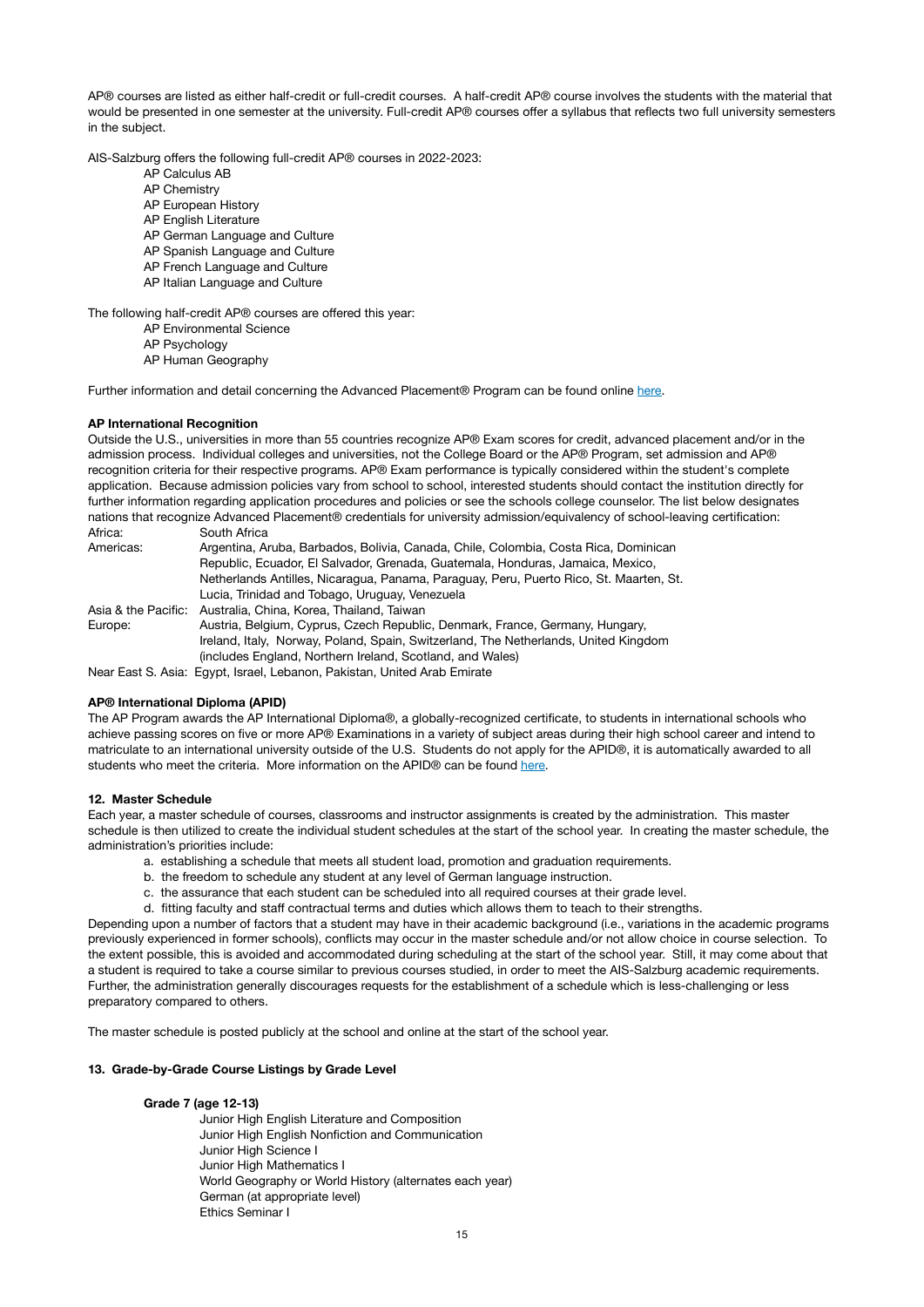Healthy Lifestyle Requirement Elective Boarding Conduct (boarders only)

#### **Grade 8 (age 13-14)**

 Junior High English Literature and Composition Junior High English Nonfiction and Communication Junior High Science II Junior High Mathematics II World History German (at appropriate level) Ethics Seminar I Healthy Lifestyle Requirement Elective Boarding Conduct (boarders only)

#### **Grade 9 (age 14-15)**

 English 9 Literature and Composition English 9 Nonfiction and Communication Biology Mathematics 9 World Cultures German (at appropriate level) Ethics Seminar II Healthy Lifestyle Requirement **Elective**  Boarding Conduct (boarders only)

#### **Grade 10 (age 15-16)**

 English 10 Literature and Composition English 10 Nonfiction and Communication **Chemistry** Mathematics 10 United States History German (at appropriate level) Ethics Seminar III Healthy Lifestyle Requirement **Elective**  Boarding Conduct (boarders only)

### **Grade 11 (age 16-17)**

 English 11 Literature and Composition English 11 Nonfiction and Communication Physics or AP Biology (with approval) **Precalculus**  AP Human Geography or AP Psychology (with approval) German (at appropriate level) Ethics Seminar IV Healthy Lifestyle Requirement **Elective**  Junior Community Service Requirement Boarding Conduct (boarders only)

#### **Grade 12 (age 17-18)**

 AP English Literature or English 12 Literature and Composition English 12 Humanities AP Biology or AP Environmental Science AP Calculus AB or Advanced Mathematics AP European History or AP Psychology German (at appropriate level) Ethics Seminar V Healthy Lifestyle Requirement Elective Senior Research Project Boarding Conduct (boarders only)

### **14. Individual Courses and Academic Credits (Grades 9 - 12)**

All courses and the academic credits they carry are listed [here.](https://www.ais-salzburg.at/wp-content/uploads/2021/08/AcCreditListing2021-1.pdf)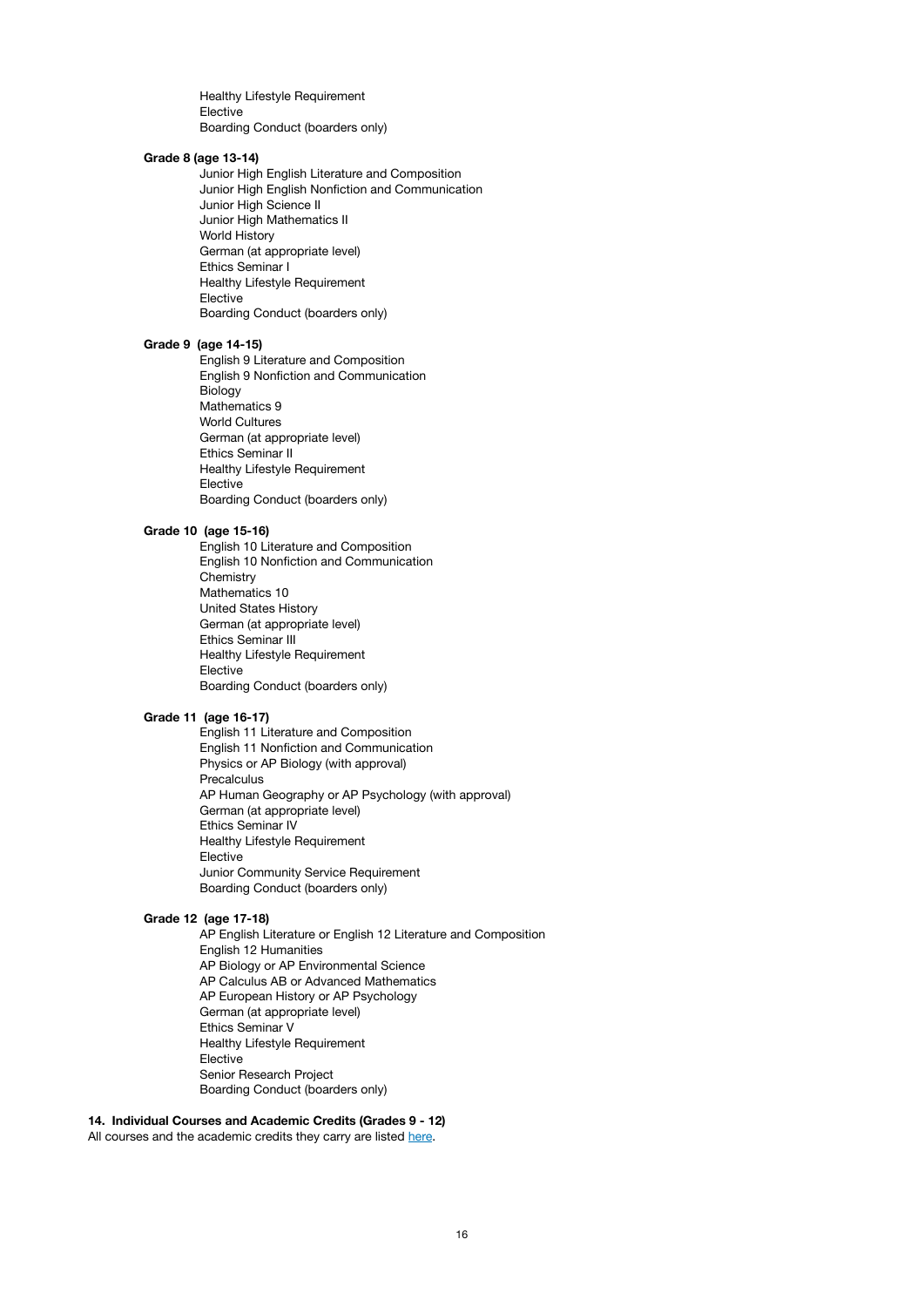### **15. Senior Project**

All senior students are required to prepare and submit a research project as a diploma requirement. This senior project is on a topic of choice and can include an extensive work of research to support a written thesis, or can involve the student in a more creative academic work whereby individual artwork, an original translation, or other, similar projects can be approved by the administration. All seniors are appointed a faculty advisor who assists them with the research, development, organization and drafting of their papers and a timeline is drawn up for advisory meetings. The final project includes a grade for the proper development of the paper and/or project and research (60%), as well as a grade on the final paper or project submitted (40%). The final grade is determined by a faculty/ administrative commission.

Senior projects are due by mid-year and failure on this project leads to a re-submission before the end of the school year. Incoming seniors are encouraged to complete most of their research and reading before the start of the 12th grade school year, and have frequent communication with their faculty advisors.

The senior project replaces the elective requirement for the Fall and Winter Trimesters and the grades on this project are entered as electives for credit. These appear on the official transcripts of the school and count toward the student's grade point average. Senior students may still enroll in another elective if they wish.

#### **16. Ethics Seminar Courses**

Students at each grade level are enrolled in mandatory ethics seminars which meet on Thursday mornings at 08:00 for 25 minutes. In these seminars, the students will discuss and consider topics of ethical concern to their lives as students and citizens as well as introduce important topics deemed necessary by the administration. One can see the seminar course requirement as a 'homeroom' class with the teacher assigned each particular grade level.

#### **17. Elective Course Requirement**

All Students enrolled at AIS-Salzburg are required to take a minimum of one elective course each year of enrollment. Elective courses carry credit 0.5 credits/year for successful completion and attendance is taken. Most of the elective offerings are scheduled during an afternoon elective periods (15:00-17:00) while others will meet during evening hours (19:00-21:00). Meeting one's elective requirement, therefore, can excuse a student from the formal evening study hall commitment. However, students are still held responsible for all assignments and other work for all of their academic courses the next day. Senior students fulfill one trimester of the elective requirement through enrollment in the Senior Project.

#### **18. Boarding Conduct**

All full- and five-day boarders at AIS-Salzburg are assessed on various aspects of their boarding conduct throughout the school year. These assessment results are recorded on report cards and on transcripts, although the boarding conduct grade does not carry promotion or graduation credit. Please see further information on this topic below, under the student code of conduct.

#### **C. Grade Reporting and Academic Standing**

#### *Reporting*

Academic report cards are issued three times a year after the completion of each trimester. Students receive both a letter and percentage grade for work done in all courses. Following the spring trimester, report cards also include a final examination score and average grade for the entire course. With the completion of a year-long course and achievement of a passing grade above 60%, credit is granted and indicated on transcripts. All trimester, final examination, year-end averages, and credits are included on official school transcripts issued after completion of the school year. Report cards—as opposed to school transcripts—are not official school documents.

#### *Transcripts*

Transcripts of course work, grades, and credit earned are issued to all students who graduate or withdraw from the school upon notification from the AIS-Salzburg accounting office that the student's school account has been completely cleared. If transcripts are issued before the end of an ongoing school year, partial credit is granted only for completed trimesters at AIS-Salzburg in almost all cases. All requests for transcripts after graduation must be made in writing to the school office (fax and e-mail messages are acceptable). By May 1, all seniors must present the AIS-Salzburg college-placement counselor with a list of colleges and universities to which final high school transcripts should be sent. The college-placement counselor will then forward these directly. The release of personal records held by the school represent personal student data which require parental release (a signed statement) to be sent to third parties.

Students who join the AIS-Salzburg student body after having completed at least one school year at another accredited institution, must submit official transcripts of all courses completed and credit granted. AIS-Salzburg reserves the right to transfer credits from previous schools towards the AIS-Salzburg diploma based upon the number of instructional hours completed, curricular material covered, grades received, and status of previous school with regard to accreditation.

#### **1. Class Rank**

Ranking of students within their academic class at AIS-Salzburg is done only at the senior level. After all junior course grades are complete, the school administration ranks the senior class. This is done only for purposes of university admissions and determination of the commencement honors of Valedictorian and Salutatorian. All rankings of students are based upon the GPA earned at AIS-Salzburg exclusively. Grades earned at a previous schools are not considered. Seniors new to the school are ranked only after the completion of the Fall Trimester grades and GPA calculation. Salutatorian and Valedictorian honors are given only those students who have completed at least one school year at AIS-Salzburg. All actions or decisions based upon grade-point average during the school year are based upon the simple GPA calculation displayed on the individual student screens in the PowerSchool® student information system.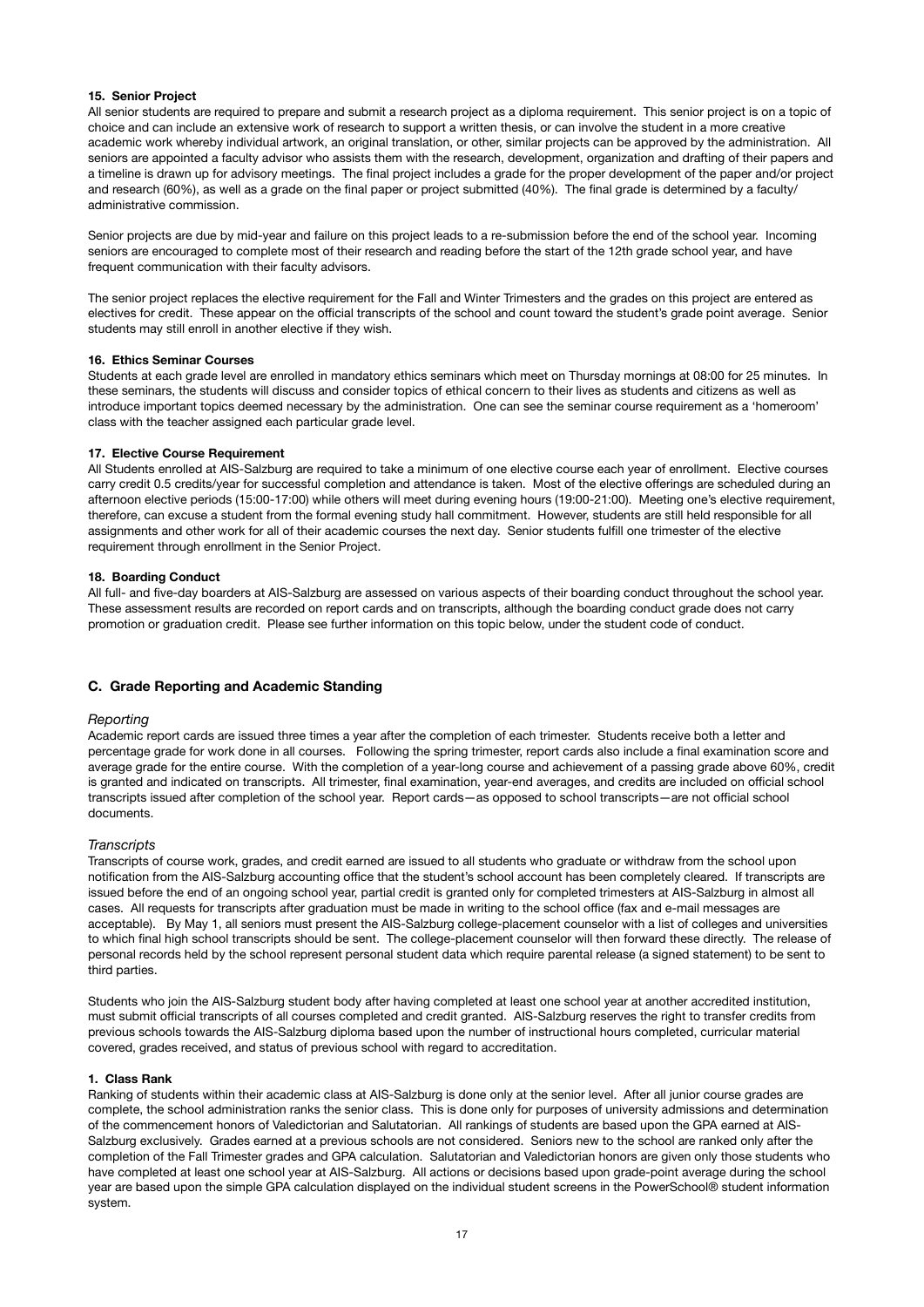### **2. Honor Roll**

Honor-roll status is granted to individual students at the end of each trimester grading period. Honors are awarded based upon the criteria listed below. AIS-Salzburg does not weight grades for honors consideration as is done in some other schools.

### *Honor Roll with High Honors*

Awarded to students who earn all As or all As with no more than one B or a specific grading period, in all credit-bearing courses.

#### *Honor Roll*

Awarded to students who earn all As and Bs for a specific grading period in credit-bearing courses.

### *Honor Roll with Honorable Mention*

Awarded to students who earn all As and Bs with no more than one C for a specific grading period in all credit-bearing courses.

#### **3. Academic Warning and Remediation**

At mid-term each trimester, school policy dictates that warning notices be issued to all students earning below 70% in a credit-bearing course. These warning notices are to be found in the PowerSchool® student homepage and will provide commentary on the student's efforts from the particular faculty member. A program of remediation is required for all students receiving a warning notice. Students working below potential (generally determined by a grade average below 70%) are considered to be in poor academic standing. One or more of the following steps will be taken to assist students in their efforts to improve their academic performance:

- a. regularly-scheduled teacher- or student-assisted tutorials
- b. additional study time or assignments
- c. regular tracking and reporting of academic performance by the faculty member
- d. consultation between the responsible resident-care staff members and the teaching faculty as required

Remediation assignments and meetings (e.g., tutorials) are mandatory and the instructor will try and work around afternoon elective commitments. Weekly reports from the remediating teacher will be passed on to the administration during the first three weeks following midterm during the fall and winter trimesters. Following this three-week remediation period, if a student continues to have two or more class marks below the warning level, the administration may impose the following through the remainder of the trimester:

- a. mandatory weekend study halls (for full boarders)
- b. supervised evening study halls (for full and 5-day boarders)
- c. increased diligence demanded of electronics usage
- d. continued remediation as determined by the instructor
- e. renewed communication with the parents or guardians

During the Spring trimester, all of the above requirements are in place as of midterm until the warning-level marks are improved to above 70% or, until the end of the term. Athletic eligibility is forfeited for all students on athletics teams who have received more than one warning notice or have one or more warning notices at the F level.

Should a student ignore or refuse to take advantage of the requirements of remediation, placement on academic probation and/or disciplinary consequences may result. Parents are encouraged to contact the school should their child receive a warning notice in order to discuss the situation directly with an administrator or particular teacher.

#### **4. Academic Probation**

Should a student's academic performance fall seriously short of promotion and/or graduation requirements as indicated by trimester report cards or mid-term warning notices, the AIS-Salzburg administration and teaching faculty may place the student on academic probation. Academic probation should be considered a period of time within which the student must prove that they are capable of maintaining the academic standards set before them. Academic probation terms specify the conditions of further enrollment and set academic goals which must be achieved by the end of the probation period if the student wishes to remain enrolled. Academic probation status is explained and defined by a notice which is signed by the school administration, the student's parents, and the student in difficulty. Generally, students will be placed on academic probation if (a) their GPA falls below 1.500 at the completion of a grading period, or (b) they are failing or in danger of failing two or more full-credit academic courses. Students who fail to take advantage of remediation opportunities offered them are also likely to be placed on academic probation.

The term of academic probation will usually be from the date of signing until the end of the next reporting of grades (mid-term or endof-trimester) or until the low grades rise to meet minimum standards. Academic probation will often include many of the following requirements to help students bring their grade averages up as quickly as possible:

- a. appropriate motivation and concern for academic work
- b. completion of all assignments during the probation period
- c. appropriate behavior and concern for the educational environment in the classroom
- d. additional study time on weekends
- e. suspended participation in competitive athletics (if one or more of the grades are at F)
- f. restriction to campus
- g. suspension of weekend check-out permission
- h. mandatory attendance at all assigned tutorial sessions
- i. timely attendance in all courses unless excused by a school health official or family emergency
- j. confiscation of computer and/or other electronics

Should remediation and any other terms of academic probation not result in minimally-acceptable grade averages, the administration will determine further action including the possibility of dismissal from the school.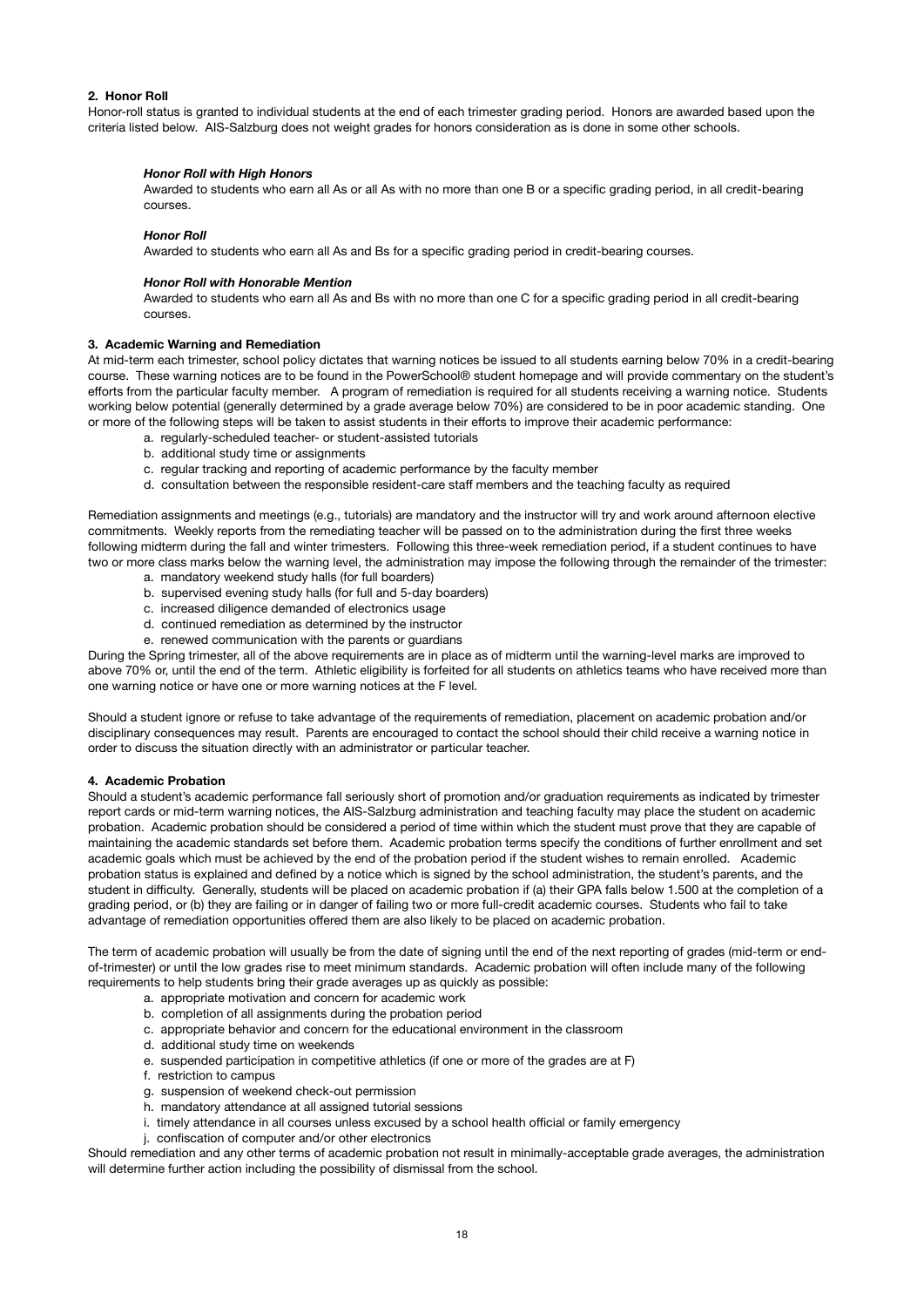### **D. Academic Expectations**

### **1. Study Habits and Academic Preparedness**

AIS-Salzburg is a college-preparatory school and classes are taught at a level which demands extensive homework and preparation on the part of the students. Depending upon grade level and course load, the time required nightly for homework, reading, and study is between two and four hours. This estimate is influenced by the scheduling of major exams and due dates for term and research papers. All students are reminded that not only specific written homework assignments are to be completed during evening study hall, but that the reviewing and revising of notes, rereading of previous material for increased comprehension, or working ahead in a subject are also appropriate activities during this time and required for adequate preparedness in class.

It is assumed that all students are enrolled at the school partially because of their desire to be well-prepared for university and attain the skills, knowledge and abilities required for success in their academic undertakings. Frequent or persistent failings in motivation to succeed are addressed and encouraged to change as soon as possible. Continued failure to exhibit the required effort, time and motivation to complete all assignments, participate positively in class, and use study time effectively can lead quickly to a situation that is irredeemable and will have very negative academic consequences.

It should also be remembered that the AIS-Salzburg school year is concentrated to within nine months and that the academic weeks are rarely interrupted (classes are held on holidays that fall on weekdays). This can lead to not being on top of one's academic assignments or being unprepared for major assessments such as tests and exams. Once one falls behind, it is very difficult to then get back ahead of one's responsibilities without significant effort.

The individual teaching faculty members are provided with a number of parameters and guidelines which describe the limits and direction of the academic program at AIS-Salzburg. Within these, however, each individual instructor is given the authority to determine their assessment parameters and requirements (e.g., grading categories and weights to determine the grade average), use of appropriate methodology (e.g., group work, individual assignments, lecture, etc.) and decide which materials and resources are to be utilized and to what extent in support of our school mission and academic curricular goals. Students should expect that the teaching faculty at AIS-Salzburg is demanding and challenging, but fair and always willing to explain and communicate the high, academic goals they aim to achieve.

### **2. Study Halls**

Instruction and individual study are the two fundamental aspects of effective learning and success in academic undertakings. The one cannot be furthered without the other and balancing one's time between dedicated classroom learning and study outside of the classroom is critical for success.

Most students will have a daily schedule which includes a supervised study period of 50 minutes. During this time, the students should be prepared and ready to meet the following expectations:

- a. have all materials required for study at hand.
- b. work effectively and individually throughout the study hall period.
- c. limit time off task or other distractions that can interrupt one's own or other's efforts to study and learn.

Attendance will be taken at the start of each study hall period and all other classroom expectations are in effect. The instructor may allow the use of electronics at discretion and upon request by the student. Otherwise, electronics are not to be utilized during study hall.

#### **3. Evening Study Halls**

Mandatory study halls are held Sundays through Thursdays in the dormitories from 19:00 to 21:00 (19:00-20:30 for boarding 7th and 8th graders). The period from 21:00 to 21:30 is to be utilized by the individual students as "quiet time" and also for further study as required. Students often discover that they need more time to study than the time allotted in the evening study hall and adjust their afternoon and weekend free time accordingly on an independent basis. This is particularly true given the fact that many of the required elective courses will be scheduled concurrently with evening study halls. Not completing classwork because of electives or other commitments limiting study hall time will result in a zero or lowered grade result.

The following study-hall expectations are in effect each evening, the violation of which will result in the noted consequences:

a. All students must report to their dormitory floor at 18:45; and their room at 18:50 *Violation consequence: 1 point reduction in boarding conduct grade* 

b. Rooms are inspected for tidiness and cell phones collected (also ill students) by the resident staff at 19:00 *Violation consequence: 2 point reduction in boarding conduct grade* 

c. All students are seated at their desk at 19:00 *Violation consequence: Tardy marked and 1 point reduction in boarding conduct grade* 

d. All students have their agenda book and key fob on their desk at 19:00 *Violation consequence: 3 point reduction* 

e. All dormitory room doors must remain open, students may not move about the building unless requested to do so by the resident staff, lengthy visits to the bathrooms are not permitted, and general behavior remains appropriate throughout the evening study hall period.

*Violation consequence: Appropriate point reduction and possible removal from the dormitory floor*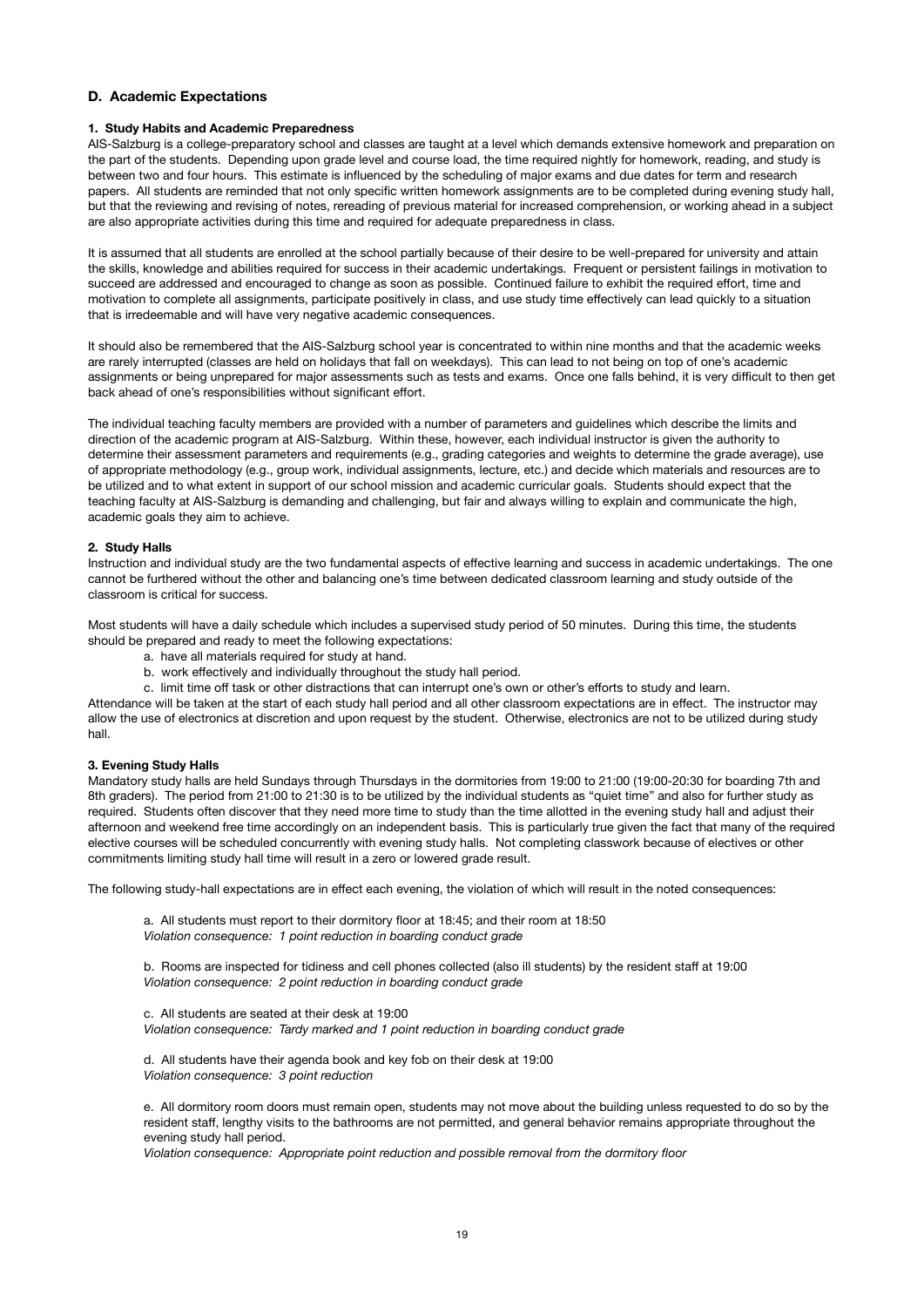Should a student be removed from his or her dormitory room during evening study hall due to inappropriate behavior or disruption of the study environment, the resident staff may assign the student to a supervised evening study hall for a period deemed necessary and appropriate.

### **4. Use of Electronics**

Students may use their personal laptop computers or tablets during evening study hall under the following conditions: 1. Internet access during evening study hall must be utilized (a) in accordance with the schools Acceptable Use Policy and (b) for

# academic purposes only.

2. All personal computers must be deposited for safe-keeping as of 21:30 following evening study hall and remain there until the following day.

3 All students using computers during evening study hall must agree to supervision by the resident-care staff. Computers must be placed openly (on desk or table) and the screens—to as great an extent possible—visible to the resident-care staff members on duty. 4. Numerous warning notices, poor academic standing generally, and/or violations of the school's Acceptable Use Policy may result in the loss of access and/or confiscation of devices.

#### **5. Extended Evening Study Halls**

Students in grades 11 and 12 may request time for further study in the evening after 22:00 (lights out) until 23:00. Application for further study should be cleared by the student's resident assistant or dorm parent beforehand if possible. When utilizing this time for extended study, no actions or behaviors should interrupt other students in the dormitories or their roommate(s).

Students who are doing poorly academically, on academic probation, often tardy to class, or misusing structured study time may be assigned to supervised weekend study halls at various times. All expectations required of the students participating in study halls during the academic day are in effect in extended study hall periods on weekends.

### **6. School-wide Classroom Expectations**

1. Students are prohibited from using any electronic devices—excluding calculators—during class time unless required to do so by the instructor. Failure to heed this policy will result in confiscation of the electronic device and disciplinary consequences. 2. Cellular telephones, smartphones, data-capable watches, etc., are to be turned in to the teacher at the beginning of each and every class period. They must also be turned off. Any student found with such devices following the start of the class lesson may be charged with an academic honesty violation, particularly if the telephone is discovered during a test, quiz or other evaluation.

3. No food or drink (including gum and water) is allowed in the classrooms at any time.

4. Student dress and style must be within the parameters of the AIS-Salzburg dress code.

5. Students are not allowed to leave class to fetch materials or to use the restroom.

6. Students must arrive to the classroom prepared and on time and depart after the faculty member has dismissed the class.

7. Students must always respect the rights of classmates in the classroom, respect the right of the faculty member to establish further expectations which are directly related to the better instruction of their subject, and display interest in their personal intellectual development and progress.

Students who repeatedly need to be reminded of the above-mentioned classroom expectations will receive official consequences beyond warnings—including suspension from the class—as their behavior compromises the learning of others and displays disrespect for the subject, the instructor and one's fellow students.

### **7. English Only During Academic Hours**

The school requires that all students adhere to a policy in which English is the language of communication, discussion, and instruction during the academic periods. Students should not use other languages during the academic periods in the classrooms and will be warned if they do so. Repeated incidents will be logged by the teacher and receive disciplinary consequences. At times, speaking with another student in a language other than English can be a violation of the school's academic honesty policy. As an American college-preparatory school, we would like to use every opportunity for the advancement of our student's English proficiency and maintain a common ground for discussion and interaction during the formal class periods.

Students in foreign language courses (German, Spanish, French, Italian), should speak either in the language being learned or in English. The teacher of the course may determine specific policies regarding this.

#### **8. Assignment Completion**

Students are expected to complete all assignments given them by the teaching faculty. Failure to turn in assignments on time and of a satisfactory standard is viewed as a disciplinary infraction at AIS-Salzburg. Whenever a student reports to class without the required assignment and without reasonable explanation, the faculty member will notify the administration through a PowerSchool® log. The administration will then assign the student to one hour of afternoon detention and campus restriction per non-completed assignment. When a student receives disciplinary consequences due to non-completion of assignments, parents are notified through the Teacher Comment area of the PowerSchool® information system.

If a student has difficulty understanding an assignment, they should ask the appropriate teacher before the evening study hall begins if possible. If a student experiences difficulties finishing homework assignments on a regular basis, the student's dorm parent, resident assistant, teacher of the subject and student should meet to review the situation. The parents will be informed of any decisions taken during such a conference. All full-time faculty members are available for consultation between 15:00 until 16:00, Mondays, Tuesdays, and Thursdays.

#### **9. Academic Attire / Dress Code**

**Girls:** *Girls are considered in academic attire if they are wearing:* Hair of a natural color and not of extreme style which is out of the face and eyes. Tops which are not too revealing or bare-shouldered and do not display messages.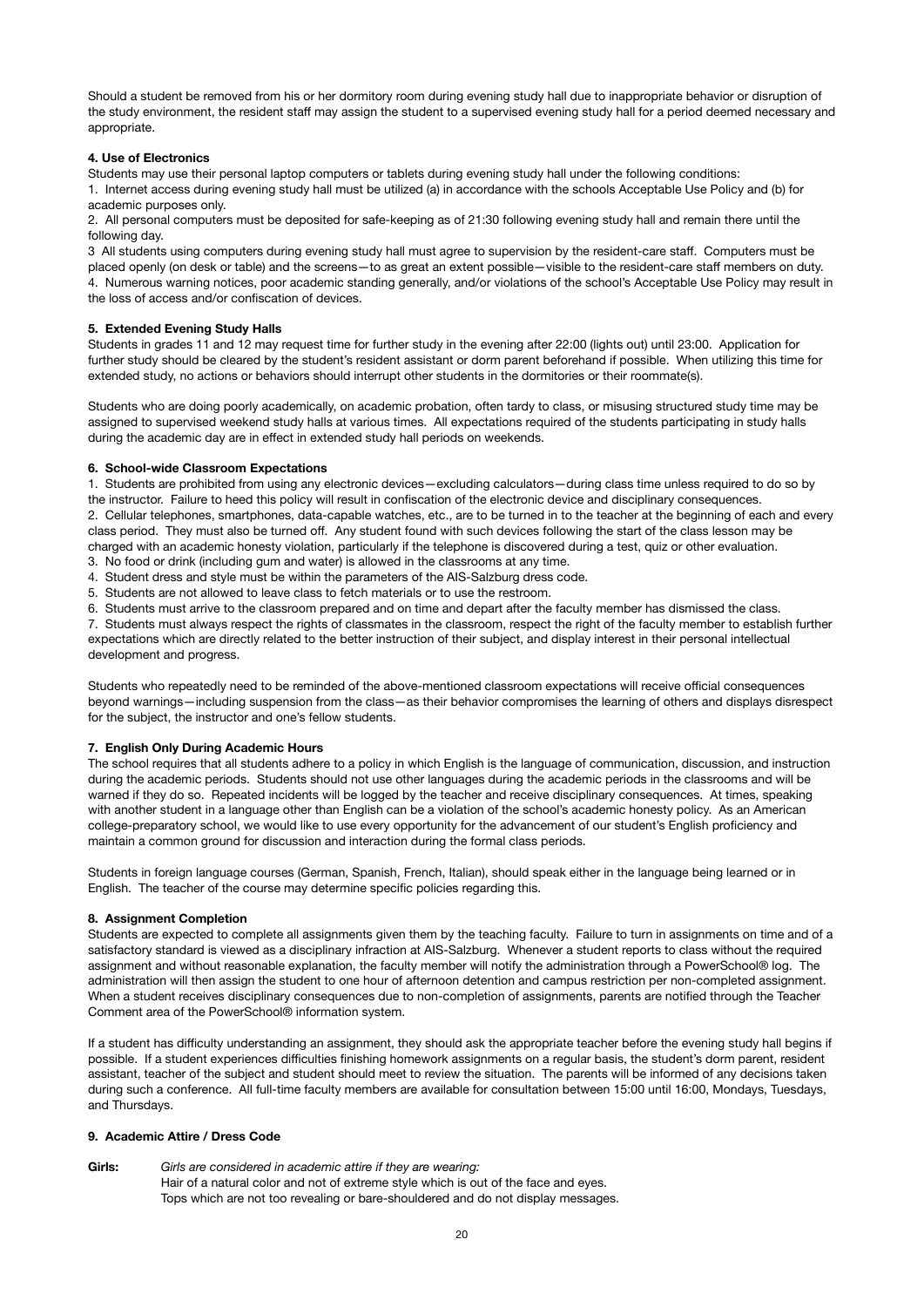Dresses and skirts which are not too revealing. Pants, slacks and non-athletic tights. No denim is allowed nor are patch pockets. Shoes which are clean, low-heeled, and non-athletic. Sweaters (if necessary for the weather conditions)

### **Boys:** *Boys are considered in academic attire if they are wearing:*

Hair of a natural color which is out of the eyes, above a shirt collar, without accessories and not extreme in style. Facial hair is not permitted. Shirts with a collar (dress or polo shirt) which do not display messages. A belt. Clean, well-fitting slacks or pants without patch pockets. No denim is allowed. Clean, laced footwear which is non-athletic. Sweaters (if necessary for the weather conditions) which are not of a sweatshirt style or material.

### *The following are never allowed during the academic day for all students:*

Denim clothing Pants and slacks with patch pockets Short pants of all styles Zipped or pullover sweatshirts and hoodies Athletic wear Sunglasses

### Items of clothing and style **prohibited at all times:**

Ill-fitting, torn, ripped or dirty clothing of any style Headwear indoors Excessive accessories and jewelry Facial or body piercings or visible tattoos Any clothing with messages that are offensive or inappropriate

#### *Attire for Physical Education Class*

All students must wear the school physical education uniform to physical education classes each Wednesday morning. These uniforms are issued to all students at the start of the school year so that it should never be the case that the required uniform is in the laundry. Failure to appear in physical education class without proper attire is considered a dress code violation and results in a health point deduction which negatively affects the Healthy Lifestyle Requirement grade.

All boarding students are required to deposit their physical education uniform (T-shirts and shorts) in the laundry on Wednesdays immediately following their return to the school and before classes begin. These must be marked clearly with the student's name. Laundered physical education uniforms will be returned after laundering in preparation for the next physical education classes the following week.

#### **10. Daily Preparedness**

All students are required—on a daily basis—to meet each class fully prepared and motivated to participate in the program of learning provided by the teacher and curriculum. This includes arriving with all necessary materials including agenda books, textbooks for the course and with all assignments complete and up-to-date as directed by the teacher. Students must demonstrate a high level of motivation and concentration and maintain appropriate decorum during class time in order to gain the full benefit of the education being offered. If a student is declared unprepared for class by the instructor they will be assigned to detention and receive a campus restriction. They may also be removed immediately from the classroom.

During the first week of the school year, students are informed of which textbooks and supplies are required for their courses. All such materials should be appropriately marked with the owner's name. As these texts are the property of the students, it is expected that they take care of them and have them available at all appropriate times during the school year. Should a student report that they have lost their textbook, they will be required to purchase a replacement immediately in order to maintain their preparedness for class. Otherwise, the costs of textbooks are covered by the payment of tuition and fees.

#### **11. Google® Classroom and Academic Organization**

The teaching faculty members will utilize the Google Classroom® online platform to post any and all information, including information passed out previously in the classroom. All students should log into their class rosters on this platform at the beginning of the year in order to remain informed regarding assignments, upcoming assessments and the posting of other important materials relevant to the course. The resident-care staff members will also be logged into the rosters of each of the courses so that they can also be informed of what is upcoming and/or assigned in the courses in order to better supervise their boarders' progress each evening during study hall.

Faculty members may also require that student work be submitted over the Google Classroom® platform instead of requiring physical paperwork. At the start of classes in the fall, the teaching faculty members will review their particular policies concerning this.

When a student is excused as absent from a class, the Google Classroom® platform can provide guidance and information as to what was covered during the period of periods missed. The faculty's use of Google Classroom® is not the same as full-out, online instruction. Instead, its use is intended to keep students and resident staff members informed and up-to-date as to daily instructional progress. Only in times when it is not possible to hold face-to-face instruction in the classroom, would the use of Google Classroom® be expanded to cover all instructional needs in replacement.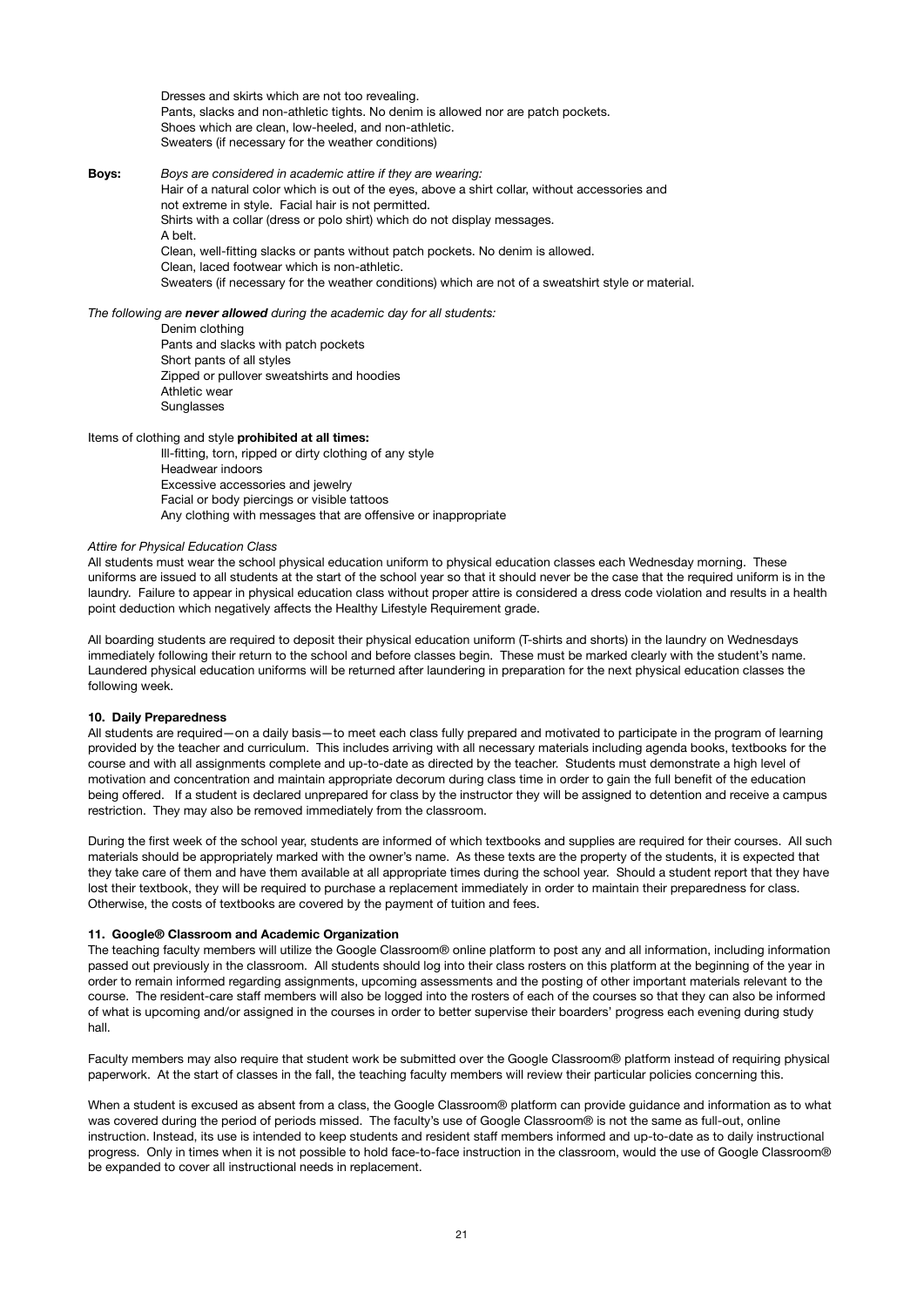### **12. Expulsion from Class**

Should a student's behavior, attitude, or action undermine or compromise a positive educational environment in the classroom, a faculty member may expel the student from the class. Any student expelled from class will be given immediate disciplinary consequences and conference with the Headmaster. A student expelled from class will be suspended from the course for a minimum of three days and not be allowed to return until written application has been received and accepted by the appropriate faculty member. Parents will be informed immediately of all classroom expulsions. Such behavior is viewed seriously at AIS-Salzburg and is not tolerated because it demonstrates insubordination, lack of respect, and failure to take one's own and other students' educational endeavors seriously. Repeated expulsions from class will result in a disciplinary committee meeting and possible dismissal from the school.

### **13. PE Expectations / Healthy Lifestyle Requirement (HLR) Grading and Health Points**

Other than specific academic requirements, all of the above-mentioned expectations remain in effect during physical education classes. Students are to be dressed in the AIS-Salzburg physical education uniform, on time, and participate fully in accordance with the directives of the physical-education instructor. As many physical education courses are not held on campus, AIS-Salzburg students are expected to represent the school and its ideals through their behavior and consideration of property use at all times.

#### *Grading Expectations for Physical Education Courses*

Two physical education courses are held each Wednesday morning and participation and successful completion is required of all students enrolled at the school. The grading for physical education courses is built into the more comprehensive Healthy Lifestyle Requirement and relies upon health points which are

earned provided the student is appropriately dressed, participates fully, and is cooperative with the teacher of the course throughout the period. Meeting these requirements fully earns the student 20 points per period. The total number of health points required in a trimester determine the total points possible to earn and the student's grade average in physical education.

### *Grading Scale and Explanation:*

Participates fully, wearing school uniform, and complete cooperation 15-20 health points High level of participation, wearing school uniform, and cooperation 10-14 health points Moderately participatory, wearing school uniform, and mostly cooperative 5-9 health points Occasionally non-participatory, wearing school uniform, and occasionally uncooperative 1-4 health points Non-participatory, not in school uniform, uncooperative, uninterested 0 health points

### *Healthy Lifestyle Requirement and Health Points*

The staff and administration of the American International School-Salzburg believe that a student cannot be successful academically or socially unless they are physically fit and enjoy the benefits of living a healthy lifestyle. Exercise, plenty of sleep, a nutritious diet, and avoiding unhealthy habits will contribute to higher grades, better concentration, improved focus, and the energy to pursue valuable goals with vigor. Developing healthy lifestyle choices and habits is a valuable life skill and pertinent not only to the time one may be enrolled in a boarding school but significantly influence one's future happiness and well-being. One way of ensuring that AIS-Salzburg students develop these healthy habits is through our Healthy Lifestyle Requirement based upon the earning of health points.

Health points are utilized to determine if a student is meeting the school's Healthy Lifestyle Requirement each trimester of enrollment. The Healthy Lifestyle Requirement demands that all full-boarding students earn 50 health points each week. 5-day boarders and day students must earn 40 health points per week. Points are earned weekly according to the following scale:

| Physical education course no. 1                                   | 0-20 points       |
|-------------------------------------------------------------------|-------------------|
| Physical education course no. 2                                   | 0-20 points       |
| One scheduled sports team practice during a given week            | 0-10 points       |
| Get Fit! exercise program (one morning or afternoon for one hour) | 0-5 points        |
| Weekend active activity requirement (2 minimum)                   | 0-5 points (each) |
|                                                                   |                   |

Health points are deducted from a student's total for unhealthy choices and poor health-related decisions as follows:

| 1st tobacco policy violation                | 100 points deduction |
|---------------------------------------------|----------------------|
| 2nd tobacco policy violation                | 150 points deduction |
| 3rd tobacco policy violation                | 200 points deduction |
| Alcohol policy violation                    | 300 points deduction |
| Failure to attend scheduled active activity | 20 points deduction  |
| Empty calorie deduction*                    | 10 points deducted   |
|                                             |                      |

\* The "Empty Calorie Deduction" is made for consumption of snacks, drinks, and other items which are high in sugar, polyunsaturated fats, salt, and caffeine content but contain little nutritious value. The staff, faculty, and administration reserve the right to determine when a student's consumption of such items constitutes an unhealthy habit with a resulting deduction in health points.

The Healthy Lifestyle Requirement appears as a course in all students' schedules each trimester and is given a weekly grade which is based upon the health point requirements. The grade recorded in the PowerSchool® student information program is a percentage of health points earned divided by the number of health points required. These individual weekly grades are averaged for the final trimester term grade which is recorded on report cards and transcripts. Note that Healthy Lifestyle Requirement grades, like any other in credit-bearing courses, count towards a student's GPA, promotion and graduation requirements, honor roll, and class rankings. All Healthy Lifestyle Requirement grades are registered on the student's transcripts and become a permanent part of the student's academic record. Promotion and graduation are risked when this requirement is not met fully. Student should also note that since the Healthy Lifestyle Requirement grade is not only based upon physical education courses, the Boarding Conduct grade for all boarders may also be affected by, for example, missing active weekend activities or club activity commitments.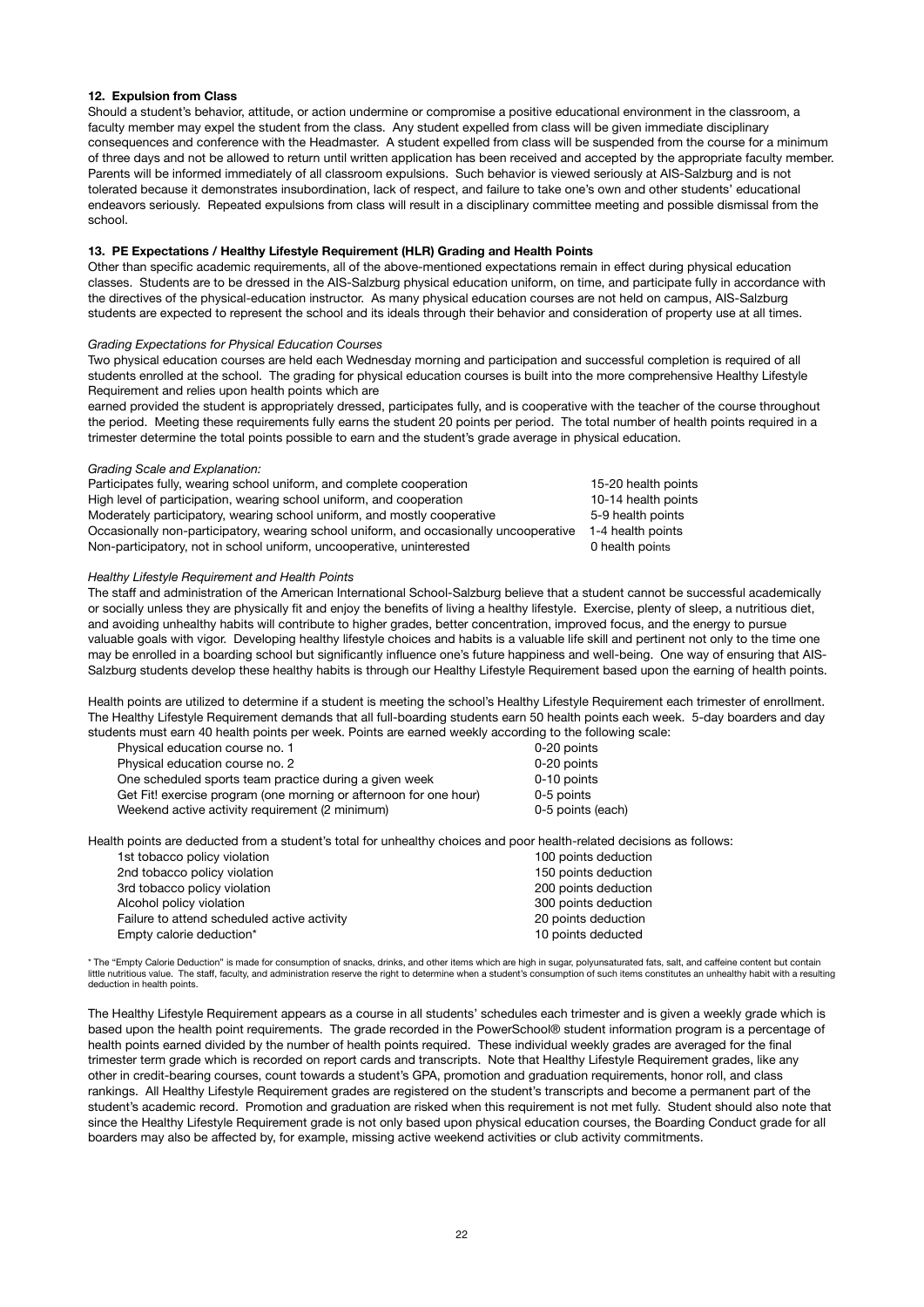### **E. Academic Assistance and Guidance**

### **1. Resident-Care Staff**

In their role of supervising and providing support and guidance for all boarding students, the resident-care staff has the fundamental duty of assisting and guiding students in their academic preparation. The dorm parents and resident assistants will regularly review each boarding student's progress, inform themselves of any commentary or communication from faculty members or parents, and work cooperatively with the student to address any difficulties or problems. All boarding students should feel free to seek the assistance of their RA or dorm parent and consider the recommendations and suggestions received. In cases in which the academic performance drops to the failing or near-failing level, the resident-care staff will play a role in ensuring that the student is aware of any remediation requirements and regularly reports (through PowerSchool® logs minimally) progress or further concerns.

The resident-care staff can also provide personal guidance concerning choice of university programs and areas of study in assistance of senior students. May resident assistants have recent experience at university or college and can be a source of solid information. Resident-care staff members who are aware of a student who is in need of further assistance with future educational planning should be directed to the school's college counselor.

### **2. Teaching Faculty Office Hours / Tutorial Assistance**

All full-time teachers at AIS-Salzburg offer regularly-scheduled office hours on a weekly basis. In most cases, these office hours will be scheduled on Mondays, Tuesdays or Thursday afternoons following 7th period. Occasionally, this offering may be superceded by participation in a faculty meeting or other conference, but the teaching faculty members will communicate to their students if this is the case.

All students are encouraged to take advantage of office hours provided by the teaching faculty and should not feel intimidated or reluctant to do so. AIS-Salzburg emphasizes the extra assistance that teachers provide their students in our mission, beliefs and philosophy of education and such sessions can provide much-needed and valuable help to the student who struggles with the material.

If a student receives a warning notice at term mid-term (i.e., a grade below 70% for the half-trimester), they may be required to attend one-on-one or group tutorial sessions with the faculty member. It is then expected that each student in such a situation take pains to attend such tutorial sessions and use them to their advantage. The teaching faculty members have the right to decide when a student is no longer required to attend mandatory tutorials. Often, this occurs following a major assessment in the class and satisfactory improvement.

### **3. Senior Project Faculty Advisors and General Assistance**

All senior students will be assigned a senior project advisor who will provide direct and frequent assistance to the student in developing and submitting their senior project. Meetings between students and senior project advisors can take place at any time agreed to by both parties.

Students may feel inclined to seek the assistance of a particular teacher, whether they are enrolled in one of their classes or not. Within the limits of time established by such faculty members, students may seek out their attention and their assistance. Be certain, however, that the particular faculty member is aware of your need and you have set up meeting times with them beforehand, allowing them to plan their day and duties effectively.

#### **4. Student-Led Tutorials**

The administration and teaching faculty may, at times, organize student-led tutorials which are intended to couple students who are struggling in a particular subject with those who have completed the course and done well. Sometimes, the assistance of a peer is more helpful than that of a faculty member and can improve the understanding and achievement of a particular student. All such arrangements must be documented and tutorial meetings are to be considered mandatory for both the student tutor and the student in need of assistance. Such student-led tutorial assistance can be scheduled at any time both parties are available. Communication on progress between the student tutor and the particular instructor of the course should be frequent and detailed.

#### **5. Private Tutoring**

At times, a teacher—with the approval of the headmaster—may recommend that a student receive private tutelage outside of the classroom hours. Written parental approval is required to withdraw from the students' account any charges incurred through employment of a private tutor. Parents and students should remember that arranging private tutoring be considered only after all possibilities for in-school tutorial assistance have been exhausted. Unless specifically approved by the school administration, private tutoring will not be granted promotion or graduation credit on a student's transcript. Students are not allowed to take private tutoring or a correspondence course in replacement of a mandatory course offered at AIS-Salzburg. Whenever possible, meetings with tutors must be on the school campus.

#### **6. College Counseling**

The AIS-Salzburg college counselor is responsible for assisting students in the college-selection and application process. During the junior year, formal counseling of individual students is carried out by the college-placement counselor. All students are responsible for meeting all deadlines for sending in applications, etc., as established by the institutions being applied to and the college-placement counselor at AIS-Salzburg.

The college counselor, Mr. Agardy, is available most afternoons and by appointment. Parents and guardians are also encouraged to contact the college counselor with any concerns, questions or information requirements. He can be reached at the school daily and his email address is [jagardy@ais-salzburg.at](mailto:jagardy@ais-salzburg.at)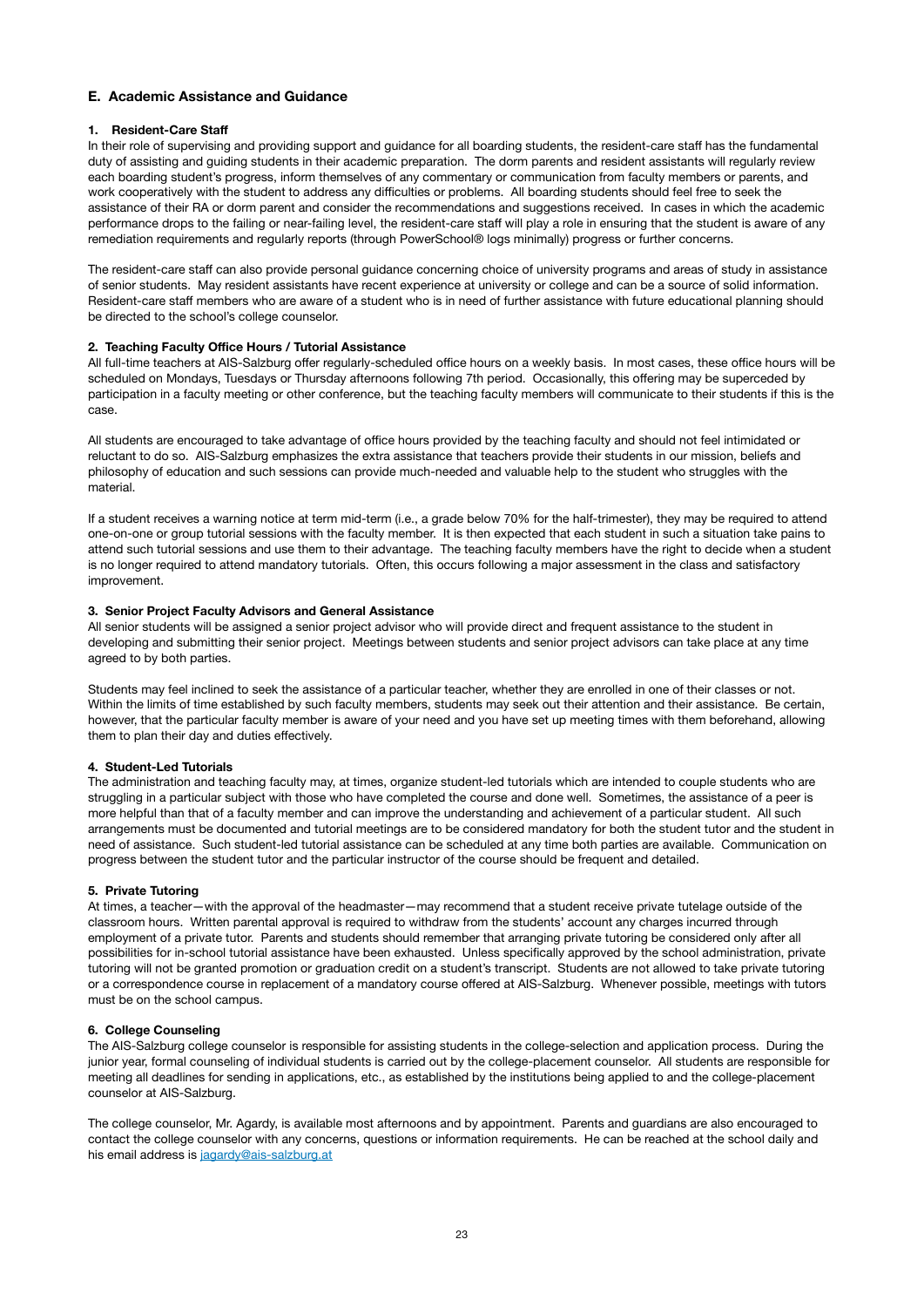### **7. Calendar of University Admissions Preparation**

The following is a general timetable for college-placement at AIS-Salzburg:

| Junior Year:              |                                                                                                |
|---------------------------|------------------------------------------------------------------------------------------------|
| March                     | Meeting with college-placement counselor                                                       |
| May                       | SAT I testing at AIS-Salzburg (mandatory for all students planning to study the USA or Canada) |
| April/May                 | Registration for TOEFL examination if needed                                                   |
| Summer after Junior Year: |                                                                                                |
| June, July, August        | Visits to selected universities and colleges                                                   |
| Senior Year:              |                                                                                                |
| October                   | College Fair at AIS-Salzburg (health restrictions permitting)                                  |
| October 15                | All early-decision applications submitted                                                      |
| December 1                | All applications with January 15 deadline submitted                                            |
| December                  | SAT testing at AIS-Salzburg                                                                    |
| January-March             | Decisions made by US, British, and Canadian universities                                       |
| May                       | <b>Advanced Placement Examinations</b>                                                         |
| May 1                     | Addresses of colleges and universities for final transcripts to college-placement counselor    |
| Early July                | AP® Examination results released                                                               |
| Mid-July                  | Decisions of admission by many continental European universities                               |

Although institutions of higher learning emphasize different qualifications, it is important to realize that almost all colleges and universities utilize the following order of priorities when making their acceptance decisions:

- 1. Course selection
- 2. GPA and class rank
- 3. Linguistic competency (as proven on standardized tests)
- 4. SAT and AP scores (and any other external, standardized test scores)
- 5. Letters of recommendation
- 6. Essay
- 7. Activity and community service involvement and leadership

Students at AIS-Salzburg are encouraged to bear the above in mind throughout their high-school career in order to make their candidacy as attractive as possible to the appropriate institution. It is especially important to consider that the 11th grade school year is the last complete year of enrollment that many university admissions officers will review, extrapolating a student's future success based upon this data. Therefore, concerning oneself with junior-level academic achievement is where the process begins.

### **8. University Acceptance Requirements and Standardized Testing**

As students prepare for admission to university following graduation, there are certain requirements and criteria that must be considered carefully depending upon where one would like to gain admission. The chart below is intended to provide a brief overview of the various requirements for gaining admission to tertiary programs around the world. The school's college counselor can provide further information and detail concerning this topic.

| <b>Minimum University Acceptance Requirements</b> |                                                 |                                                                                                                                                                                                                                          |                                                                                                                                                                                                                                                                             |                                                                                                                                                                                                                                                             |
|---------------------------------------------------|-------------------------------------------------|------------------------------------------------------------------------------------------------------------------------------------------------------------------------------------------------------------------------------------------|-----------------------------------------------------------------------------------------------------------------------------------------------------------------------------------------------------------------------------------------------------------------------------|-------------------------------------------------------------------------------------------------------------------------------------------------------------------------------------------------------------------------------------------------------------|
| Location                                          | <b>Diploma Requirements</b>                     | <b>Application Requirements</b>                                                                                                                                                                                                          | <b>AP®</b> Examinations                                                                                                                                                                                                                                                     | <b>Other Examination</b><br><b>Requirements</b>                                                                                                                                                                                                             |
| <b>United States</b>                              | AIS-Salzburg Diploma<br>recognized and required | Submission of an application for<br>acceptance including:<br>• transcripts<br>· grade-point average<br>• letters of recommendation<br>• English proficiency testing<br>standardized test results<br>student occave                       | Not required for admission but essential for<br>acceptance to competitive institutions.                                                                                                                                                                                     | • SAT (Scholastic Aptitude Test)<br>Examination score<br>• English proficiency test score<br>(TOEFL)                                                                                                                                                        |
| Canada                                            | AIS-Salzburg Diploma<br>recognized and required | Submission of an application for<br>acceptance including:<br>• transcripts<br>· grade-point average<br>· letters of recommendation<br>• English proficiency testing<br>standardized test results<br>cturiont occave                      | Not required for admission but essential for<br>acceptance to competitive institutions.                                                                                                                                                                                     | English proficiency test score<br>(IELTS or TOEFL)                                                                                                                                                                                                          |
| United Kingdom                                    | AIS-Salzburg Diploma<br>recognized and required | Submission of an application for<br>acceptance including:<br>• UCAS application form<br>• letters of recommendation<br>• English proficiency testing<br>- standardized test results<br>· student essays<br>(poccible) perconal interview | A minimum of 3 AP® Examinations with a<br>mark of 3 or higher are required for<br>admission. Individual universities may<br>require more than three AP® exams of<br>scores higher than 3. UK universities may<br>also required that specific AP®<br>Examinations be passed. | English proficiency test score<br>(IELTS)                                                                                                                                                                                                                   |
| Austria                                           | AIS-Salzburg Diploma<br>recognized and required | Application is made following the<br>end of the school year directly to the<br>university program or institute<br>desired.<br>Proven C1 level fluency in German<br>language is a minimal requirement.                                    | A minimum of 4 AP® Examinations with a<br>mark of 3 or higher is required; one of<br>which must be in mathematics (AP<br>Calculus AB or BC).                                                                                                                                | • German examination score<br>proving C1 level proficiency<br>from a recognized institute.<br>AP® German examination<br>scores are not sufficient.<br>• Proof of acceptance to a U.S.<br>university.<br>• Acceptance to study<br>modicing low IT neuchology |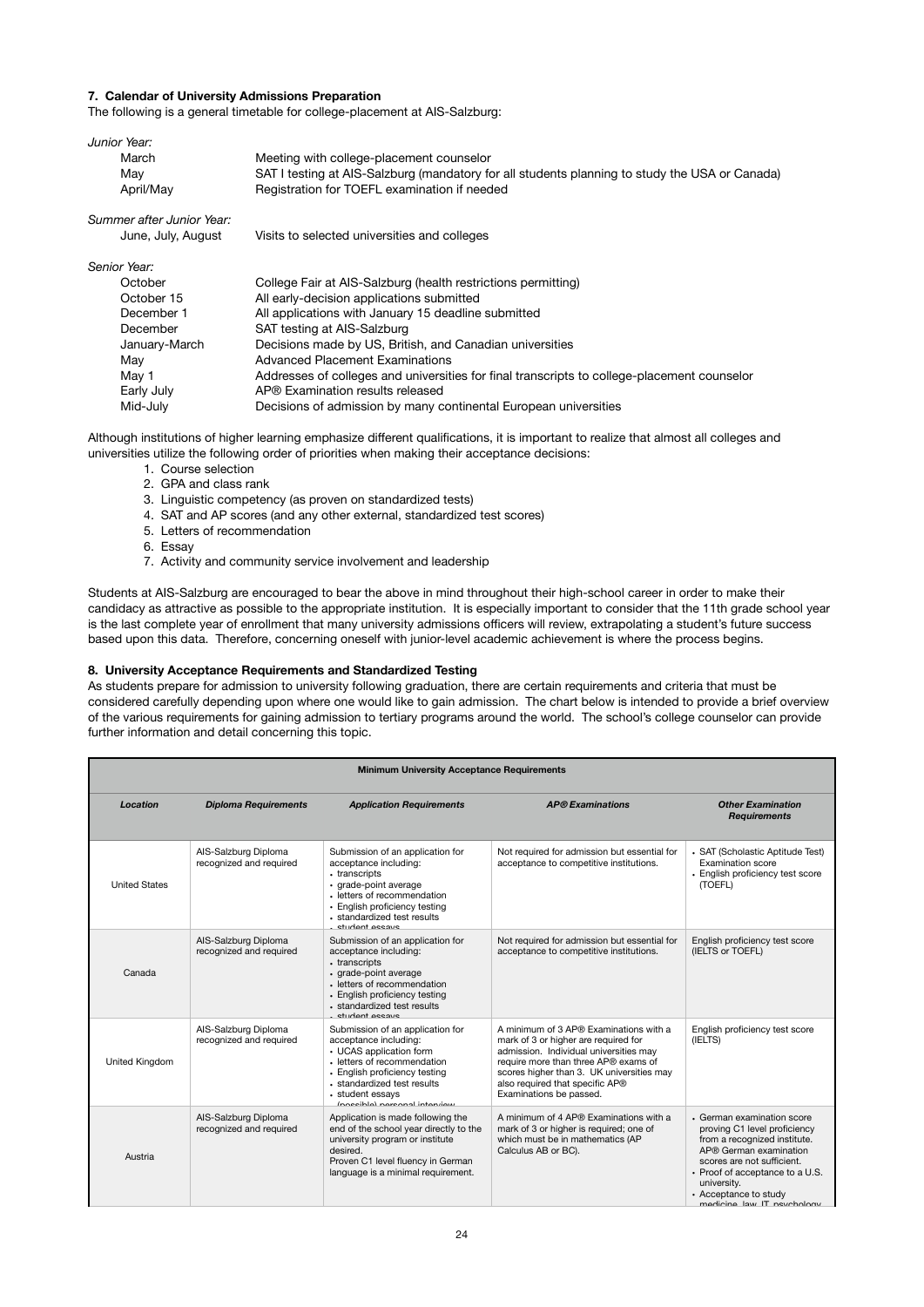| <b>Minimum University Acceptance Requirements</b> |                                                                                  |                                                                                                                                                                                                                          |                                                                                                                                                                                                                                                                                                                                                                                                                     |                                                                                                                                                                                                                                                                                                              |
|---------------------------------------------------|----------------------------------------------------------------------------------|--------------------------------------------------------------------------------------------------------------------------------------------------------------------------------------------------------------------------|---------------------------------------------------------------------------------------------------------------------------------------------------------------------------------------------------------------------------------------------------------------------------------------------------------------------------------------------------------------------------------------------------------------------|--------------------------------------------------------------------------------------------------------------------------------------------------------------------------------------------------------------------------------------------------------------------------------------------------------------|
| Location                                          | <b>Diploma Requirements</b>                                                      | <b>Application Requirements</b>                                                                                                                                                                                          | <b>AP®</b> Examinations                                                                                                                                                                                                                                                                                                                                                                                             | <b>Other Examination</b><br><b>Requirements</b>                                                                                                                                                                                                                                                              |
| Germany                                           | AIS-Salzburg Diploma<br>recognized and required                                  | Application is made following the<br>end of the school year and before<br>July 15 for official equivalency<br>recognition. Proven C1 level fluency<br>in German language is a minimal<br>requirement.                    | A minimum of 4 AP® Examinations with a<br>mark of 3 or higher is required: One of<br>these must be in mathematics or science<br>and one must be in AP English Literature.<br>Students who wish to study in the sciences<br>or mathematics must pass both a<br>mathematics and science full-credit<br>examination. Other AP® Examination<br>requirements will depend upon intended<br>$\cos \theta$ of $\sin \theta$ | • German examination score<br>proving C1 proficiency from a<br>recognized institute. AP®<br>German examination scores<br>are generally not sufficient.<br>• Acceptance to study<br>medicine, law, IT, psychology,<br>and other subjects require<br>passing 'knock-out' tests held<br>in the cummer given the |
| Other EU Nations                                  | AIS-Salzburg Diploma<br>recognized and required if all<br>prerequisites are met. | Requirements vary but will always<br>include a number of AP®<br>Examinations as well as proof of<br>language proficiency.<br>Contact the College Councelor for                                                           | A variety of AP® Examinations passed with<br>a minimum score of 3 required. Individual<br>EU nations will have their particular<br>requirements.<br>Contact the College Councelor for further                                                                                                                                                                                                                       | • National entrance<br>examinations may be required.<br>• Proof of language proficiency<br>required.<br>Contact the College Councelor                                                                                                                                                                        |
| Other Nations                                     | AIS-Salzburg Diploma<br>recognized for completion of<br>compulsory schooling     | Requirements vary but will always<br>include proof of language proficiency<br>and AP® Examination scores of 3 or<br>higher minimally are likely to be<br>required. See the College Counselor<br>for further information. | Please see the College Counselor for<br>further information and requirements<br>regarding AP®® Examinations.                                                                                                                                                                                                                                                                                                        | • National entrance<br>examinations are likely to be<br>reauired.<br>• Proof of language proficiency<br>required.<br>Contact the College Counselor                                                                                                                                                           |

Standardized test results are fundamental to any application to universities. At AIS-Salzburg, the following standardized tests are proctored on campus annually:

SAT® Examinations

Advanced Placement® Examinations

Students much register for these standardized tests following the directions of the organizers as well as the school's college counselor. Many of these are registered for online and have a deadline that should not be missed. Other standardized tests that may be required for application may include TOEFL® Examinations, IELTS® Examination of English, ACT® Examinations and others. The college counselor can assist and guide students in order to complete such application requirements in a timely way.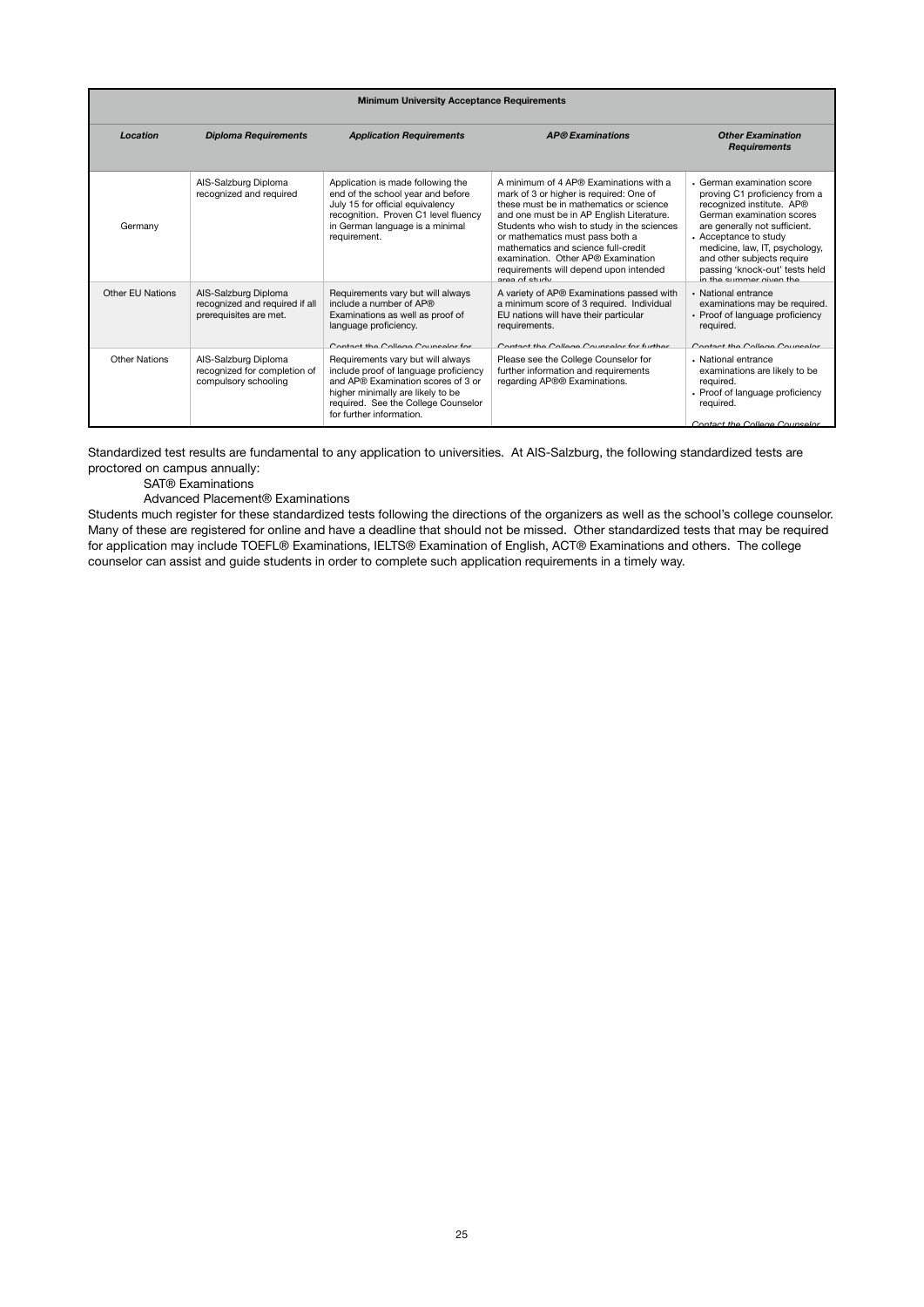# **III. Attendance**

### **A. Attendance Policy**

It is expected that all students honor all of their responsibilities and obligations punctually and without fail. Attendance in classes, study periods, evening study hall, sports practices, transportation departures, activities, assemblies, and other commitments represent an important aspect of meeting one's responsibilities to others in the school community. Failure to report to required activities and events is a sign of immaturity and a lack of consideration for others and their contributions to the student's lives. As such, we require that all students be held accountable for their obligations and learn timeliness and punctuality in preparation for living in a larger community upon graduation.

All students at AIS-Salzburg are expected to be present on the day classes begin, and to remain in school regularly until vacation periods begin. The AIS-Salzburg administration, teaching faculty, and resident care staff believe that:

- 1. Students can only take advantage of the expertise, guidance, and resources which constitute formal education while physically present in school.
- 2. Academic success is directly related to high attendance rates.
- 3. Performance on exams, tests, and quizzes is a result of teacher/student interaction.
- 4. Regular attendance conveys respect for the instructor and his or her efforts on behalf of the student.

5. Individual responsibility toward one's education is exemplified—first and foremost—by regular attendance in all classes. Frequent tardiness and all unexcused absences are treated as disciplinary infractions. Students may be checked out from school only to be with their parents, close relatives, or guardians during non-academic hours and only after prior approval and written request have been received. The school reserves the right to deny any request for departures or late returns to or from the school which compromise instructional time and are not the result of a family emergency or medical treatment. Faculty members at AIS-Salzburg are under no obligation to supply homework assignments, make-up tests, or tutorials to students who are unexcused from their courses. Failure to attend an assigned tutorial session as organized by a classroom teacher is considered an unexcused absence and carries disciplinary consequences.

### **B. Attendance Requirement**

All students at AIS-Salzburg must be in attendance in all credit-bearing courses at least 80% of the total scheduled instructional time each school year. Students who are not in attendance at least 80% of the instructional time will not receive credit. This will negatively affect promotion and reception of the school diploma.

### **C. Attendance Terms**

- *Absence*  Any time a student is not present during a class period, work assignment, detention hall, study hall, activity, sports team practice, or other required, scheduled event OR if a student is more than 10 minutes late for any of the above. *Excused Absence* Any time a student is not present during one of the above-mentioned class periods, activities, etc., and documentation justifying the absence is provided the administration. An absence is excused by the AIS-Salzburg administration in cases of illness as reported by a school health official, physician, resident-care staff member or school administrator, or in cases of family emergency and medical appointments. All work done in class, homework, tests, quizzes, or other assignments missed due to an excused absence can and must be made up within a given period of time as required by the classroom teacher.  *It is the student's responsibility to speak with their teachers immediately after returning from an excused absence to learn what work should be made up.* The teacher has the authority to decide by when all assignments, tests, quizzes, or other missed schoolwork is to be made up and at what point the grade reverts to a "0". *Unexcused Absence* Any time a student is not present during one of the above-mentioned class periods, activities, etc., and no documentation, parental, or administrative authorization is provided. The administration reserves the right to declare such absences unexcused. From the school's perspective, this means primarily that the course work, homework, tests, or quizzes missed during the absence cannot be made up. Teachers will enter a "0" for the percentile grade for any such academic assignment missed. Disciplinary consequences are given for all unexcused absences from class. Persistent or frequent unexcused absences will result in dismissal.
- *Tardy* Any time a student arrives late (by less than 10 minutes) to a class period, work assignment, detention hall, study hall, or other required activity or event. Excused tardies require the same documentation as an excused absence. Without the appropriate documentation the tardy is unexcused. Unexcused tardies result in detention.

### **D. Attendance Reporting**

The teaching faculty members and resident staff at AIS-Salzburg maintain daily attendance records which are passed on to the front office through the PowerSchool® student information program. Tardies are reported immediately to the administration for disciplinary consequences as are unexcused absences. Daily student attendance records are available to all students and parents through the PowerSchool® portal. The parents of day students are required to call the school to report any absence. The administration, residentcare staff and school health official will report any absences which are excused for health, medical appointment, or activity-related reasons.

The parents of day students are requested to contact the school office as soon as possible concerning absences due to illness or appointments with physicians.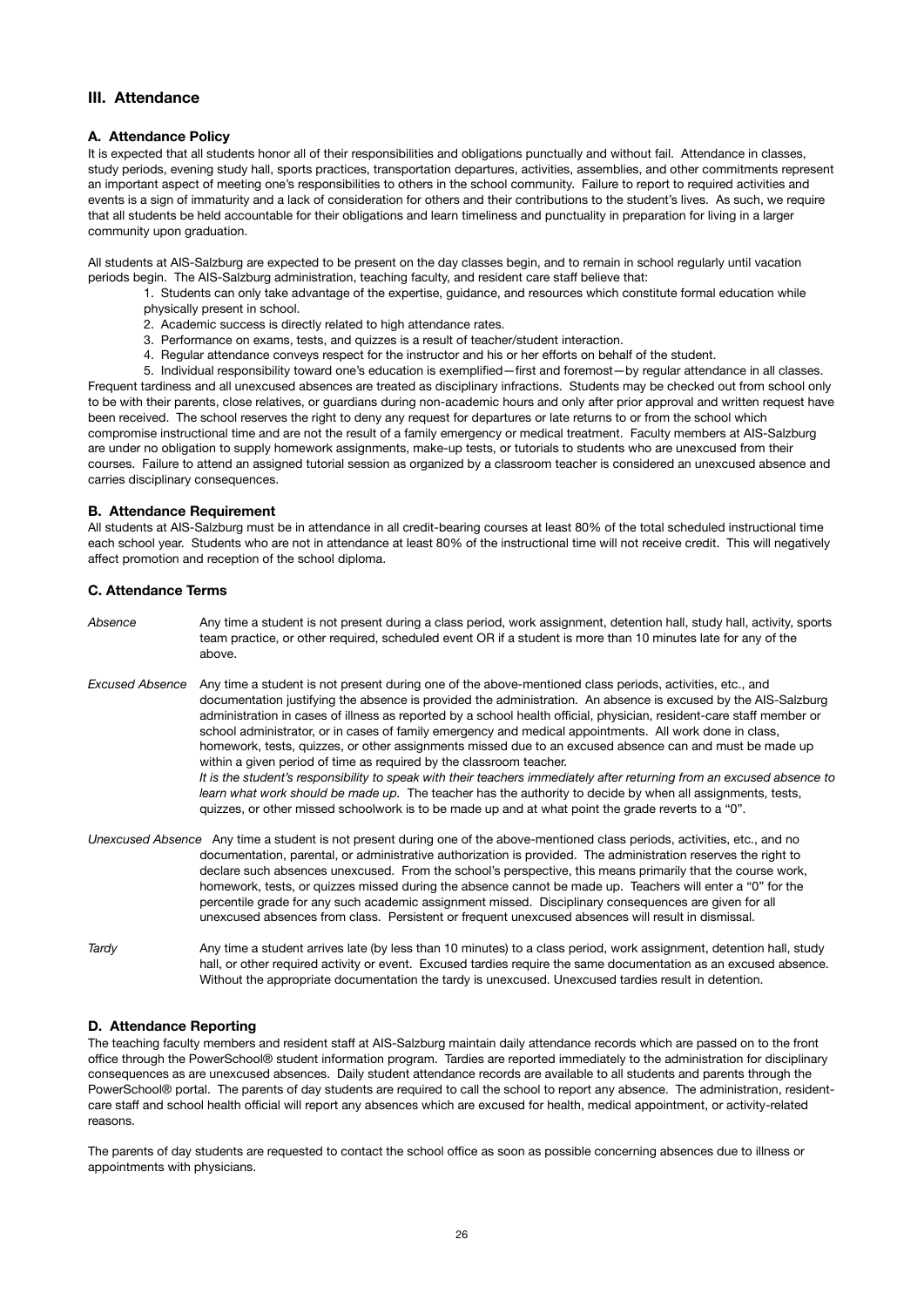### **E. Extending Vacation Periods and Other Unexcused Absences**

AIS-Salzburg allows students to be with their families during school vacation periods and has concentrated the school calendar to allow a minimum of three months of vacation during the summer. Parents should not extend vacation periods before or after the official school holiday dates except for reasons of illness, family emergency (e.g. bereavement) or other unforeseen circumstances affecting travel (e.g., pandemic restrictions). Absences for any other reasons will not be excused by the school administration and missed instruction and school work cannot be made up.

#### **F. Physical Education Attendance Policy**

All students at AIS-Salzburg must meet the school's physical education requirement of two hours class time per week during each trimester of enrollment. As a boarding school, we take our responsibilities concerning our student's health seriously and hold students accountable for their participation in physical education courses. Because most physical education courses are held on Wednesday mornings at the Salzburg University Sports Center, one absence is the equivalent of missing 9% of the class time in a given trimester; making it that much more important that all those who are able to participate do so and that non-participation be made up in order to earn credit in these required courses.

All excused absences from physical education classes result in a loss of health points which determine the Healthy Lifestyle Requirement grade on student transcripts. Students have a two-week period of time to make up these health points through the Get Fit! program. Commitment to make-up physical education exercise is critical on the part of the student and disciplinary consequences will result should a student fail to meet this commitment. Failure to make up the minimum number of hours of physical education missed during a trimester because of excused absences will result in a loss of credit and can endanger promotion and graduation. Unexcused absences from physical education courses result in a doubling of the make-up exercise time required, a significant deduction of health points, and additional disciplinary consequences.

### **G. Evening Study Hall Attendance Policy**

All boarding students, including 5-day boarders are required to be in evening study hall each evening, Sunday through Thursday, unless participating in an elective courses, athletics event or senior scholar privilege. All five-day boarders and full boarders returning from a weekend checkout must return to the school on time for evening study hall (Curfew at18:00).

### **H. Athletics Participation Requirement**

Attendance at all practices is a requirement of athletic team members and attendance is taken as with any other required commitment. Excused absences from sports team practices due to health or injury must be documented by health coordinator and received by the office staff before the absence is excused. The school administration reserves the right to request a further examination or consultation with a local physician or medical official before waiving or postponing this requirement and will follow physicians' orders to the letter in each case. The coaches of the various athletics teams have the discretional authority to determine who participates in competitions.

#### **I. Weekend Activities Attendance Requirement for Boarding Students**

All full-boarding students at AIS-Salzburg are required to participate in a number of weekend and club activities dependent upon their grade level. Signing up for these activities is a commitment and failure to participate will result in negative consequences as follows:

*One missed active activity:* A deduction of 20 health points and four days of campus restriction from Monday through Thursday. The Boarding Conduct grade is negatively affected at the discretion of the staff and administration.

*Two missed active activities* (in one weekend): A deduction of 40 health points and campus restriction through the following Sunday. The Boarding Conduct Grade is negatively affected.

*One missed activity* (non-active): Four days of campus restriction from Monday through Thursday. The Boarding Conduct grade is negatively affected.

*Two missed activities* (any activity): Campus restriction from Monday through the following Sunday. Health points can be made up voluntarily through the Get fit! program. The Boarding Conduct grade is negatively affected.

### **J. Attendance and Preparation for Examinations**

All students at AIS-Salzburg who are enrolled in the high-school grades can expect a heavy load of in-school and standardized (e.g., AP®) examinations in May of each year. The school does not allow students to miss elective courses, physical education, or other commitments in May in order to prepare for such assessments. Significant improvement on test results is rarely achieved by lastminute study. Consistent and persistent effort throughout the school year results in the best results. Requests for an excused absence from other classes and commitments during this time period will not be accepted.

### **K. Headmaster's Holiday**

The Headmaster of the school reserves the right to declare a Headmaster's Holiday, canceling all classes, sports practices, and other required activity without prior notice to the faculty and students. When classes resume after the holiday, students will be expected to appear in class with the work completed that was due the prior day. Students are not expected to have prepared any additional assignments. All work originally scheduled for the day following the holiday should be moved ahead. Even a class that would not have met on the Holiday should expect a night off from homework. If classes on a Thursday are cancelled due to a Headmaster's Holiday, students are expected to prepare only work due Thursday—not work due Friday for a class that does not normally meet on Thursdays. The only exception to this rule are those long-term assignments (e.g., papers, research, lab reports, etc.) that have been assigned at least two weeks previous.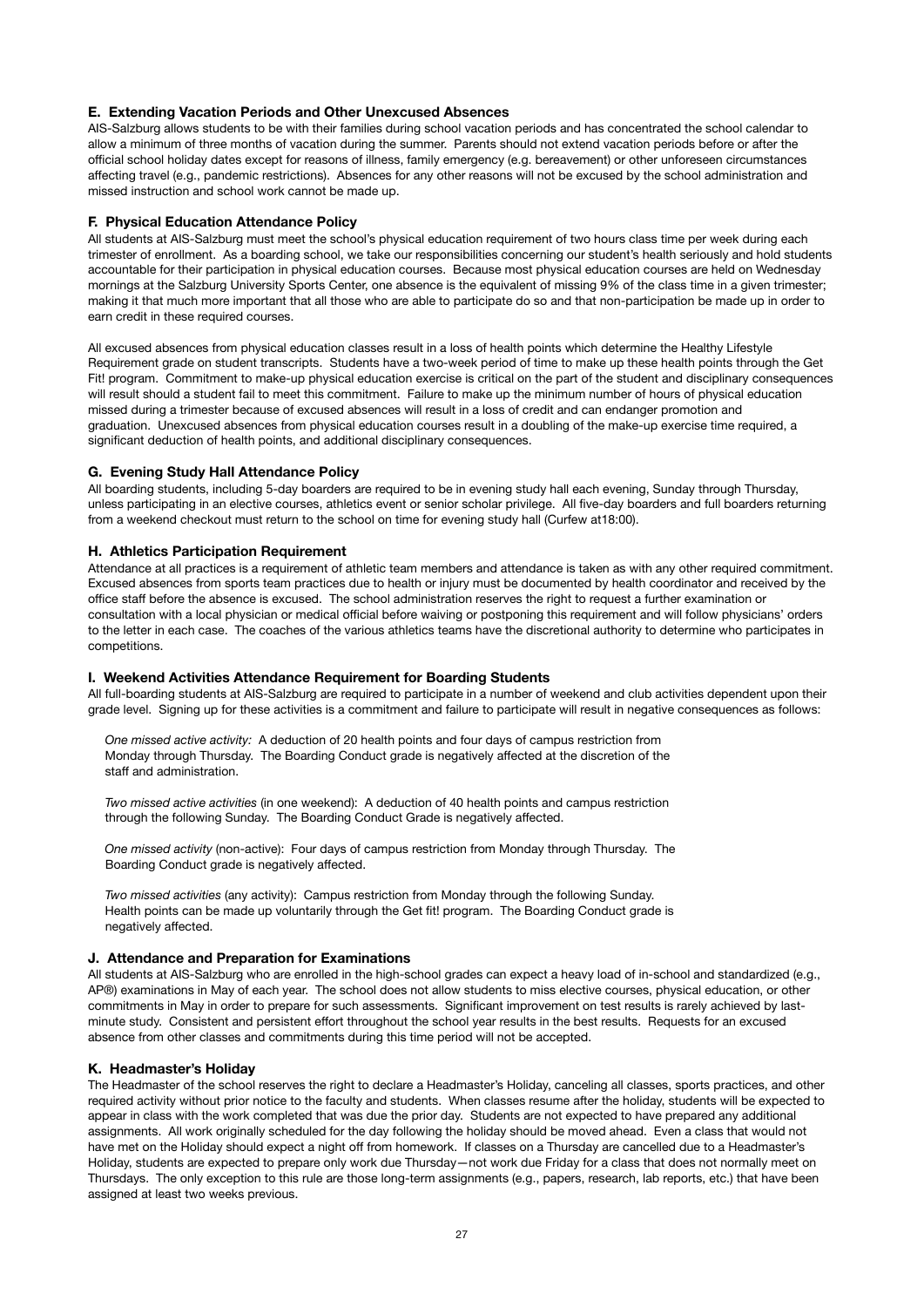# **IV. Health and Safety**

The AIS-Salzburg administration and staff consider the safety, well-being and protection of our students' health to be of the highest priority and a legal mandate for the professional functioning of our private school. The education of our students does not stop with the bell at the end of the instructional period—the comprehensive education provided by a true boarding school must be a 24-hour, 7-day provision throughout the school year. Policies designed to safeguard, protect, and support everyone in our community have been created and the following information reflects these policies and procedures, especially in the specific area of providing for the physical, sociological and psychological health and well-being of our students.

### **A. Corona**

The Corona pandemic has now been a factor of consideration in our health and safety standards for the past two school years and will continue to influence our actions and policies in 2022-2023. Because of the nature and complexity of a worldwide pandemic, the AIS-Administration will continue to provide an overall strategy designed to promote the necessary health protection for our community as well as provide the flexibility and regard for governmental and health officials' requirements and recommendations. The strategy will reflect the broader framework of planning of the Austrian national and local government and its authority, as well as provide as reliable a basis as possible for other eventualities. Within this strategic structure of our Covid-19 Strategy, the school administration will take appropriate precaution and follow prudent, reasonable consideration while seeking out and engaging professional, informed expertise when necessary or desirable.

The AIS-Salzburg Covid-19 Strategy makes provisions for changing government requirements and restrictions and applies these to all areas of our programming including instruction, extracurricular activities, excursions, weekend planning and both the boarding program as well programming that addresses the needs of our day students.

As a small, primarily resident community, we have certain advantages as regards effectively keeping our community safe from harm. Even so, we will continue to actively and vigorously keep our community members out of harm's way and protected from obvious harm and discomfort so that everyone in our school can concentrate on the very important duties of education, growth, development, respect and inclusion.

it is expected that all members of our community make themselves aware of any and all aspects of our response to the pandemic and that all are cooperative it our attempts to provide safety and good health. Only so, can we together try to avoid one of the greatest dangers associated with this viral outbreak: the interruption of our students' educational, social and psychological growth.

The AIS-Salzburg Covid-19 Strategy can be found [here](https://www.ais-salzburg.at/wp-content/uploads/2021/08/CoronaUpdateAugust4_2021.pdf) and will be updated as necessary throughout the school year. Frequent updates on the situation here in Salzburg, Austria will also be sent out by email directly to our community members as well as posted on the school website [\(www.ais-salzburg.at\)](http://www.ais-salzburg.at). Any developments that can or may affect our community will be presented and communicated to all.

### **B. Vaccinations**

The health coordinator will collect important information from all students at the start of the school year and will store this data for future reference and possible dissemination to health officials if required. This information includes aspects of general health, possible short- or long-term conditions which require a medical response, therapeutic requirements, use of regular medications, allergies and a vaccination history of the student. All of these pieces of health information need to be conscientiously delivered to the school health coordinator in order for he and the remainder of the staff to best protect and safeguard our students' physical health.

Of particular importance in 2022-2023 are vaccinations against the SARS Covid-2 virus and the Covid-19 infection. In Austria, and many other places around the world, vaccinations will be available for young people aged 12 to 18 and will be freely accessible. Because we believe that with rises in the numbers of possible positive infections, certain restrictions may be put into place which may restrict those within our school community who have not be vaccinated, requiring them to provide frequent negative tests for entrances into shops, restaurants and other venues, including our physical education facilities, here in Salzburg. Therefore, the administration of AIS-Salzburg furthers the goal of providing optimal health and security for everyone in our community by recommending these vaccinations.

The entire administration, faculty and staff of AIS-Salzburg are vaccinated against Covid-19 and will begin receiving refresher vaccinations at some point in 2022.

### **C. Health Coordinator**

The health coordinator is responsible for professionally addressing the health needs within our community; especially that of the boarding student body. He provides direct assistance and communication whenever any health issue is at hand and provides the liaison with professional health officials here in Salzburg Austria. During a time of pandemic concern, the health coordinator's actions and responsibilities are particularly important and necessary.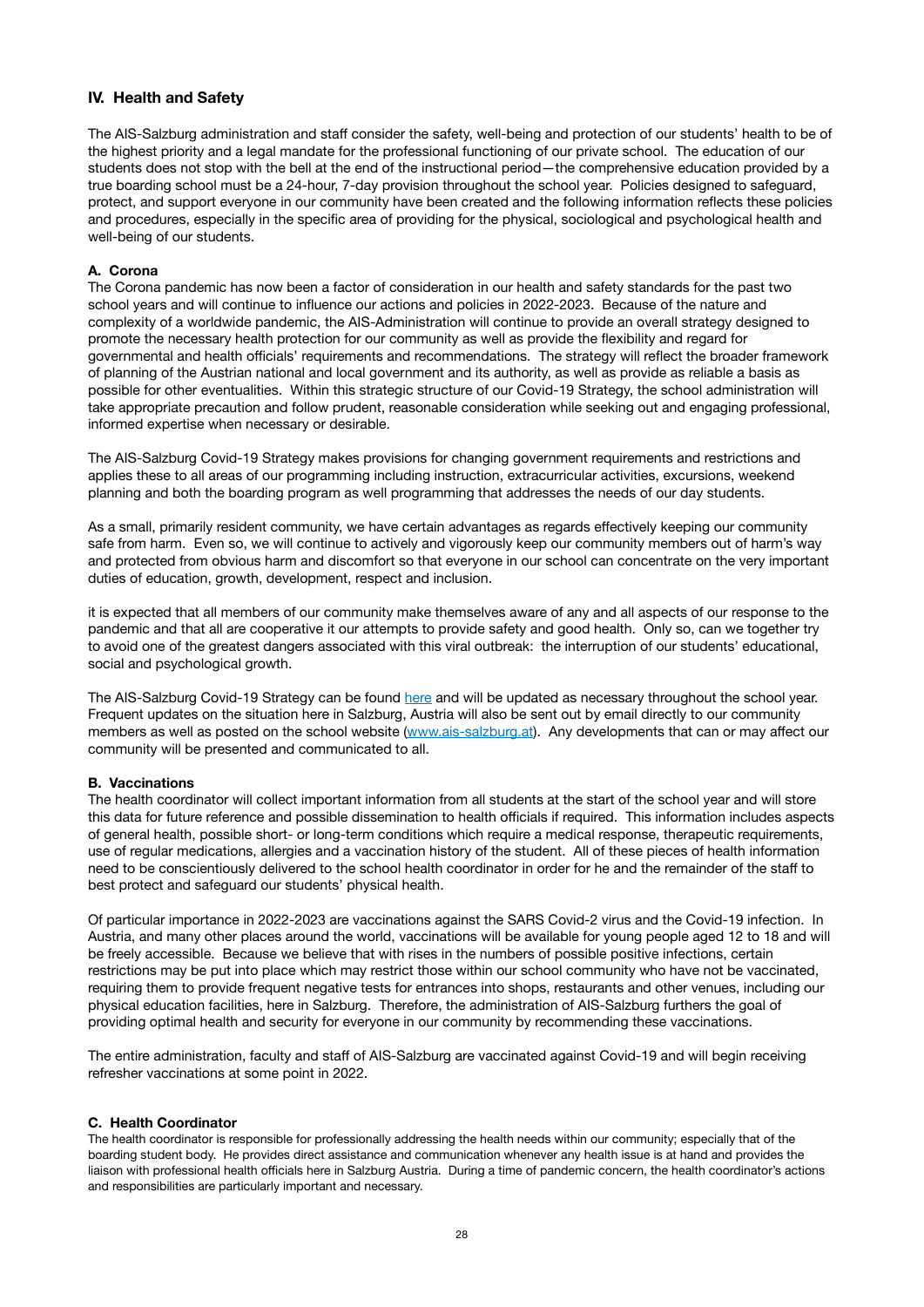The AIS-Salzburg Student Health Coordinator is charged with assisting all students with health needs or issues as well as coordinating visits to health professionals in Salzburg. The health coordinator is also responsible for providing timely, accurate communication between students, parents, the administration, and the resident-care staff and faculty concerning any health issues that require their notice. Excellent record-keeping of health documentation, doctor's visits, prescribed medications and therapy is also a fundamental requirement of the health coordinator. Finally, the coordination of all health issue policies and the appropriate response to any health issues that affect or may affect the school community, is also required of the coordinator as well as maintaining strict observance of the European Union's personal data protection measures (GDPR).

The health coordinator is responsible for maintaining important health protection standards at AIS-Salzburg including:

- 1. Providing sufficient and professional health care to all students at the school, especially those who are full-time residents within our community.
- 2. Providing up-to-date health issue information to all members of the school community and qualifying these through professional health officials in Salzburg.
- 3. Communicating all health-related information necessary for the protection of the community's health and the proper care to be implemented in response to particular illnesses or injuries to all relevant staff members, administrators, teaching faculty members and parents or guardians.
- 4. To provide qualified, detailed information on health safety standards, including expectations of behavior, appropriate hygienic measures and requirements and standards of safety and health protection as they apply to particular programming at the school.
- 5. Collecting and maintaining the records of health issues for all resident students, including the required health information deposited at the start of enrollment or each school year as well as ongoing records related to any issues that arise after enrollment at AIS-Salzburg.
- 6. To ensure that all health records for individual students are maintained at a level of confidentiality and restricted access in accordance with the General Data Protection Regulations (GDPR) of the EU and Austria.
- 7. To consult, advise and collaborate with the school administration in the development, review and revision of any and all policies related to the health of our students and the community as a whole.
- 8. providing direct assistance and immediate direction when health emergencies arise; providing experienced assistance and support for all involved.
- 9. ensure that all staff members at the school maintain appropriate first-aid qualification for appropriate reaction to health emergencies and provide assistance to the administration in determining what educating or training is necessary for the staff members to complete and by what means is such training or education to be completed.
- 10. To ensure that the administration is aware of any health protection materials that are required, maintain an adequate supply of these, and disperse as appropriate and required.
- 11. Ensure that all medications are appropriately acquired, distributed in accordance with health professional's requirements, and stored safely including the responsibility to ensure that the school's policies are functioning adequately with respect to both overthe-counter as well as prescription
- 12. medications, controlled and/or illegal substances and alcohol and tobacco policies.
- To provide instruction and training of the students in health protection, health threats and health practices.

### **D. Medical Services**

Whenever a community member is ill, has a health complaint, is injured, or has health-related questions or concerns, they should report this to the health coordinator in the front office. The health coordinator will then determine what subsequent steps should be taken in providing appropriate health care and protection. If deemed necessary, the health coordinator will contact external health professionals and make arrangements for an appointment or immediate health care in an emergency. The health coordinator will provide all necessary and required information to those health professionals as well as inform the parents or guardians of the reason for the need to seek external professional care. Students will be informed of appointments and other health-related scheduling and ensure that they meet these on time and without delay. Following such visits to health professionals the health coordinator will collect information from those providing medical assistance and communicate these with the parents and guardians as well as confirm with the student what is to be done and/or what medical or other therapy is required. Finally, the health coordinator will communicate information concerning a health incident to those in the staff who would be required to know because of their role in assisting the student to improved health.

Salzburg has three major hospitals and excellent medical services. Many of these services are within the immediate surroundings of the school campus and within a short drive or bus ride. Most health providers in Salzburg speak excellent English as well.

It is important to understand that the school administration and staff has a legal responsibility to carry out any and all requirements related to a student's health completely and fully. Doctor's orders may not be overruled or annulled by parents or guardians at a distance. Direct contact with health officials responsible for a consultation, diagnosis and therapy may be put into direct contact with parents and guardians through the school's health coordinator.

AIS-Salzburg fully covers all members of the school community with accident insurance. This policy applies at all times during the school year and at all locations and venues programming takes place. Individual students may utilize their family's personal health insurance or may be required to subscribe to a local, Austrian insurance provider. In either case, the school will cover all initial health costs and then forward these to the parents or guardians for claims.

### **E. First Aid and Emergencies**

All resident-care staff members at AIS-Salzburg as well as any other staff member involved in physical education, sports or athletics coaching or physical activities and excursions, must be certified in first-aid and maintain such certification of training each year of employment at AIS-Salzburg. Additionally, all staff members directly concerned with the physical and mental health of our students must also complete mandatory training as required by our policies. The school administration makes provision to accomplish this each school year.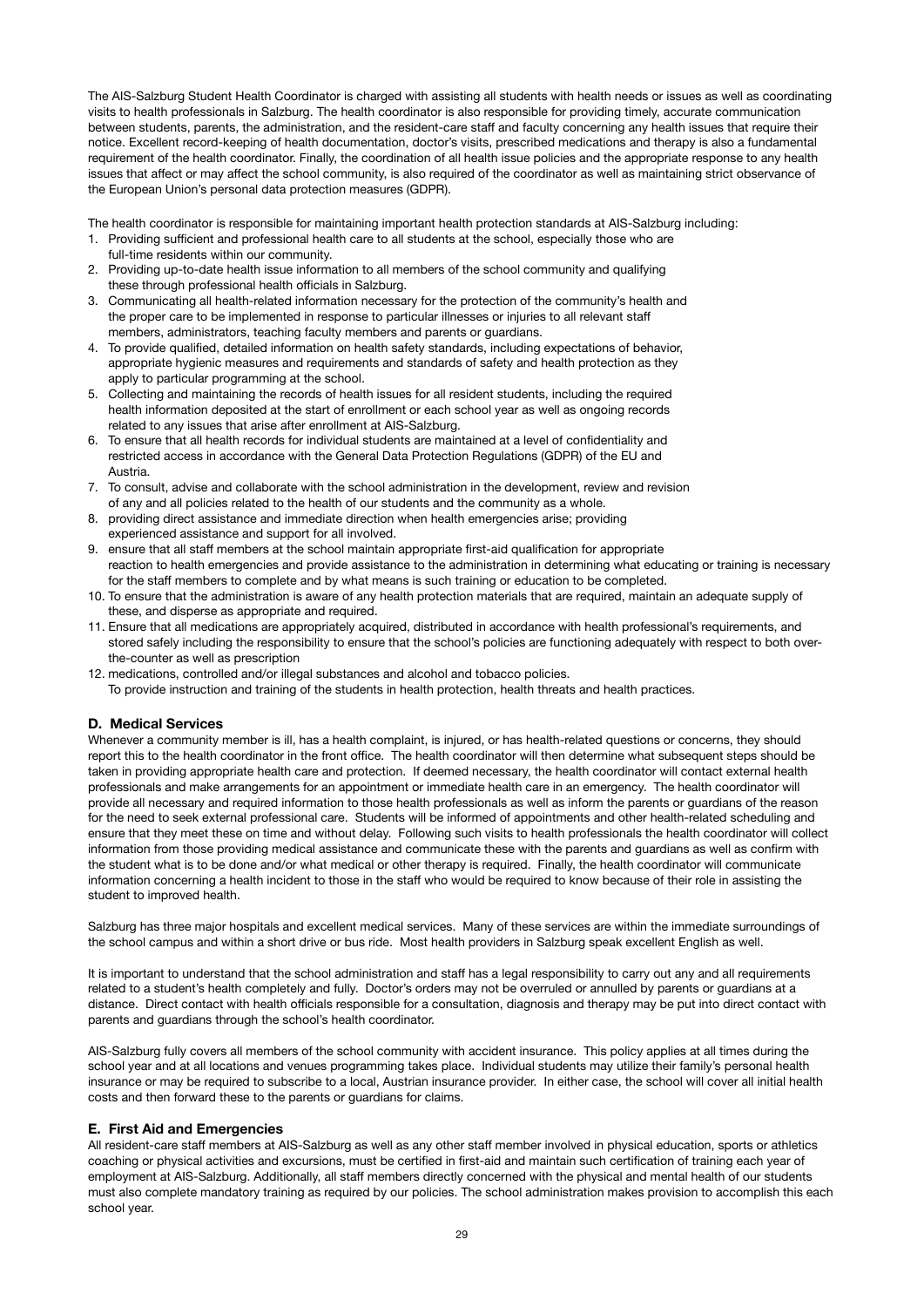AIS-Salzburg will provide and make available adequate first-aid materials in all buildings and for transport whenever students and staff are away from the school for programming. These first-aid supplies will be regularly checked for inclusion of all required emergency materials and re-stocked as necessary. The school health coordinator will regularly check such supplies throughout the year.

### **F. Risk Assessments**

Objective and prudent analysis of potential health risks associated with physical exercise, sports and other activities and outings is a priority of planning for all staff at the school at all times and involves the submission of a risk analysis form to the school administration beforehand. Communication concerning possible higher-risk activities is required and includes such an objective assessment of risk in detail. At times, such higher-risk activities and events may require parental approval or other standard or criteria for participation by students (e.g., age, physical health, etc.). The school administration will maintain final decision-making concerning addressing any possible risks and provide directives to this end.

### **G. Medications**

AIS-Salzburg identifies prescription and nonprescription medications to be a source of potential harm to the students and the community if improperly used, abused or allowed to be distributed without appropriate controls. Medications, used for inappropriate purposes or abusively relied upon over longer periods of time, represent a serious health threat to the well-being of the individuals in our community. Proper health protection, therefore, mandates that the school restrict and control both prescription and nonprescription medications appropriately to achieve the following goals:

- 1. To educate young people as to the seriousness of maintaining and adhering to medication regimens identified by health officials strictly.
- 2. To reduce the possible dangers of abusing prescription and non-prescription medications and ensure that each member of our community maintains a healthy respect for medicines and their possible negative effects.
- 3. To support and further healthy lifestyles and habits within the school community while adequately and responsibly utilizing medications as therapeutic resources when their necessity is confirmed by recognized health officials and within the applicable laws of Austria and best-practice standards in boarding schools.

With over 80% of our students resident in our halls, it is important that the medications available, brought with the students, and prescribed by health officials are regulated or restricted and properly distributed and guarded. The chance of a mishap occurring because one student gives another medications that they have on hand in their dormitory rooms, or the chance of mid-medicating oneself is real and significant and must be guarded against by the school staff. The school health coordinator as well as the office staff will communicate all aspects of this policy to the members of the community so that the information level is as high as possible and medications remain properly handled by the school in its health protection mandate.

### *Prescription Medications*

All medications prescribed by any health professional must be confirmed by the health coordinator through review of any prescriptions received and filed adequately for records. Dosage, frequency of application and possible side-effects are to be reviewed in each case and a schedule set up with the student and resident-care staff to ensure proper medicating in accordance with doctors' orders. Parents will be notified of any medications prescribed and the dosage/frequency of application as well.

Students are to submit for review and clearance any and all prescription medications brought with them upon arrival at the school. All such prescription medications are to be accompanied by a health official's prescription and a description of the health issue(s) that are to be medicated. All such prescription medications are to be stored by the health coordinator and distributed appropriately, with due diligence carried out to ensure their necessity and purpose. All parents and guardians of resident students must be made clearly aware of this policy regarding prescription medications and provide written statements of agreement for their distribution and use. All students are to heed the instructions of the authorized staff distributing these in terms of dosage, etc.

#### *Over-the-Counter Medications (OTC)*

Many OTC medications are dangerous if consumed in large amounts or regularly over a longer period of time. OTC diet medications and appetite suppressants, for example, contain mild stimulants which can be abused and lead to various eating disorders and other problems. Decongestants often include stimulants as well. OTC pain relievers and motion sickness medications can also cause longterm damage if abused. Additionally, AIS-Salzburg students come from all over the world whereby variations occur in the determination of which medications require a doctor's prescription and which do not. Austria's control over medications is particularly prudent and restrictive with what are considered OTC in many countries. Many medications that others would consider OTC can only be acquired in pharmacies in Austria (pain medication, allergy relief medications, diet pills, etc.).

The school health coordinator will also control and restrict access to OTC medications for all students who are resident at AIS-Salzburg and will regulate their distribution according to doctor's orders or manufacturer's guidelines. All resident students are to submit all OTC medications at the start of the year and whenever such medications are received or brought to the school during the school year (at the recommendation of health officials, parents, guardians, etc.).

AIS-Salzburg will maintain a small supply of urgent medications which may be distributed directly to students who experience sudden pain (e.g., headache, menstrual cramps, upset stomach) by the health coordinator or the office manager. These may include ibuprofen, antihistamine, throat lozenges, etc., to cover sudden circumstanced. Parent permission is to be provided for such distribution at need throughout the entire school year and for all students enrolled.

### *Further Aspects of Medication:*

- 1. Only those staff member authorized to distribute medications are to do so. This includes the health coordinator, the dean of students and the dorm parents.
- 2. No staff member may give medicinal products to students from their own supply or of their own accord.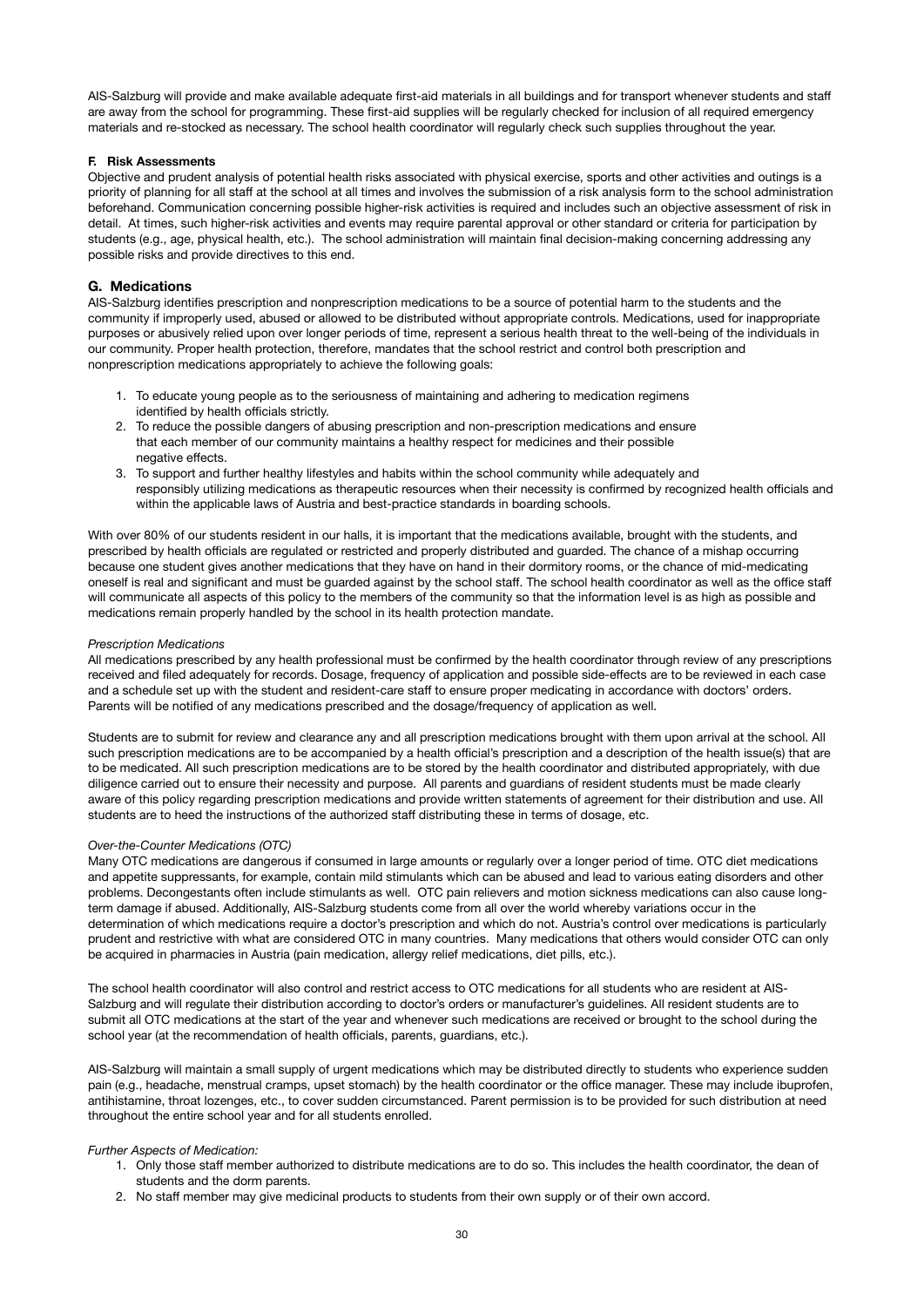- 3. All staff members must refer students to the health coordinator whenever medication is requested or a condition seems to require medicinal assistance.
- 4. Regular requests to turn in any and all prescription or OTC medications will be carried out at the start of the school year and this policy will be specifically discussed during orientation for all boarding students entering the dormitories in September.
- 5. Only those students cleared by the health coordinator to maintain personal possession of some medications (e.g., Epinephrine injections, asthma inhalers).
- 6. Room checks/inspections for medications will be carried out irregularly throughout the school year.
- 7. The health coordinator will determine the appropriate storage and registration of all medications under conditions that restrict access to others who are not authorized to distribute such materials.

### **H. Illness and Infirmaries**

Students who feel ill must personally report to the school health coordinator before 07:45 Monday through Friday, and to the resident staff after 09:00 on Saturdays and Sundays. The decision as to whether the absence from classes is excused or unexcused lies with the school health coordinator and resident staff members. The school health coordinator's directives and physicians' orders must be met completely and fully at all times.

### *Expectations When Ill*

When excused from classes for illness by the school health coordinator the following expectations are to be adhered to:

- 1. Students assigned to the infirmary for recovery from injury or illness are assigned for a 24-hour period. Unless specific doctor's orders are given the administration allowing a student to depart the infirmary earlier, students must remain there until 07:00 the following morning.
- 2. Unless specifically allowed by the school health coordinator, electronic devices are not allowed in the infirmaries.
- 3. A quiet, restful atmosphere must prevail at all times in the infirmaries.
- 4. Departing the room, unless directed to do so by the school health coordinator is a disciplinary infraction.
- 5. Visitors to the infirmaries are not allowed.
- 6. A one-day recuperation period, whereby the student must remain on campus, is required following release from the school's infirmaries.
- 7. Students who miss one or more periods of instruction on Fridays due to excused illness are also assigned a one-day recuperation period on campus.

### *Expectations for Covid-19 Infection or Suspicion*

In accordance with the AIS-Salzburg Covid-19 Strategy and any updates relevant to this through the school year, students and staff will be regularly tested for infection through September. These tests may continue later given requirements of health officials in Salzburg. A student or staff member who tests positive for Covid-19 will immediately be removed from the school community and assigned to an infirmary by themselves or the parents will be called to pick up the student if in the case of it being a day student who tested positive. After ensuring that the test procedure was carried out properly and that the testing materials remain valid, the school administration will then contact the local health authorities and report the positive test result. Until the authorities can arrive, the student or staff member suspected of infection will be isolated in a separate infirmary room and supervised with proper hygienic distancing precautions taken to prevent further transmission. All actions required and listed in the checklist provided by the ministry in the publication, *COVID-19-Hygiene- und Präventionshandbuch: Checklist 2: Zum Umgang mit Corona Verdachtsfällen*, must be put into effect appropriately.

All instructions from the local health authorities are to be effectively and immediately imposed and carried out. Further mindfulness and care to maintain all hygienic and distancing requirements are to be maintained at a very high level.

The health authorities will likely attempt to clarify with which persons the patient was in intensive contact with in order to identify any other positive infections, if possible. The administration will provide schedules of courses, teachers, classmates, rosters and activities, etc., to the health authorities. Depending upon the outcome of this analysis, the health authorities will decide if a quarantine of one or more persons is necessary and the length of this period. All students not directly involved in the cluster analysis—and likely, all those who have been previously vaccinated—should continue to attend classes in the meantime. Those who desire further testing beyond that required by health officials should be allowed to do so. Masking and distancing requirements may be put into place at the request of health officials. A quarantined student will be isolated as well as possible and provided assistance and care by select school personnel under the direction of the administration and the school's health coordinator.

Because of the changing nature of the pandemic situation, the above-mentioned procedures may be altered with new requirements or measures communicated to the school by the authorities.

### **I. Corona Crisis Team**

The AIS-Salzburg Corona Crisis Team, established in 2020 and composed of various members of the school administration, staff and faculty, will continue to meet during the 2022-2023 school year to discuss any and all relevant aspects of the pandemic and its development. The Corona Crisis Team will regularly review all measures in place to protect the health of our community, recommend adjustments or improvement to these measures, and ensure that they are carried out effectively with the assistance of the administration.

### **J. GDPR and Personal Health Data**

Personal health data is given the highest level of protection by the European Union's personal data protection requirements (GDPR). The health coordinator as well as the administration of AIS-Salzburg will establish clear guidelines regarding the collecting, storage and communication of any health-related personal data or our students or staff members. Confidentiality of personal data will only be divulged when the health situation demands such action. Documentation of all health data as well as any communication relevant to or containing personal health data will be tightly restricted to the administrative staff and the parents of legal guardians of the student.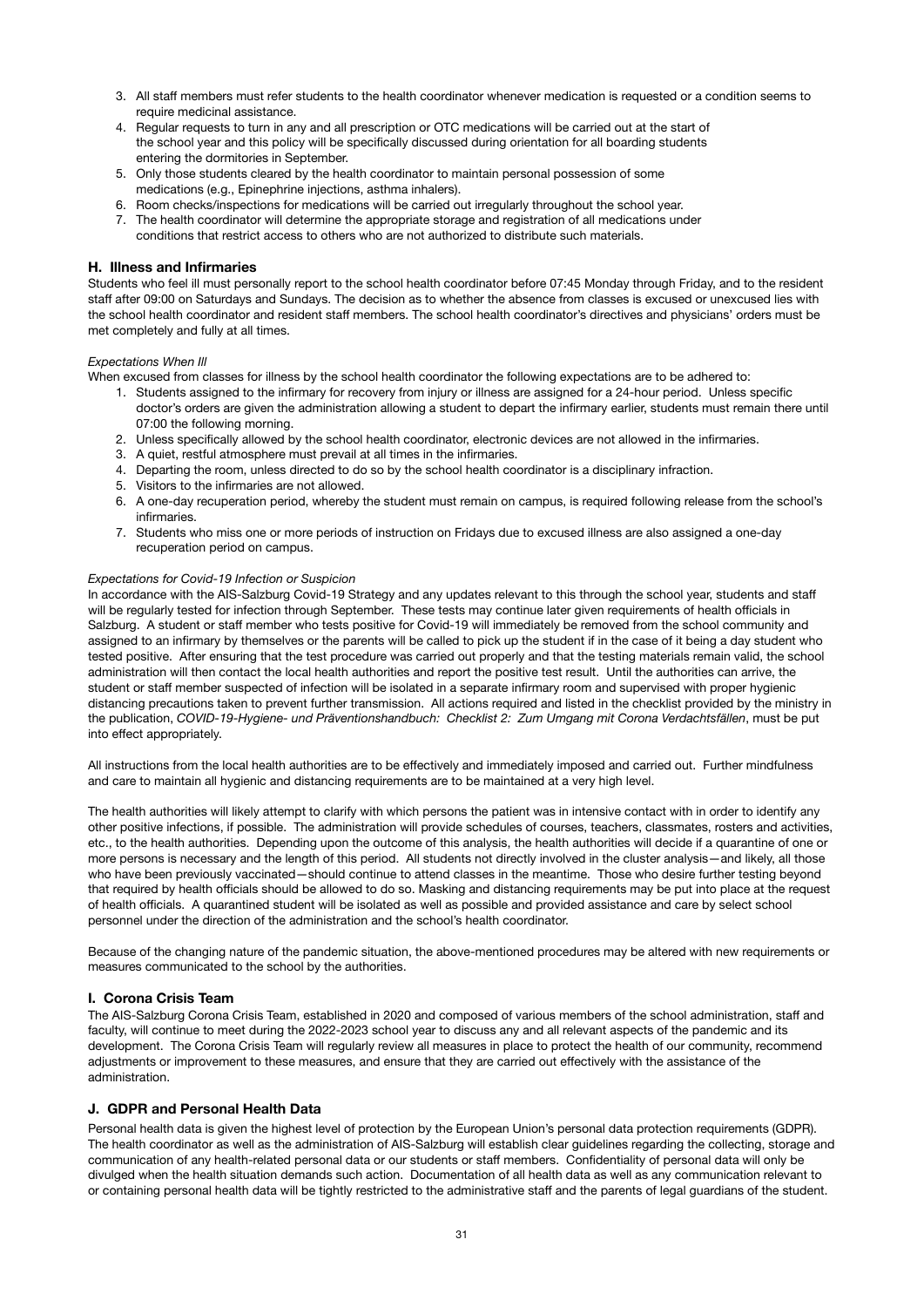Only that information necessary to ensure that proper recovery and treatment/therapy be carried out by other members of the staff (e.g., resident-care staff members) will be furthered with proper information regarding further confidentiality.

### **K. Fire and Emergency Evacuation Drills and Procedures**

The school maintains a functioning fire detection and warning/alarm system throughout all buildings on campus and these are inspected annually. Irregularly, the system, as well as personal and group procedures for evacuating all buildings on campus in an emergency are practiced both during the academic day as well as after hours and on weekends. All students and staff are made aware of the proper procedures for evacuating school facilities and problems associated with these and noted during drills are protocolled and provide focus for improvement.

In the case of a building evacuation drill, the following general expectations are in place for all students:

- 1. All students are to desist with their present occupations and listen silently for any directive given by their supervisors or instructors.
- 2. In following their supervisors or instructors, students will move quickly and quietly out of the indoor facilities and toward the pre-arranged meeting point.
- 3. There should be no panic, no running and no loud exclamations that can confuse others.
- 4. Personal items should be left behind when evacuating buildings.
- 5. Once at the meeting point, listen carefully to any and all directions given by the staff, wait patiently, and remain in sight of your supervisor or instructor at all times.
- 6. Only when an administrator communicates 'all clear' to your supervisor or instructor are you to re-enter any of the school buildings or facilities.

The school staff is trained in fire safety practice and is aware of all fire safety devices and their locations on campus. They are also aware of all procedures necessary for assisting and safely protecting other members of the school community in an emergency. In the case of an emergency in which it is not clear what the threat is, all students should follow any announcements made by the administration, the teaching faculty or other staff members immediately and cooperatively.

Students are warned never to tamper with any fire safety features in the school buildings or dormitories. Such tampering is considered a major violation of the school's expectations as it can directly threaten the safety of all other members of the school community.

### **L. Campus Security**

The AIS-Salzburg campus and facilities at Moosstrasse 104 and 106 are surrounded by fencing will limited access as far as the local regulations allow. Access to the buildings on campus is restricted to those who have a key fob and are members of the school community. All visitors must register with the office personnel upon arrival and are registered with their contact information which is maintained and protocolled by the office staff. Access for those on campus for repairs, construction or professional upkeep are informed of all requirements concerning their presence on campus and are supervised to the extent possible by the house staff and administration. Contact between the community and those extemporaneous workers who deliver goods and provide services to the school is strictly limited and of an essential nature. All community members are encouraged to report to the school staff any odd or unusual presence on campus at any and all times; this includes the identification of packages or other materials that seem to be unattended and not among the belongings of the school or other community members.

The AIS-Salzburg administration is in direct emergency contact with local crime authorities in Salzburg as well as the Regional Security Officer at the US Embassy in Vienna. These authorities are contacted by the administration with any security or safety concerns and receive information or warnings from them is they are aware of any immediate or longterm security threat to our community.

### **M. Personal Security and Safety**

All students enrolled at AIS-Salzburg are forewarned that their personal security and safety is a concern and should be properly considered at all times. Particularly when students are off campus during free time or are engaged in higher-risk activities, they should be well-aware of any directives related to their personal safety as communicated by the school staff. Failure to heed proper and prudent personal safety measures can lead to exclusion from such activities or free-time off campus for a period of time.

Community members should not draw unnecessary or unwanted attention to themselves when off campus and should take proper precaution when approached by any others who ask personal questions or make one uncomfortable in any way. Incidents in which a student feels harassed, bothered or personally threatened by another—regardless of when or where this might occur—should immediately report their concerns to the staff.

When departing the school campus, proper protocol of signing out as well as dropping off keys must be adhered to at all times. It is important for the school staff to know who is on campus and who is off at what times during the day. Intentions when off campus, are to be registered on the sign-out form before departure in the case needing to get in contact with an individual due to an emergency. All student telephone numbers are to be registered with the school staff before any free time off campus, activity or excursion begins. All students should have a copy of the school's emergency numbers available on their phone or handbag/wallet and use these when necessary.

Failure to return at curfew or failure to respond to requests for information when away from the staff and/or campus can lead to serious disciplinary consequences and the loss of further free-time movement off campus. The inability of the staff to perceive where a student is to be found is a breach of trust and is to be avoided through proper communication and information submission.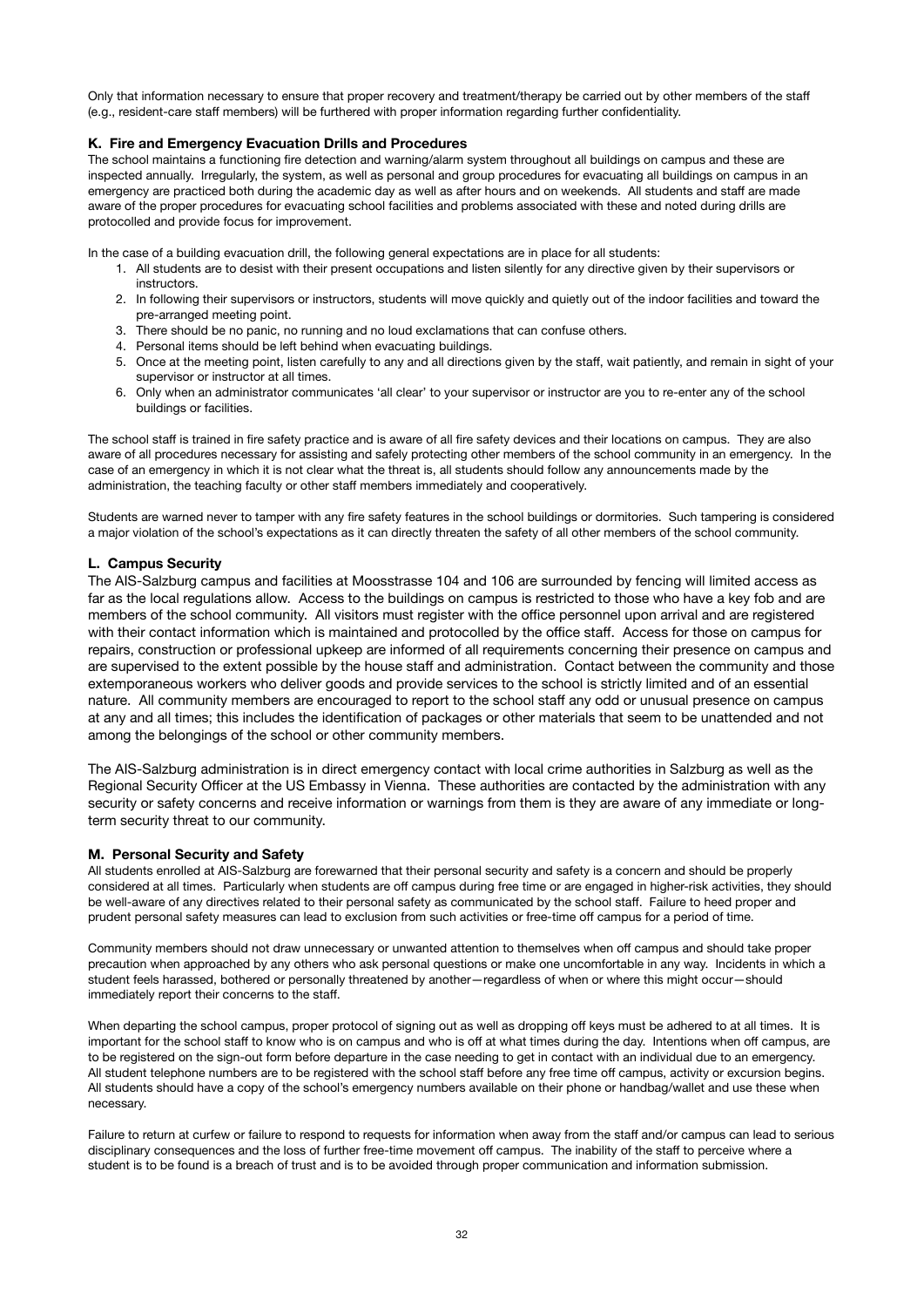# **V. Code of Student Conduct**

Students at AIS-Salzburg are expected to behave responsibly, respectfully, and with integrity at all times realizing that they are responsible for all of their actions and choices. All students should act sensitively and intelligently given the situation and are expected to express their opinions and views with clarity and honesty and consider the opinions and views of others without prejudice. All students are required to recognized the diversity that is inherent in our student body and realize that this diversity provides a remarkably unique environment in which to grow, learn, and live. Respect for the rules of the community and for the rights of others to be equally accepted and valued is expected at all times. The discipline to think beyond one's personal interests and to contribute one's talents and abilities for the good of others is a fundamental goal of the school and community.

*All students are expected to have read, understand, and agree with all aspects of the school's behavioral expectations as presented in this handbook and as communicated by the administration, staff, and teaching faculty and to know that they apply from the moment of enrollment in the school's programs. Claims of ignorance or not being informed of these expectations will not be considered by the school administration when considering appropriate consequences for misbehavior.* 

A school community is built on a solid foundation of trust and respect between its members. Trust is built by individual community members who act justly, carefully and thoughtfully on a regular basis. Respect is gained when individual diversity is appreciated and protected, responsibility is accepted freely and concern for the well-being and success of the entire community is shared by all within it.

### **A. Abuse, Harassment, Bullying, Cyberbullying and Other Forms of Maltreatment**

According to the World Health Organization's (WHO) definition, child maltreatment is the abuse and neglect that occurs to young people 18 years of age or younger. It includes all types of physical and/or emotional ill-treatment, sexual abuse, neglect, negligence and commercial or other exploitation, which results in actual or potential harm to the young person's health, survival, development or dignity in the context of a relationship of responsibility, trust or power.

The administration and staff of AIS-Salzburg would like to emphasize that we care professionally and personally about the protection and safeguarding of every student under our care and have established policies and procedures to implement proper measures which are intended to give every student under our care the chance to develop as healthy, thriving, content human beings who are free from abuse, neglect, harassment, bullying, cyberbullying or any other form of maltreatment while under our care.

Every member of our school community must demonstrate awareness of and willingness to stop any form of maltreatment from occurring and address it appropriately and professionally when incidents occur, ensuring that our small community is defined by trust and respect for all. Safeguarding, preventing and providing appropriate support for victims of such maltreatment is of the highest priority within the community and is a legal obligation for all in Austria.

Maltreatment can be between students (peer-to-peer), between students and staff (adult-to-peer) or between groups of students and/ or staff members. All such forms of violence and maltreatment have no place in our community and will result in very serious consequences that may involve external authorities as well as termination of enrollment or employment at the school and further legal consequences.

#### **1. Abuse and Harassment:**

*Physical Abuse* Hitting, shaking, throwing, slapping, kicking, pushing, punching or other physical violence toward another and/or any other physical behavior that is threatening of or results in harm or potential harm to a student's health, survival, development or dignity. Physical abuse is a criminal act in Austria: StGB §107a, §107b, §107c, §213, §215, §218, §220b. *Sexual Abuse* Exposure to age-inappropriate materials, direct sexual contact or inappropriate contact of a sexual nature including forcing or enticing a young person to take part in sexual activities whether or not the young person is aware of what is happening including, but not limited to: physical contact, including penetrative (i.e. rape) or non- penetrative physical contact of a sexual nature; non-contact activities, such as involving children in the production of, viewing, or distribution of pornographic material; encouraging children to behave in sexually inappropriate ways. Sexual abuse can include seemingly consensual relationships or sexual activity in exchange for attention, a place to stay, gifts, money, cigarettes or illegal substances. It can also include serious organized criminal activity. Sexual abuse is a criminal act in Austria: StGB §107c, §202, §206, §207, §207a, §207b, §208, §212, §218. Sexual violence is an offense under statute law in Austria: StGB §107c, §201,§202, §206, §207, §207b, §212, §213, §215, §218. *Emotional Abuse* Persistent emotional ill treatment of a young personwhich causes adverse effects on a child's emotional development including conveying to a student that they are unwanted, unloved and/or worthless; inadequate as well as age-inappropriate expectations being applied to young people; not giving the young person opportunities to express their views, deliberately silencing them or making fun of what they say or how they communicate; seeing or hearing the maltreatment of someone else; serious bullying or cyberbullying which causes a young person to frequently feel frightened, intimidated or in danger; exploitation or corruption of a child by others. Emotional abuse is a criminal act in Austria: StGB §107c, §207a, §207b, §208, §212, §213, §215, §218. *Financial Abuse* The controlling of a victims ability to acquire, use and maintain financial resources; having one's money stolen or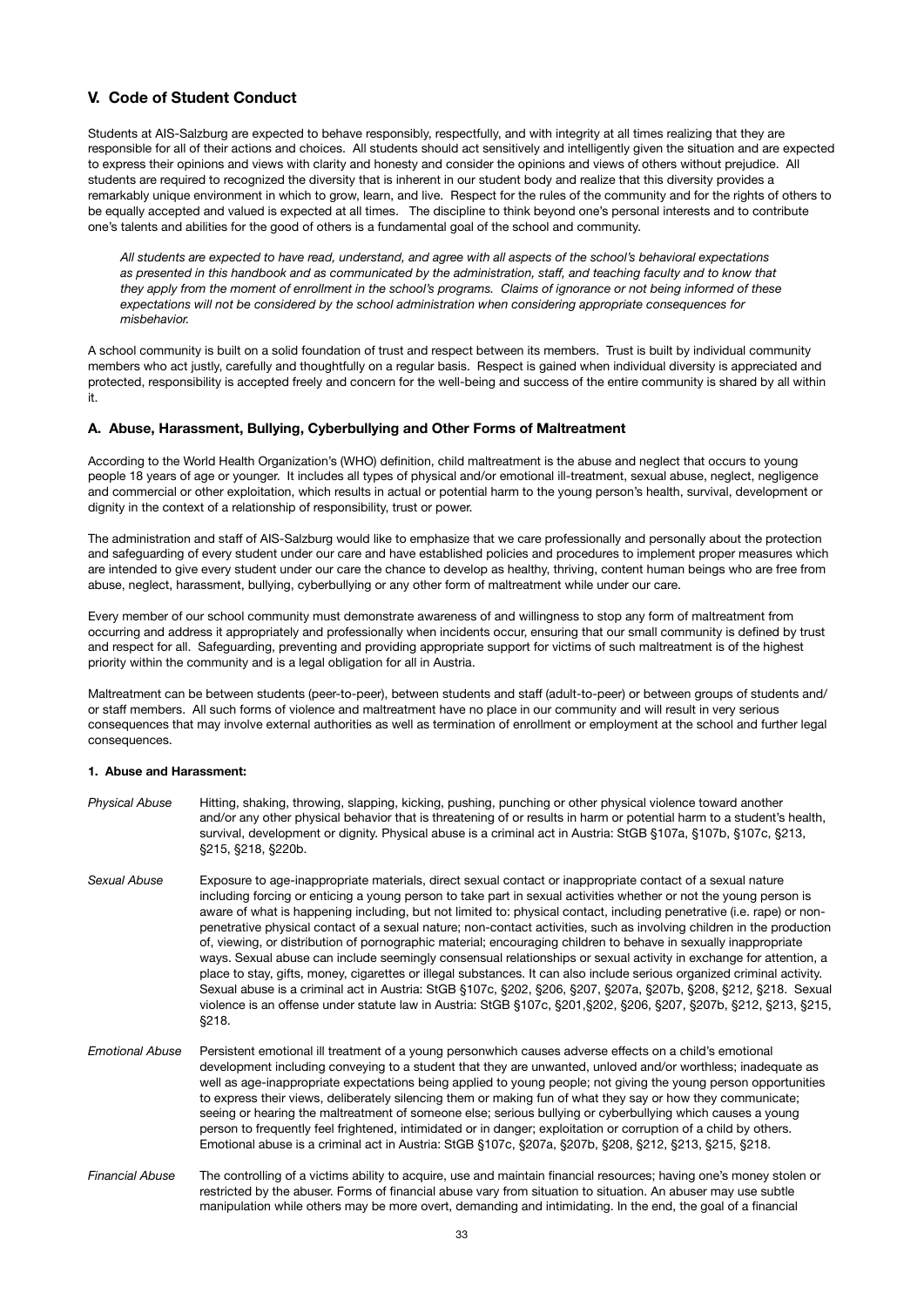abuser is always the same: to gain power and control in a relationship. Financial abuse is a criminal act in Austria: StGB §213, §215.

*Neglect* The persistent failure to meet a young person's basic physical or physiological needs, likely to result in serious impairment of the young person's health or development including, but not limited to deprivation (food, sleep, etc.), poor hygiene or leaving children unattended intentionally. Self-neglect includes neglecting to care for one's personal hygiene, health or surroundings and includes behavior such as hoarding. StGB §199

### **2. Bullying and Cyber-Bullying**

In a school setting, the most common form of abuse and harassment is generally called bullying. Bullying is behaviour by an individual or group, repeated over time, which intentionally hurts another individual or group either physically, verbally or emotionally/ psychologically through maltreatment. Although bullying in itself is not a specific criminal offense in Austria, some types of harassing or threatening behaviour – or communications – could be a criminal offense depending upon the circumstances. Bullying is often motivated by prejudice against particular groups or individuals on grounds of race, religion, nationality, gender/gender identity, sexual orientation, special educational needs or disability, class or other prejudicial determinations. Bullying can take many forms including, but not limited to (a) repetitive and persistent, (b) intentionally harmful (physical or emotional abuse), or (c) utilized to create an imbalance of power situation whereby the victim feels powerless to prevent or put an end to the abuse. Bullying can include physical abuse, emotional abuse, verbal abuse, or indirect harassment (e.g., exclusion).

Cyber-bullying is the use of social media or other anonymous, online platforms for abusive, insulting or disparaging language. This form of abuse tends to involve a number of online bystanders and can quickly spiral out of control. The effects of online bullying can be devastating for the young person involved. Young people who bully others online do not need to be physically stronger and their actions can often be hidden and subtle. Over one-third of all secondary-school students report that they have been cyber-bullied in the past. Cyber-bullying takes place:

- on social media such as Facebook®, Instagram®, Snapchat® and Tik Tok®,
- through text messaging and messaging apps on mobile or other devices with online capabilities,
- on instant messaging, direct messaging and online chatting over the Internet,
- on online forums or chat rooms and message boards, such as Reddit,
- by email,
- through online gaming communities and chat functions.

Online content, once posted, can be viewed by strangers as well as acquaintances. Shared content creates a kind of permanent public record over views, activities, opinions and behavior. This should be seen as an online reputation and can be accessed and viewed by schools, employers, colleges, clubs an others who may be researching an individual now or in the future. Cyber-bullying can therefore harm the reputation of an individual for years to come. Austria has specific laws against cyber-bullying (§107c, §207a and §208 StGB) and reporting such abuse and harassment is mandatory if it occurs.

All students are informed that cyber-bullying and abuse or harassment is generally not visible to the outside world because of its use of online media platforms. Because of this, it is especially important that any young person in our care who experiences abuse or harassment online, come forward with this and report it. Any student reporting such abuse will be given specific instructions as to how best to try and rectify the situation and minimize potential damage to their reputation or online presence.

#### **3. Racial / Cultural Discrimination**

Such discrimination is disparagement based upon one's skin color, nationality, religion, ethnic background, language or cultural traits and habits leading to ignoring others, blocking their participation in social events or occasions, not communicating with them, excluding their company, labelling and name-calling, using disparaging language in reference to them in a language they do not understand. Such discrimination and abuse is never tolerated in a school dedicated to international students from cultural and national backgrounds that are global. Every student at AIS-Salzburg needs to understand this point or they default their qualification for taking part in the education provided here.

#### **4. Date Rape or Acquaintance Rape**

This is physical, sexual abuse committed between a victim and an offender who are in a relationship or may wish to be in a relationship. Date rape or acquaintance rape involves non-consensual penetration of the body of another person where the penetration is of a sexual nature, with any bodily part or object, by an acquaintance or partner of the rape victim (Council of Europe, 2011). Consent entails voluntary agreement as the result of a person's free will. Date rape can happen to both females and males and is a criminal violation of the law in Austria (StGB §107c, §202, §206, §207, §207a, §207b, §208, §212, §218) and must be reported to the authorities, especially when the victim is a minor. Date rape is not about passion, but about aggression and violence. Even if two people know each other well and have had intimate relations previously, no one has the right to force a sexual act on another person against their will. Alcohol and drug use are frequently associated with date rape (substance-facilitated rape). Alcohol can loosen inhibitions and dull common sense and— for some—allow violent or aggressive behavior. Certain drugs may be utilized to carry out an act of sexual violence as well. These may include: rohypnol (called 'roofies'), gamma hydroxybutyrate (GHB) or ketamine. As a coed international school, AIS-Salzburg furthers and supports consensual, open, honest and respectful relations between students whether romantically involved or not. Consent can never be forced or coerced and can very quickly lead to a situation in which the local police authorities and courts must intervene.

### **5. Online Pornography and Violence**

The potential violation of policy referred to here involves access to and distribution of pornography and acts of violence by minors, especially through online platforms and social media. Exposure to pornography and violence can dramatically distort a young person's attitude toward relationships and sex. More particularly, studies show that young people exposed to pornography are more likely to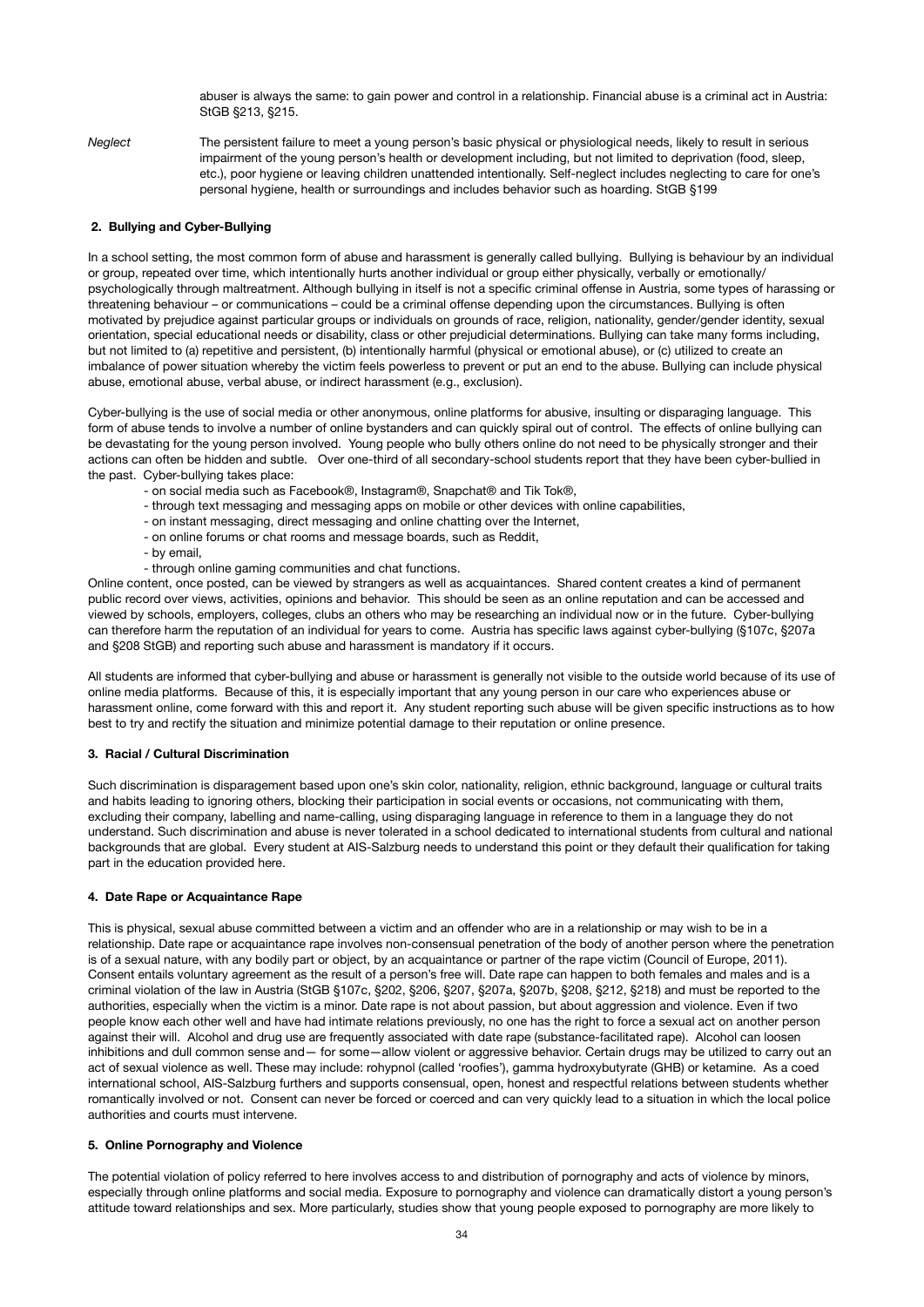engage in risky behavior and become sexually active at a younger age. The problem is not only personally-initiated, in many cases younger children are exposed to such material by older acquaintances. Viewing and sharing pornographic and violent images electronically is difficult to guard against and occurs privately in most cases over phones, tablets and other connective devices. Age ratings for films, videos, games, music and other media have little effect and can be easily overcome and shared with others—often, the restrictive rating will make the material even more interesting or attractive to young people. As a common factor that is destructive of healthy relationships, respect and trust, pornography and online violence can become serious hindrances to living openly and respectfully with others in a community.

### **6. Abusive Relationships**

Abusive or potentially-abusive relationships encourage dependency, a loss of free will, disrespect, exploitation and engender feelings of inadequacy. Relationships that are abusive can entail physical abuse, emotional abuse, sexual abuse or violence or financial abuse. Coercive control is the primary element of an abusive relationship between any two or more individuals. Such abusive relationships can develop relatively quickly in secondary school settings due to the vulnerability of many young people who have little experience with romantic relationships and the often overwhelming desire to be acceptable, popular and fit in with supposed group social norms. Abusive relationships can often lead to date or acquaintance rape and other, criminal offenses that must be reported to the authorities. Respect and trust are fundamentally disregarded when any form of abuse is carried out.

### **7. Sexting and Upskirting**

These include acts of voyeurism whereby the intention of the perpetrator is to obtain sexual gratification or to cause humiliation, distress or embarrassment to the victim. Upskirting normally involves taking a photo under a person's clothing without them knowing with the intention of viewing their genitals or buttocks. Upskirting often occurs in crowded public places making it difficult for the victim realize that a photo is being taken. §107c and §207a declare upskirting as a criminal act in Austria. Sexting is the action or practice of sending sexually explicit photographs or messages via online electronic devices. Sexting can become a problem and lead to humiliation, embarrassment and unwanted attention because it can quickly be shared with unintended public viewers online. Although considered by many to be an aspect of flirting or as a joke, sexting can easily and quickly become sexual harassment and emotional/ sexual abuse.

### **8. Initiation/Hazing**

Hazing or initiation refers to the practice of rituals, challenges and other activities involving harassment, abuse or humiliation used as a way of initiating a person into a group (e.g., school). Such behavior is common amongst youth in clubs, sports teams and in schools where individuals new to the community are regularly added. Hazing and initiation can range from relatively benign pranks to very serious physical and emotional abuse and, therefore, the school community needs to be protected against this through appropriate communication and information dissemination beforehand as well as immediate reporting when it occurs.

### **9. Neglect at School**

Institutions providing education and care to resident young people must take prudent care to ensure the provision of health and development required of the youth in their care and under their authority and responsibility. The mandate of protection and safeguarding cannot be sacrificed to a particular young person's personality, response to authority or personal preference. Regardless of whether or not a young person chooses to eat, not to eat, cut themselves, or engage in other forms of behavior that typify isolation, alienation and lack of self-worth, it is the duty of the AIS-Salzburg school staff and personnel to act or react to the situation appropriately and professionally. Otherwise, the charge of neglect is justified. Such negligence is considered a criminal act in Austria under §199 of the StGB.

### **B. Reporting, Disclosing and Supporting: A Vigilant Community**

Any of the above-listed forms of maltreatment in violation of the rights of young people within our community represent a serious, willful undermining of the school's mission and goals and, as such, cannot be tolerated and must be addressed. It is the fundamental duty of all staff members at AIS-Salzburg to recognized signs of such abuse and maltreatment, report these through proper protocols and involve themselves professionally in bringing about a condition whereby trust and respect are re-established and victims are strongly supported. To this end, all staff members at AIS-Salzburg are trained regularly in child protection and safeguarding and a Child Protection Team of administrators, faculty members and resident staff members are involved under the direction of the Child Protection Lead. Procedures for reporting and disclosing violations of child protection standards and/or Austrian law with respect to these, are in place at AIS-Salzburg and are professionally adhered to. All staff members at the school understand that the failure to act in response when aware of abuse or maltreatment is a criminal offense (neglect) under Austrian law.

All members of our community, including students, parents and staff members have a duty to report any abuse or maltreatment that they are aware of. This duty is a moral and social responsibility that is the basis for ensuring that trust and respect can grow and be properly maintained within our small school community. It is understood that young people have concerns about reporting what they are aware of because of feelings of confusion, shame, guilt or worry about being stigmatized, because they are not fully aware or experienced enough to recognize what is abuse and what is not, because they feel coerced and fear further threats of violence or a worsening of the situation for them personally, or they may generally fear the social and personal consequences of their reporting or disclosing and doubt sufficient confidentiality will be provided. Therefore, the AIS-Salzburg staff has received training in how to handle reports or disclosures that come from students (or others in the community) and are given clear directives on how these are to be handled and what procedures are to be put into place.

In reporting an act or acts of maltreatment, students can expect that: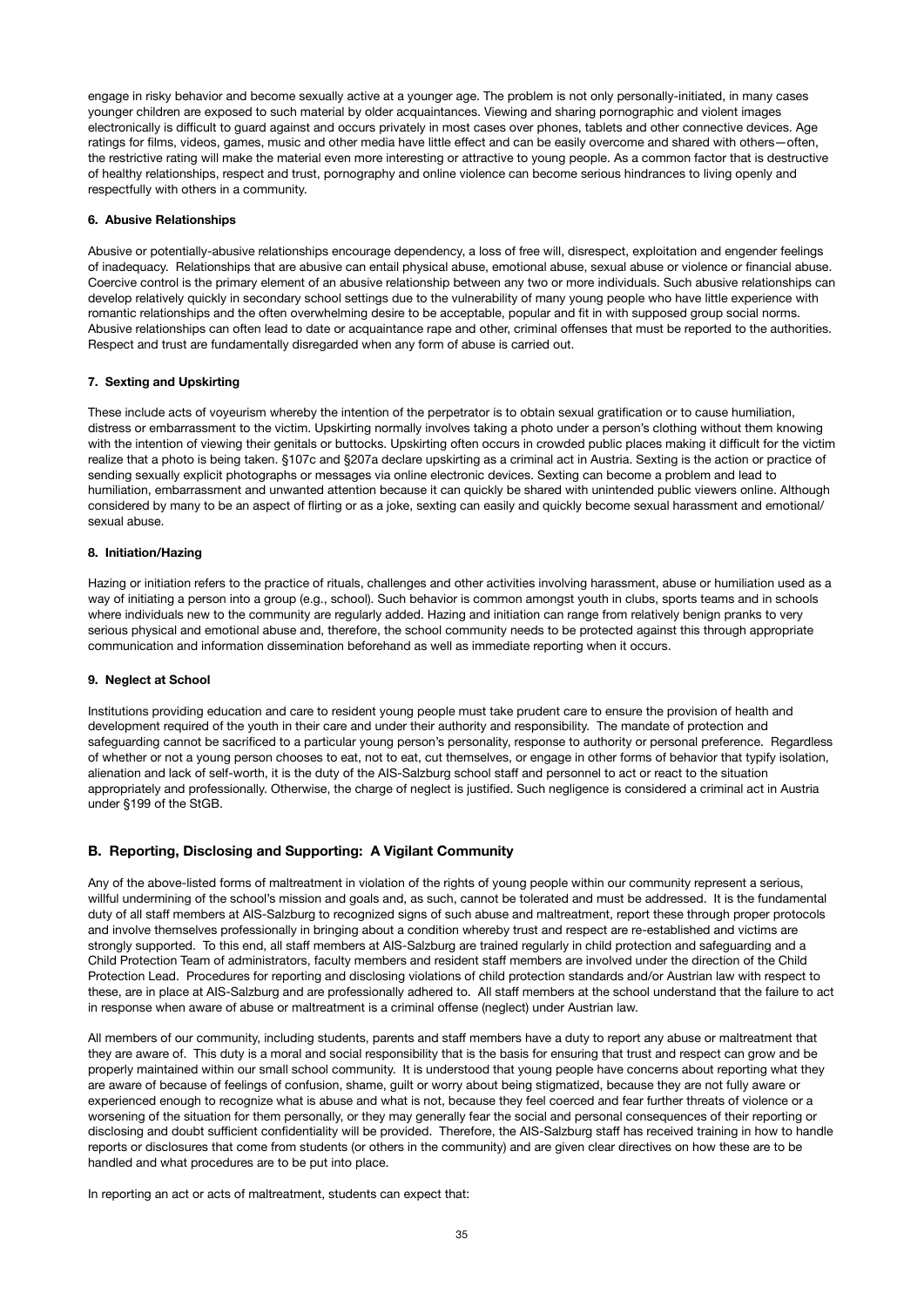- 1. they will be informed of which staff members are key reporters who—because of their long service to the school and proven experience—will handle the report or disclosure with proper professionalism and responsible care. However, any trusted staff member can be approached with a disclosure or report.
- 2. they will be listened to respectfully and without prejudice.
- 3. they will be told that protecting the welfare of themselves and others is paramount to all other considerations in any community and that reporting or disclosing maltreatment is the first step in eradicating it from the community.
- 4. they will be reassured that in reporting, they have done nothing wrong.
- 5. they will be informed of what happens next and what procedure will be followed.
- 6. they will not be promised confidentiality but that only those who need to know (possibly including parents or guardians, administrators and members of the Child Protection Team) will be involved until a determination is made as to further action following investigation. In the meantime, concern for the reporter's safety and security is a high priority for all.
- 7. their report or disclosure will not be laughed at, disregarded or ignored.
- 8. the person reported to will give specific directions for what to do in the immediate future and kept informed of what is happening as required by prudent professionalism and/or the requirements of external authorities.

A key component to safeguarding and protection is the provision of proper support to those involved, especially victims. Support can be emotional and psychological, but also includes specific actions and communication that are necessary to provide comfort, strength and the confidence to move beyond the incident(s) toward improved health and well-being. Following investigation and responses by the administration and Child Protection Team at AIS-Salzburg, a program of support will be created and communicated.

Finally, it should be understood that anyone involved directly and willfully in any form of abuse, harassment, bullying or other form of maltreatment toward any other member of the school community, will forfeit their involvement in the school and its programs. Staff members involved in such actions will be dismissed and possible criminal charges will be sought.

For further information on the AIS-Salzburg Child Protection Policy and Procedures, please refer to the AISS-CPP Handbook [here](https://www.ais-salzburg.at/wp-content/uploads/2021/07/AIS-SCCPDraft30July.pdf).

### **C. Privacy and Private Property**

Every student at AIS-Salzburg has the right to expect that his or her realm of privacy will be respected by all others in the community and accepts the responsibility of respecting others' right to privacy as well. The following behavioral expectations are in place to help define the limits of public and private spheres within the school:

### *1. Mixed Company*

Unless accompanied by a staff member, male students are never allowed on the female dormitory floors at any time during the school year and no female students are allowed in the male dormitories. Areas off limits to either group are clearly posted and to be respected at all times.

### *2. Room Inspections and Searches*

The administration and staff of AIS-Salzburg reserve the right to inspect or search a student's dormitory room at any time and also claim the right to invite public security officials (police, etc.) to do the same when reasonable justifiable. In nearly all cases of dormitory room searches, however, the student(s) will be invited to be present when a search or inspection is taking place and will be informed that the search is eminent. Students who board at the school must understand that they reside in a school facility where expectations as to possessions, tidiness, shared space and general behavior are to be respected in order to maintain a healthy and comfortable environment in which disruption and possibly harmful elements are excluded to the greatest extent possible. Students are expected to be cooperative and to find agreement and understanding with such efforts and to seek out discussion with the administration and staff concerning such events. Room inspections which evaluate room tidiness are done frequently and generally while students are involved in academic courses.

#### *3. Trespassing*

Because AIS-Salzburg is located in the midst of a suburban community, it is expected that all students will respect the property rights and privacy of our neighbors. Trespassing on private, non-school property, littering, or vandalizing the property of our neighbors will be considered a serious breach of the school's expectations and result in negative consequences. *The following areas off-limits at all times to AIS-Salzburg students: Kindergarten Moos-Leopoldskron, Musikerheim, Church and cemetery (unless attending Mass), neighbors' drives, yards, and other property holdings, woods behind the school.* 

#### *4. General Staff Presence*

Because the resident-care staff is responsible for all boarding students, they will require access to rooms at various times and for multiple reasons. The resident-care staff members will knock to express and communicate their presence and make their desire for entrance known to the inhabitants of the room. They will generally wait for a response, unless the situation is an emergency. If no response is forthcoming, they may enter the room by keying in. Students who request discussion with staff members (teachers, administrators and resident-care staff members) can expect that this is conducted privately if requested. The staff member will suggest an appropriate place for such private discussion. However, be aware that staff members are not to spend any significant period of time alone with any student behind closed doors unless this is unavoidable due to justifiable circumstances.

#### *4. Posted Hours of Access*

All students at AIS-Salzburg are expected to respect the posted hours of the administrative offices, accounting office, classroom teacher's office hours, library, and computer lab. All boarding students should respect the right and need for privacy of the resident staff when not on duty and never enter an RA or dorm parent residence when not invited or when the staff member is not present.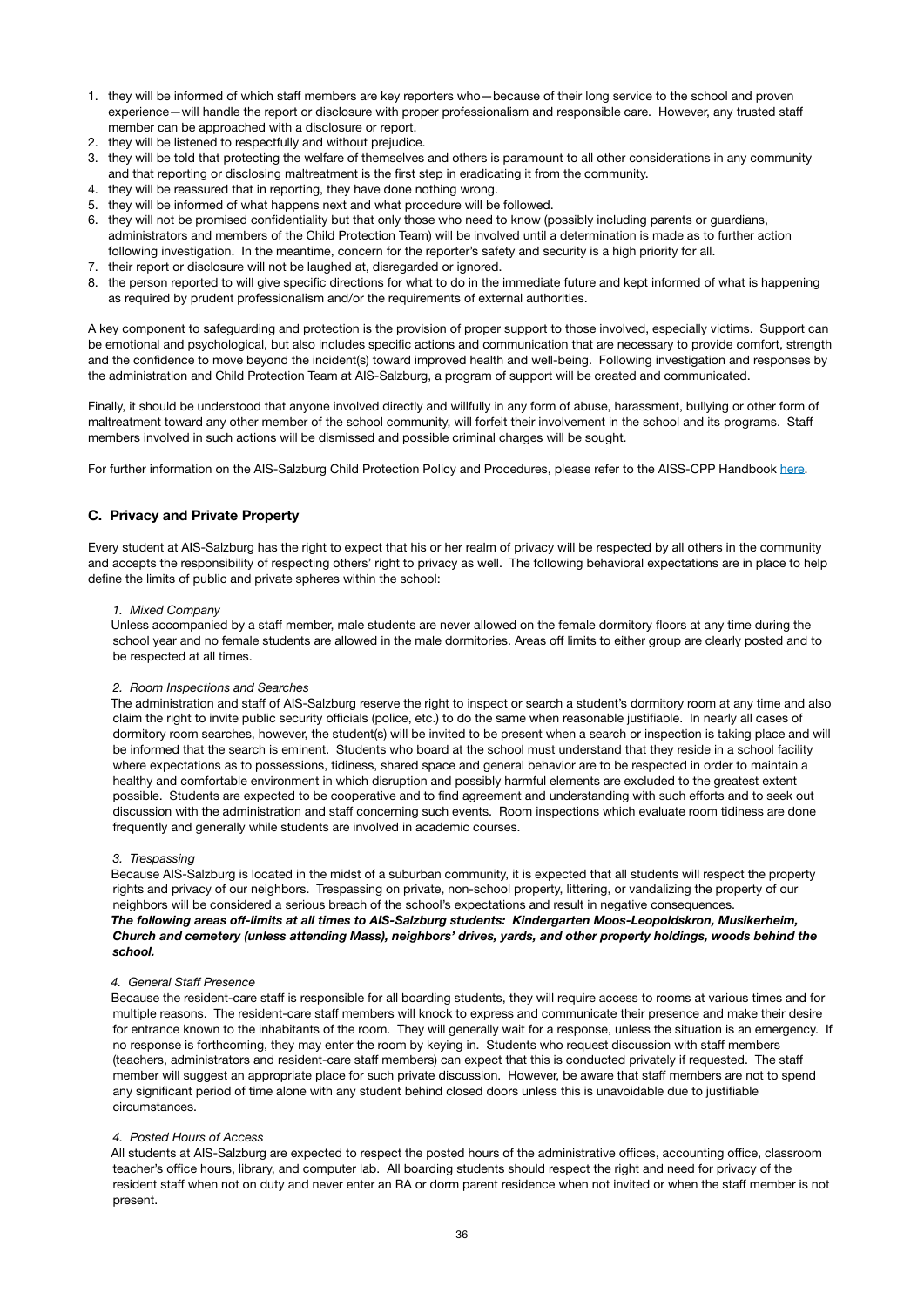### *5. Security and Protection of Private Property*

The dormitory floors are off limits to all students as of the start of the academic day (08:30) and remain so until academic courses conclude in the afternoon (15:30) except for a brief period following lunch on weekdays. This is in effect so that access to private areas is protected while students are occupied elsewhere.

### *6. Confiscation of Private Property*

At times, it may be decided that the confiscation of personal items such as laptop computers, cell phones, etc. is necessary for a period of time. The AIS-Salzburg administration and staff will lock up such possessions after documenting their ownership and ensure that these personal items are safe and secure for the duration of the confiscation. Private property which violates expectations in the school's facilities (lighters, tobacco products, alcohol, vaping devises and materials, etc.) will be confiscated by the staff and administration indefinitely. Some of these possessions may be returned before a journey home from the school provided parental or guardian approval has been receive for their being recovered.

### **D. Alcohol Policy**

Inappropriate consumption of alcohol at AIS-Salzburg is considered a major disciplinary violation and will be addressed as such by the administration. To this end, the school reserves the right to utilize a breathalyzer to make all determinations concerning inappropriate levels of alcohol consumption. With or without the use of a breathalyzer, the AIS-Salzburg staff is considered appropriately aware and qualified to determine inappropriate alcohol consumption on a case-by-case basis. In situations in which a student endangers themselves or others while under the influence of alcohol, the question as to whether the student may maintain enrollment will be raised by the disciplinary committee.

The following general guidelines are in place concerning alcohol consumption during enrollment at AIS-Salzburg:

- 1. Students under 17 years of age are not permitted to drink alcoholic beverages under any circumstances; students 17 years of age or older may consume such beverages only with written parental permission and only in accordance with AIS-Salzburg's guidelines and policies concerning alcohol permission.
- 2. No alcoholic beverage may be bought in stores for later consumption.
- 3. Glorification of alcohol or alcoholic products is unacceptable (e.g., on clothing, posters, etc.).
- 4. No alcoholic beverages or empty alcohol containers may be brought onto the school campus.
- 5. Students accompanying others who are in violation of the school's behavioral expectations are also considered in violation of the school's expectations.

#### *Alcohol Permission*

For students seventeen years of age and with parental permission (form is [here](https://www.ais-salzburg.at/wp-content/uploads/2021/07/PermissionFormsBoarders2021.pdf)), consumption of one glass of wine or beer is allowed in licensed and approved public restaurants and guesthouses on Friday and Saturday evenings with a meal in accordance with Austrian law. The following restrictions on alcoholic beverage consumption for students with permission should be carefully noted:

- 1. All alcohol consumption must accompany a meal which is consumed before 21:30.
- 2. All bars or other establishments that cater primarily to the serving of alcoholic beverages are off limits.
- 3. Consumption of hard alcoholic beverages (anything other than beer or wine) is prohibited.
- 4. Students with alcohol permission are not allowed to purchase alcohol for later consumption.
- 5. The school reserves the right to declare certain weekends as "dry", suspending alcohol permission.

#### *Consequences for Violation of the Alcohol Policy*

1. *First Violation of the alcohol policy or alcohol permission policy* 

A first violation will commonly result in a four-week campus restriction with room restrictions on Friday and Saturday evenings, the loss of 300 health points, the loss of alcohol permission (if applicable) and point deductions in Boarding Conduct. The administration reserves the right to determine actual consequences upon review of the particular circumstances. Consequences for 5-day boarders will be appropriately amended in accordance with their status.

#### 2. *A second violation of the alcohol policy*

A second violation during a single academic year will result in the calling together of the Disciplinary Committee to review the circumstances of the offense and strongly affect the Boarding Conduct grade negatively. The Disciplinary Committee will determine if a suspension or expulsion from the school is warranted. Parents and guardians will be immediately informed of the time of the Disciplinary Committee meeting.

#### 3. *Violations of the alcohol policy on campus*

Students who bring and/or consume alcoholic beverages on the AIS-Salzburg campus (or hotel/hostel if on excursion) will be called to participate in a Disciplinary Committee meeting to determine whether suspension or expulsion from the school is warranted. Parents and guardians will be immediately informed of the time of the Disciplinary Committee meeting.

### **E. Tobacco Consumption**

The AIS-Salzburg school administration, faculty, and staff believes that tobacco consumption is dangerous and unhealthy and cannot be allowed in a boarding school which is concerned with the protection of the health and well-being of its students. Students may not smoke or consume tobacco products in any other manner while enrolled at AIS-Salzburg—on or off campus. Possession of any tobacco products, including electric inhalers (vaping apparatus), lighters, or matches constitutes a violation of the no-smoking rule.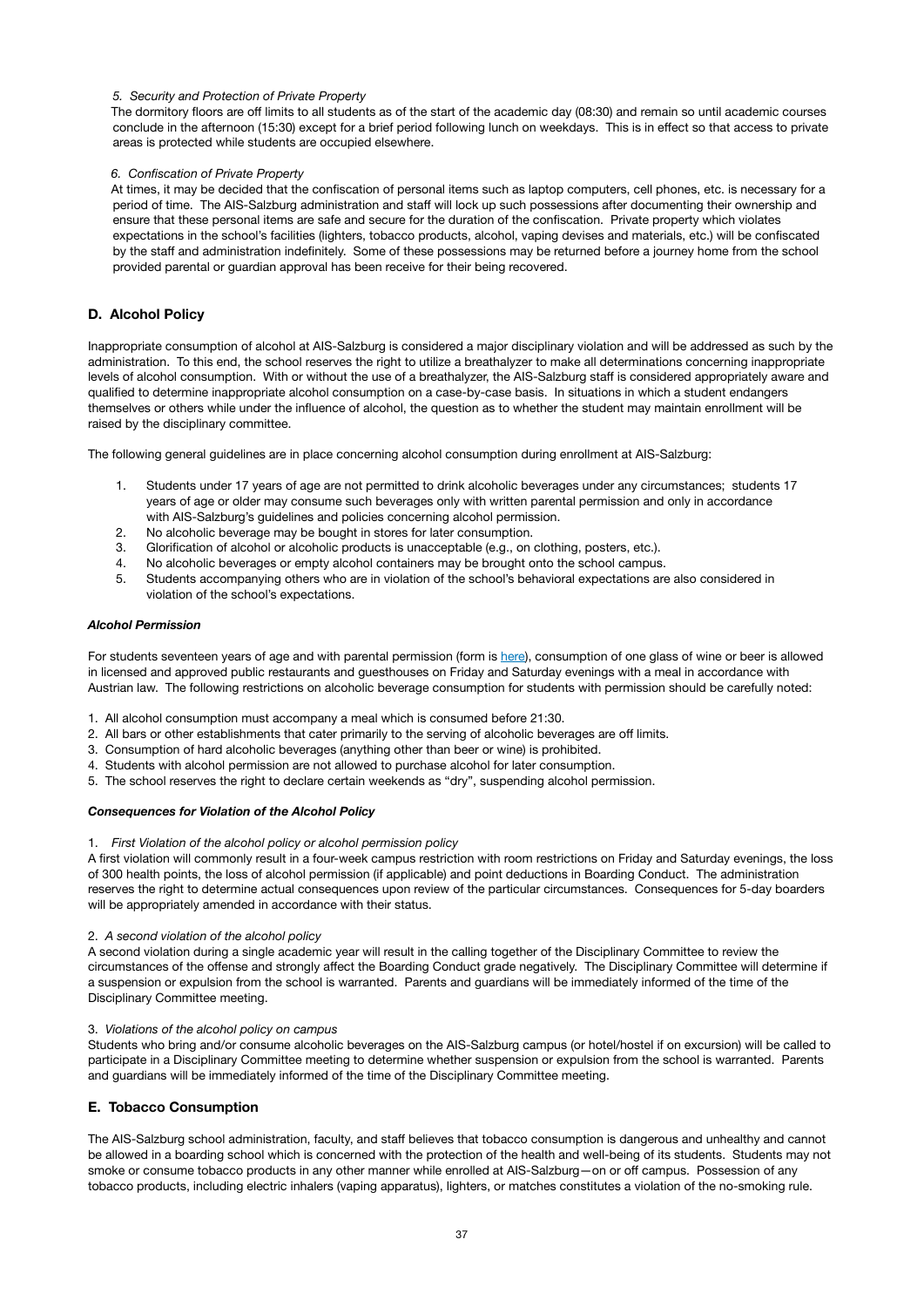Students who are with others who are in violation of the school's tobacco consumption policy are also considered in violation of the school's expectations.

*Consequences for violating the school's tobacco consumption policy are as follows:* 

| First violation:  | Confiscation of tobacco products, lighters, etc.<br>Loss of free time/campus restriction for two weeks<br>Deduction of 100 health points/scheduling of Get Fit! hours for make-up<br>Boarding Conduct grade negatively affected (full- and 5-day boarders)                               |
|-------------------|------------------------------------------------------------------------------------------------------------------------------------------------------------------------------------------------------------------------------------------------------------------------------------------|
| Second violation: | Confiscation of tobacco products, lighters, etc.<br>Communication with parents<br>Loss of free time/campus restriction for one month<br>Deduction of 150 health points/scheduling of Get Fit! hours for make-up<br>Boarding Conduct grade negatively affected (full- and 5-day boarders) |
| Third violation:  | Possible Disciplinary Committee review and suspension<br>Deduction of 200 health points<br>Boarding Conduct grade negatively affected (full- and 5-day boarders)<br>Disciplinary probation upon return from suspension if necessary                                                      |

Day students are to adhere to the same policy and restrictions regarding tobacco consumption and will receive the same consequences except that campus restriction is replaced by one hour of detention hall, twice weekly. Day students will be also be required to make up their health points during scheduled Get Fit! activities offerings.

Note: Please also note that in come cases, it may be that the parents are informed of their child's tobacco use and may even condone this. Such decisions by the parents have no effect upon the policy of the school.

### **F. Illegal and Controlled Substances**

Use or possession of illegal or unauthorized drugs or substances which may alter behavior or states of mind, or in any other way interfere with one's normal consciousness, is prohibited at AIS-Salzburg. Violation will lead to immediate expulsion from the school.

1. Narcotics, marijuana, hashish, and psychedelics are considered illegal drugs by both the AIS-Salzburg administration and Austrian law.

2. Tranquilizers, sedatives, amphetamines, barbiturates, and other prescription drugs may be used if prescribed by a local physician and if registered at the school with the school health coordinator. Use or possession of these drugs without authorization and/or without notification to the school health coordinator is considered a violation of the school's drug and controlled-substance rule.

3. Students are required to turn in and register all prescription and over-the-counter drugs and medications with the school health official. Possession of prescription or over-the-counter medications is prohibited (see IV. Health above). 4. Students at AIS-Salzburg must submit to any form of drug testing requested by the school administration. A positive drug test, non-compliance with testing procedures, or any attempt to manipulate the outcome of a drug test will result in immediate expulsion.

Any members of the school community who are aware of illegal drug consumption by another member of the community are expected to report their concerns to a staff member. Honorable concern for another's well-being is in keeping with the school's philosophy and commitment to its mission and a key element in maintaining the trust and respect upon which the community is built. Depending upon the circumstances, the administration reserves the right to carry out a search of the dormitory room or other personal possessions, refer the student to counseling outside of the school, or to order testing at a local medical facility in Salzburg at the student's expense.

### **G. School Property, Theft and Vandalism**

Any and all damage to dormitory rooms or furnishings as well as other school facilities and property or the property utilized by the school for events, sports and physical education, excursions, etc., will be reported immediately and the offending student will be charged for such damages and receive disciplinary consequences as well as negative Boarding Conduct grades. The resident students of each dormitory room are responsible for that room and its condition at all times. Damage to rooms or furnishings which are not owned up to by a particular student will be charged to all residents of the room equally. Agreement with this policy is required and is granted by all boarding students and their parents by written signature at the start of the school year on the appropriate form ([here](https://www.ais-salzburg.at/wp-content/uploads/2021/07/PermissionFormsBoarders2021.pdf)).

All students at AIS-Salzburg have the right of respect of their property and the responsibility to respect the property of others. Any willful act of vandalism, defacing, theft or destruction is unacceptable and will be met with strong disciplinary measures. Consequences for such actions will always result in replacement or repair of the vandalized or stolen property at their own cost as well as disciplinary consequences. Any student found responsible for theft will be called in front of the Disciplinary Committee. Should the police be involved in such actions, the guilty party should expect no support from the school administration, faculty, or staff. Students should remember that theft includes the utilization of local transportation without proper payment, non-return of library books, "borrowing" from another student without their specific consent, plagiarizing someone else's words, work, or copyrighted material, or the downloading of illegal or copyrighted software, photography, etc., from the Internet. All boarding students are responsible for the maintenance of security in their dormitory rooms. All rooms must be locked when no student is present and all doors must remain unlocked when the rooms are occupied. Keys may never remain in the door lock cylinder (front or back side). This is an immediate offense if witnessed and will negatively affect the Boarding Conduct grade.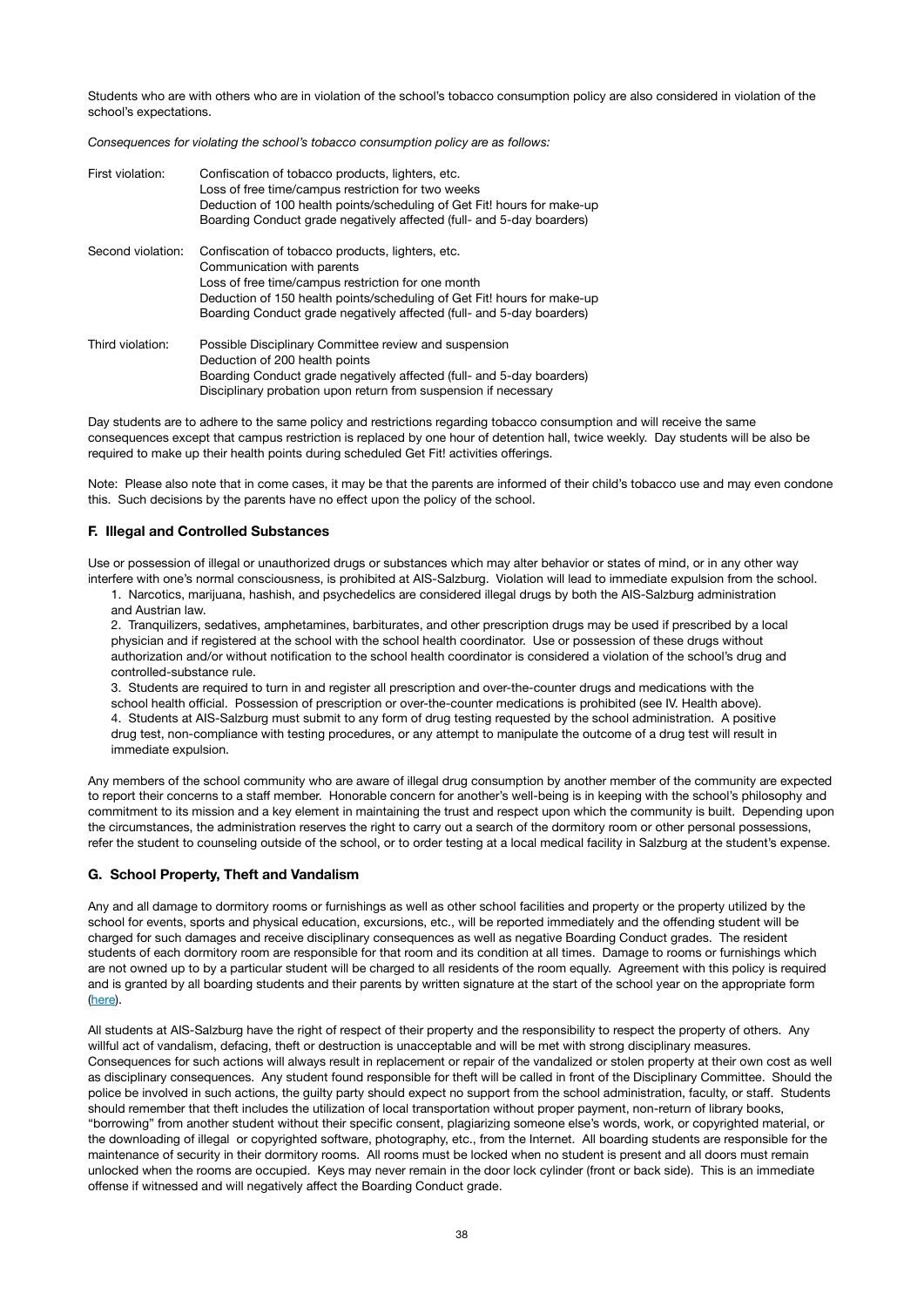### **H. Discretion and General Deportment**

In their personal, romantic relationships, all students are required to show an appropriate consideration for the sensitivities of others around them and conduct their relations with modesty and decorum. Demonstrative expressions of affection in public places can cause embarrassment and offense to others and are not appropriate for public display in a school environment. Violations, (public display of affection) will be met with restrictions to campus and dormitory rooms.

It is expected that students will conduct themselves accordingly when socializing in the school's common areas. Inappropriate behavior, such as running, shouting in the corridors, throwing food and other misbehavior, is not permitted and will result in disciplinary action after warning. Lack of discretion and deportment negatively affect the Boarding Conduct grade.

### **I. Disobedience, Insolence, and Insubordination**

A lack of respect for the authority of the school administration, resident-care staff, or teaching faculty is inappropriate and destructive of the school's goals and, as such, will not be tolerated at any time. All AIS-Salzburg students should remember that a minor disciplinary event can quickly grow into a major event if a student's attitude is characterized by insolence, insubordination, and/or direct, willful disobedience. Failure to subordinate oneself to the school's expectations of boarders will result in failure of the Boarding Conduct grade and can call the Disciplinary Committee to review the situation and determine an appropriate response.

### **J. Personal Dishonesty and Dishonorable Behavior**

A boarding school community thrives only when trust is firmly established between all individuals. Nothing can destroy this trust more quickly than dishonorable actions or behaviors. It is expected that AIS-Salzburg students will maintain a high level of trustworthiness through respect for the truth at all times. Lying, supporting lies from others, or intentionally and knowingly hiding the truth when asked directly is a sign of poor character and lack of integrity. A small disciplinary infraction can quickly become a major situation with significant consequences if a student or students decide that deception and dishonesty is necessary. It is always better to be honest and tell the truth, regardless of the consequences than to learn to deceive and discredit the truth.

AIS-Salzburg students are required to respect all those around them, whether they are fellow students, staff members of the school, teachers, administrators, neighbors, or others who may be on our campus. Politeness, discretion, and respect for others and their rights is a fundamental requirement for the entire community. AIS-Salzburg students are also required to respect the responsibility and authority that the school staff is entrusted with.

### **K. Modes of Address**

The members of the school administration and teaching faculty and dorm parents should be addressed at all times with "Mr./Mrs./Ms. . . (surname)." Students should feel free, however, to address the resident assistants by their first names. The school kitchen, janitorial, and cleaning staff should be addressed with proper respect at all times. All students are expected to look staff members in the eyes when addressing or being addressed by them; saying "please" and "thank you" is expected, and, although familiarity is a necessary outgrowth of a small, boarding community, students are expected to always address staff, faculty, and administrative members of the school respectfully.

### **L. Profanity**

Use of profane expressions and gestures—in any language—is often an example of antisocial and discriminatory or hurtful attitude toward others and in violation of their rights. Even when used jokingly, it represents disrespect and a base character intent upon shocking or provoking others. As such, profanity is not permissible at AIS-Salzburg and will be reacted to negatively. The habits of a thoughtful personality do not include reference to vulgarity as a means of expression.

### **M. AIS-Salzburg Dress and Style Code**

AIS-Salzburg's dress and style expectations do not include a uniform. However, students are expected to meet standards of dress and style appropriate to the various situations in which they find themselves including academic hours in which academic attire guidelines are expected, leisure hours outside of classtime in which leisure attire and style is demanded, as well as occasional formal events in which more formal attire is requested. That all clothing and style is (1) appropriate for the weather conditions, and (2) modest and non-provocative are fundamental aspects of the AIS-Salzburg dress and style code. The administration reserves the right to interpret the spirit of the dress and style code in all cases whatsoever. Students and parents are expected to be familiar with this code before the school year begins and report in the fall with clothing and accessories which are within the guidelines. Failure to adhere to the school's dress code will result in negative Boarding Conduct grades as well as potential suspension from classes.

*Academic Day Attire (See above, II. B. 9)*

*Items of Clothing and Style Prohibited at All Times:* 

Ill-fitting, torn, ripped or dirty clothing of any style

Headwear indoors

Excessive accessories and jewelry

Facial or body piercings or visible tattoos

Any clothing with messages that are offensive or inappropriate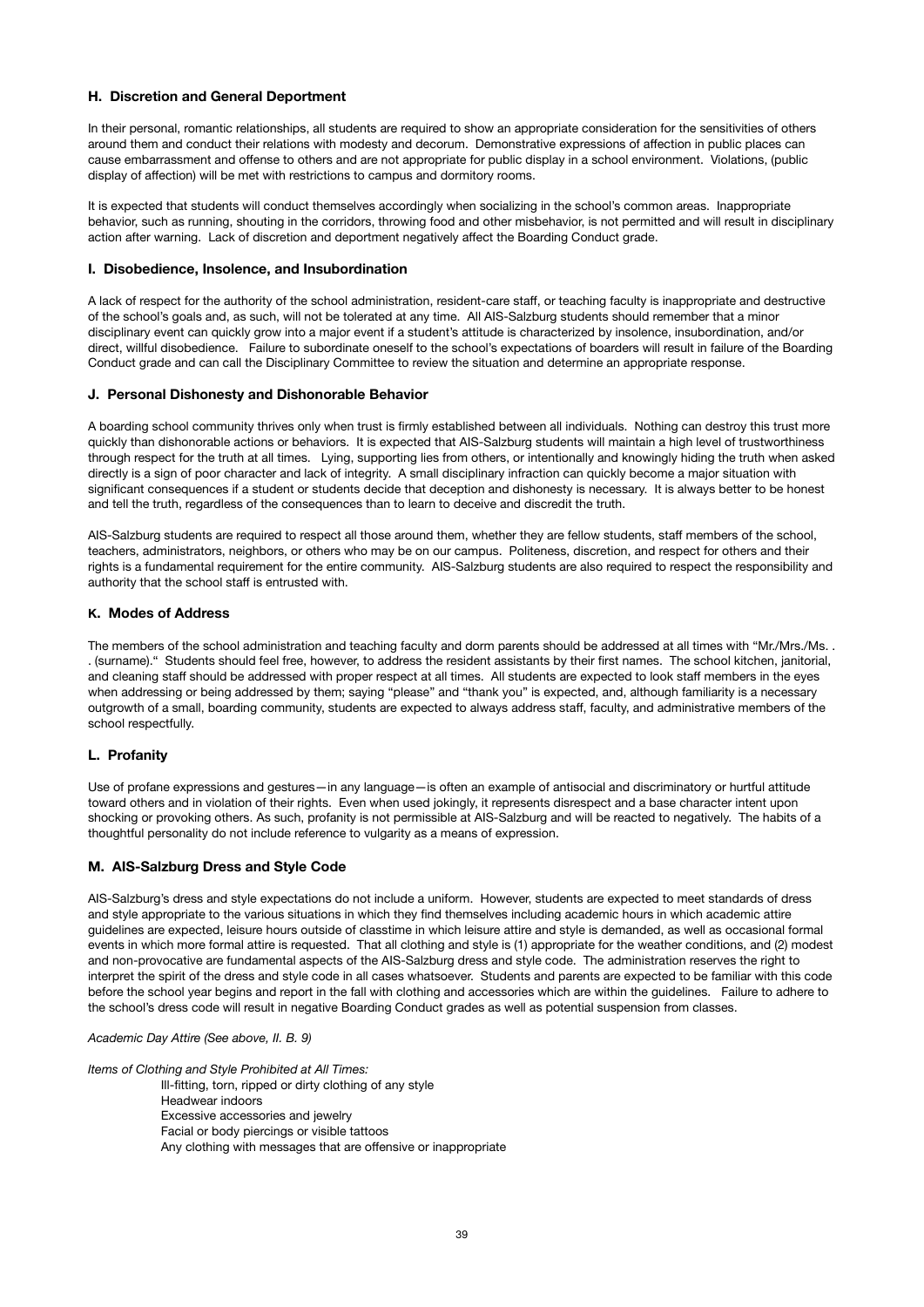### **N. Fire Hazards**

Any object or possession which ignites or produces an open flame is prohibited in all school facilities. This particularly includes candles, incense, lighters, matches, lighter fluid, heating devices, hot-pots, water boilers, or other cooking devices. Students should approach their resident assistant or dorm parent with questions concerning particular items which are not listed above.

Any student who smokes in the school dormitories directly endangers all who live there. Smoking in the dormitory rooms at any time is considered a major disciplinary infraction, will result in immediate consequences and may be considered punishable by suspension or expulsion from the school as determined by disciplinary committee. All students will be oriented to the school's general safety, fire safety, and emergency escape procedures and policies. It is expected that all students agree with and support these policies and procedures at all times.

### **O. Restricted Items**

Any object which may be harmful to members of the school community is not permitted at AIS-Salzburg. All forms of weapons, fireworks, and heat-producing devices (lighters, matches, candles, incense, etc.), other kitchen appliances, and live pets are prohibited at the school and will be confiscated immediately. Also, items that are imitations of actual weapons should not be in possession of students and will also be confiscated.

There are a number of restricted items (tobacco, alcohol, illegal substances, etc.) which are mentioned at other points in this handbook.

### **P. Public Transport Violations**

All students enrolled at AIS-Salzburg are to purchase valid tickets for taking public transport in Salzburg. Students who are utilizing public transport (buses, trains, etc.) without a valid ticket are in violation of our standards and commit an act of theft. Aside from paying a hefty fine from the local authorities when caught, the school administration will also consider disciplinary consequences appropriate for such violations.

### **Q. Travel Expectations**

One of the fundamental and most interesting aspects of the AIS-Salzburg school programs is the excursions and travel opportunities. While away from the school, or traveling with the school, all students should remember that they represent AIS-Salzburg and its goals. The following expectations apply during travel:

- 1. No audible music should be played by any student on the bus. Personal listening devices are acceptable except when public announcements are being made or the group leader forbids such entertainment.
- 2. Seating plans for transport on excursions are established by the Dean of Students and the resident-care staff. This seating plan must be respected by all students at all times during an excursion or travel period.
- 3. Appropriate behavior while away from the school is expected of all students. Failure to do so may result in removal from the travel group and a return to the school or to one's home.
- 4. All school rules, except those compromised by physical conditions, are in effect during all excursions and travel away from the school campus. Hotels and hostels are considered school dormitories during travel.

It is very important that all students who travel in school groups remain informed and aware of any and all announcements or directives. Personal listening devices should be put aside while any announcements, guided tours, or other communication is being made. There are times when personal listening devices can directly endanger a student or the group when engaging in activities that have a higher level of risk to student health (skiing/snowboarding, canyoning, hiking, rafting, rock-climbing, etc.), and should not be utilized.

### **R. Departure from Campus**

Boarding students are to inform the school staff of any departure or return from the school campus through signing out and in and gaining approval for checking out for a weekend or excursion period. The school administration reserves the right to deny free time independent travel off campus at any time for justified reasons.

### *Weekday Free Time Off Campus*

Students generally have free time between 15:30 and 18:00 on weekdays whenever they do not have another commitment or obligation. During free time, a student is free to move on or off campus at will provided they follow the school's sign-out and in procedures. However, this free time is earned through the carrying out of daily expectations which are fundamental in a boarding school. In order to enjoy free time off campus, a student must not have any infractions in, among others, the following daily responsibilities:

Room tidiness **Attendance** Dress code Evening study hall Homework completion Lights out Appropriate classroom behavior at all times Information provision (submission of information and forms on time)

Records of violations from the evening before (starting at the beginning of study hall - 18:45) will be kept, logs submitted, and a list of students who have failed to earn free time off campus will be posted in the sign-out book in the front of the main building. Should a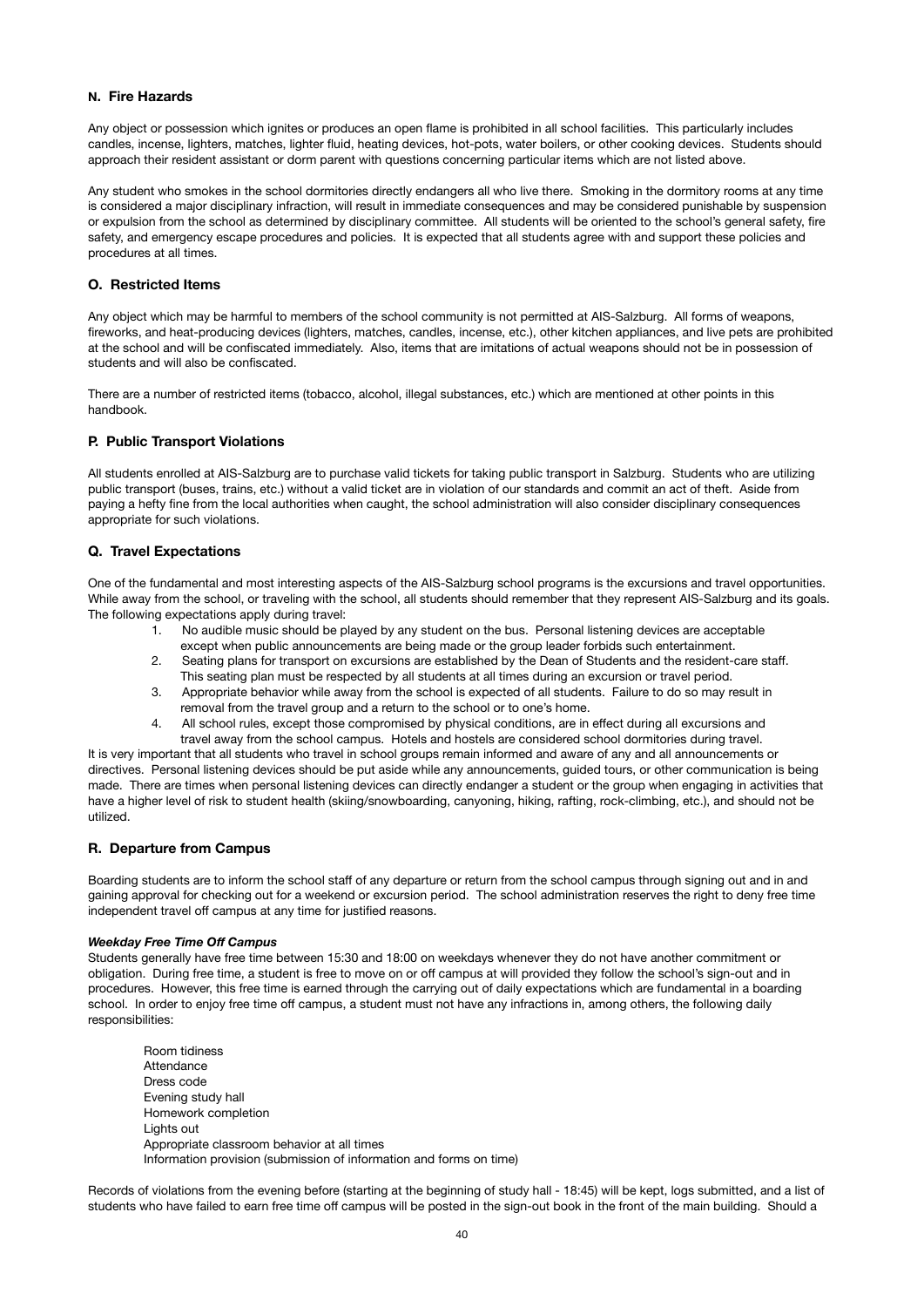student fall short of fulfilling one of the above-listed expectations, they are refused permission to sign out and depart the school's campus that afternoon. When a student has free time and is not bound by another obligation or restriction to campus, they may depart the school campus provided they remain within the city limits of Salzburg. Parents are given a permission form for leaves to the city at the beginning of the school year and can determine the conditions under which students may move independently away from campus (see form [here\)](https://www.ais-salzburg.at/wp-content/uploads/2021/07/PermissionFormsBoarders2021.pdf). All students must sign out with the resident staff when departing the campus independently (not under the supervision of a staff member) giving any requested information about their plans (date, time of departure, destination, estimated time of return). If not earlier, all students must return before curfew and sign back in through the resident staff in the RA office.

#### *Weekend Free Time Off Campus*

On weekends, the following expectations must be met for the student to enjoy free time off campus between Friday afternoon and Sunday evening study hall:

| On Thursday/Friday: | Evening study hall (Thursday night)<br>Lights out (Thursday night)<br>Room tidiness (Friday morning check) |  |  |  |
|---------------------|------------------------------------------------------------------------------------------------------------|--|--|--|
|                     |                                                                                                            |  |  |  |
|                     |                                                                                                            |  |  |  |
|                     | Dress code (Friday)                                                                                        |  |  |  |
|                     | Homework completion (Friday)                                                                               |  |  |  |
|                     | Appropriate classroom behavior (Friday)                                                                    |  |  |  |
|                     | Information provision                                                                                      |  |  |  |
| During the weekend: | Attendance at all weekend club activities as well as all other activities signed up for                    |  |  |  |
|                     | Completion of weekend activity requirements                                                                |  |  |  |
|                     | Lights out                                                                                                 |  |  |  |

Loss of free time off campus can occur at any time during the weekend if the weekend expectations are not met. The Boarding Conduct grade is also affected negatively. It should also be noted that students who violate behavioral expectations on weekends are immediately campused for the remainder of the weekend and they loose their freedom to sign out.

It is expected that all boarding students understand that the school's expectations regarding alcohol, tobacco, illegal substances and behavior are in effect when a student is off campus during free time.

#### *Weekend Check Out*

Should a weekend check-out be desired, the following guidelines must be strictly adhered to:

- 1. Check-outs for the weekend are to parents and immediate family members who assume full responsibility for their child while away from school. The parents or immediate family members must arrive at the school to pick up the student to be checked out. Boarding students are not allowed to travel to meet their parents elsewhere unless this is unavoidable and the administration has approved it.
- 2. Check-outs for the weekend must be agreed to by the school administration following the submission of a request form or direct telephonic discussion with the school administration. The form or communication must be received before 16:00 on the Wednesday before the desired weekend check-out .
- 3. All weekend checkouts for purposes of academic testing, college or university visits, or similar reasons must be approved beforehand by the school's college counselor and parental permission form received. The college counselor and administration has the right to deny such independent travel if it can be scheduled during a school vacation period as well.
- 4. Students may not check out to the parents of other students or the parents of local day students unless this check-out is specifically approved by the headmaster.
- 5. The administration reserves the right to deny a weekend check-out at any time for any justifiable reason.

It must be understood that the school administration accepts full legal guardianship of all boarders at AIS-Salzburg and takes child protection and safeguarding very seriously. We therefore, refuse to allow students to check out under suspicious, misleading, or untruthful circumstances. All parents must understand that the enrollment of their child in our school grants the right of the school to control and decide on all such situations along prudent, professional lines and standards. Failure to agree to these terms and grant the appropriate allowances to the school in these cases may result in the child being dismissed from the school as it is of fundamental importance to the well-being, health and protection of our community.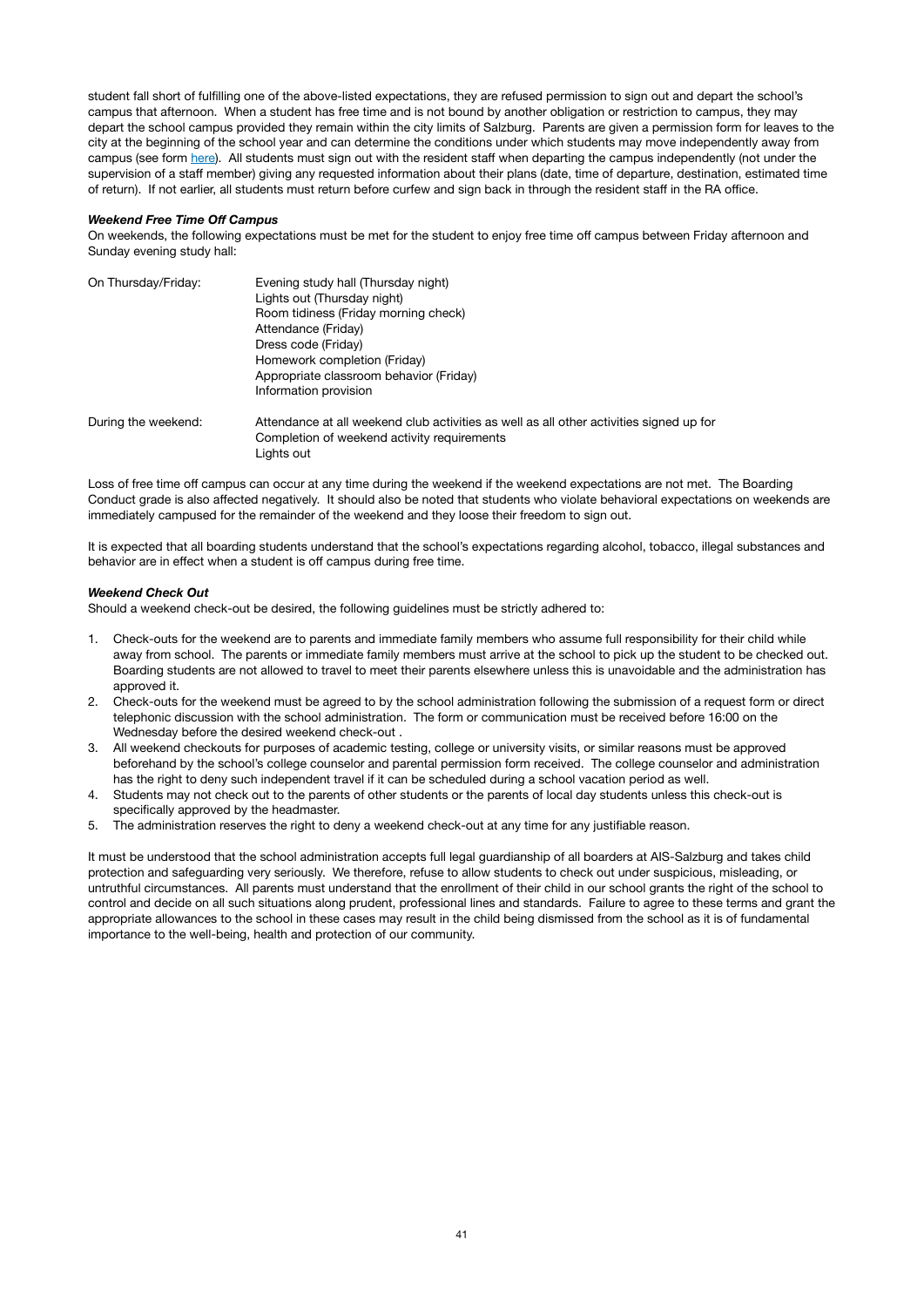# **VI. Disciplinary Consequences**

### **A. Reporting**

Disciplinary events will be reported by the resident-care staff and the teaching faculty members to the administration. All such reporting will be documented through the PowerSchool® student information system in the form of a disciplinary log. Such logged events are maintained and stored throughout the school year and previous logs and reports may be referred to when reviewing a particular disciplinary event.

The resident-care staff and teaching faculty will also log positive behavioral actions that are of notice and these will also be stored in the PowerSchool® system and referred to when awarding honorable citations.

### **B. Major Disciplinary Offenses**

A major disciplinary offense is one in which a student willfully and knowingly acts in such a way as to threaten or compromise the school's goals or the health and wellbeing of another community member or members. Such offenses will result in serious disciplinary action and, in most cases, a Disciplinary Committee hearing to consider suspension or expulsion. If the student is a full-or five-day boarder, the Boarding Conduct grade will also be negatively affected. The following are considered major offenses:

Abuse, neglect, sexual harassment, hazing or other form of maltreatment to others Bullying and cyber-bullying Insubordination and demonstrative disagreement with expectations Violations of the AIS-Salzburg code of honorable conduct (lying, cheating, stealing) Possession of dangerous materials Placing oneself or others in danger Mixed company (being in dorms of the opposite sex) Leaving dormitories after curfew/lights out Significant violations of the school's alcohol policy or bringing alcoholic beverages on campus Violations of the school's drugs and controlled substances policy Theft Vandalism Willful destruction of school property Violation of probationary terms

### **C. Minor Disciplinary Infractions**

In order to create an environment that is safe, orderly, and conducive to the well-being of its members, school rules and regulations must be met. When minor infractions occur, the student's actions will be addressed by a staff member and appropriate consequences will be given including consideration of a lower Boarding Conduct grade. Among the infractions that are considered minor for which warnings and/or disciplinary consequences may be given are:

Running and horseplay in the halls and corridors Excessive noise Profanity Sleeping in another room without permission Restricted appliances Lights out violations Untidy rooms Violations of room decoration expectations Littering/failure to clean up after oneself Study-hall violations Minor curfew/lights-out violations Violations of weekend activity requirements Inappropriate use of electronic equipment and personal listening/communication devices Being impolite or inconsiderate to others Inappropriate public display of affection Possession of personal electronic listening and communication devices during class time Chewing gum, eating food, or drinking beverages in classrooms Dress code violations Being in the dorms when closed

Important note: Repeated minor violations can very quickly become major disciplinary situations resulting in significant consequences and loss of free time.

### **D. Disciplinary Consequences**

#### **1. Conduct Logs**

Documentation of both positive and negative behaviors are made through the log function of the PowerSchool® student information program. Teachers, Resident Assistants, Dorm Parents and administrators write logs whenever exceptional behavior is witnessed. Logs which document misbehavior are dealt with by the administration in conference with the student. Positive conduct reported on logs are used to support nomination of students to honor conduct levels.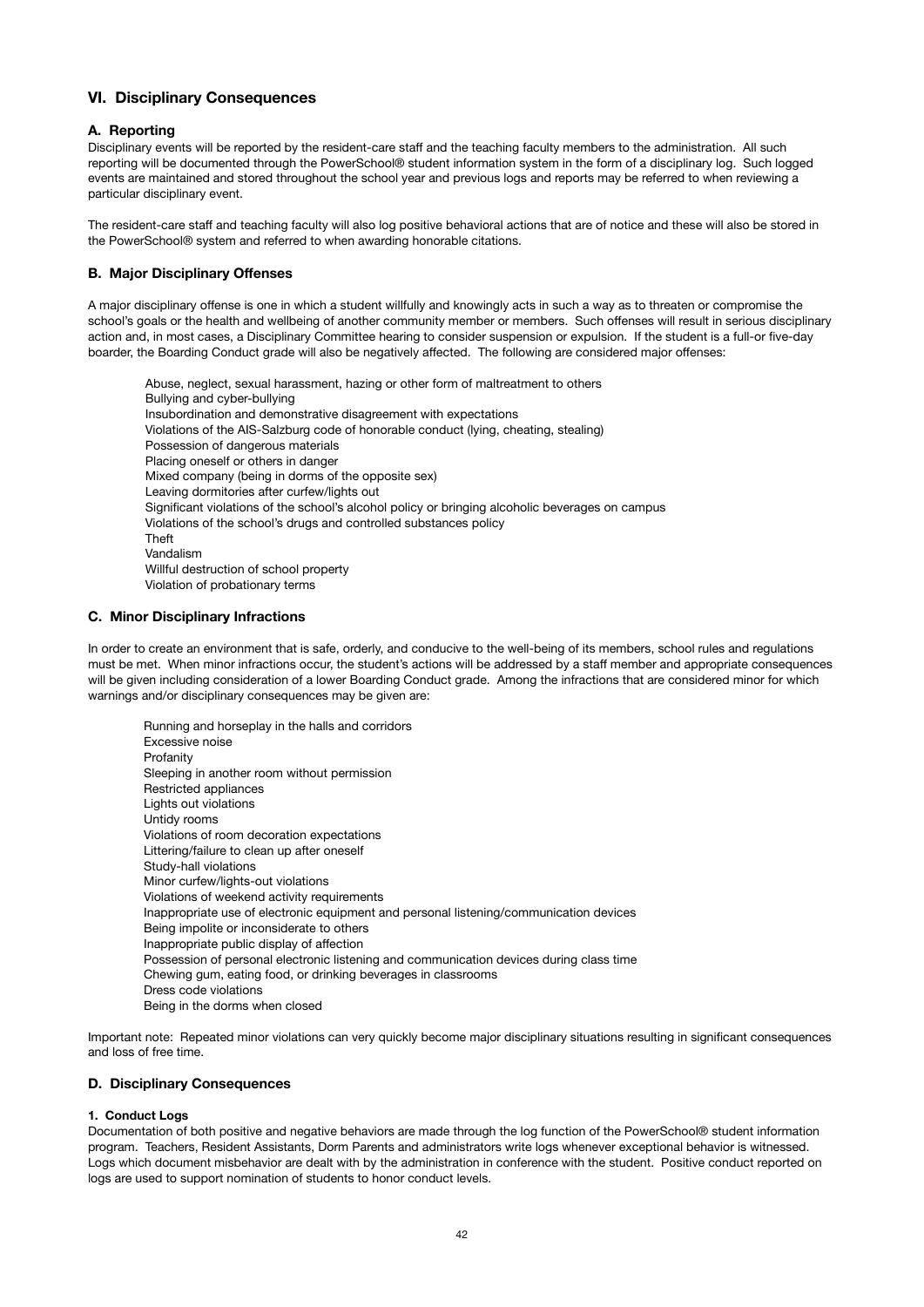### **2. Warning**

A verbal or written statement directed to a student that their behavior falls outside of acceptable standards. When a student receives a warning, they are expected to heed it and to change the behavior immediately. Many minor violations are first met with verbal or written warnings which may also be copied and sent to the parents depending on the nature of the offense. Students should be aware that the staff is not obligated to give warnings and that should the misbehavior continue following a warning, the consequences are likely to be more severe.

#### **3. Detention**

Detention is a period of time in which a student is required to meet in a specific place for silent, individual study and reflection. During detention, students are not allowed to consume food or drinks, use personal computers, or engage in group study. Individual reading and academic work is encouraged. Detention halls are regularly scheduled either in the mornings or afternoons and are one to two hours in length. Teachers, resident assistants, and administrators will assign detention for minor offenses. It is the student's responsibility to report on time to detention hall and to meet all requirements of the detention as listed here. Failure to do so will lead to more serious consequences.

### **4. Community Assistance**

The administration may determine that an appropriate consequence for certain types of misbehavior may be to have the student contribute time and effort towards the beautification and maintenance of the school and its campus. Community assistance details will be given the students and, upon completion must be documented by a staff member and reported to the administration. Typical community assistance includes campus and community cleanup, shoveling snow, sweeping the basketball courts, raking leaves, emptying trash cans, assisting with meal and dining room cleanup, etc.

#### **5. Campus Restriction**

A student is likely to be restricted to campus for a period of time to be determined by the administration after review of the incident. To be campused is to be denied movement off campus during free time. When a student is restricted to campus, they must report at regular intervals with the resident staff or administration. Travel off campus to meet health points requirements and weekend activity requirements is allowed provided the student is cooperative and responsible. Further violations during a period of campusing will be treated with appropriate consequences by the administration and may include placing the student on disciplinary probation.

#### **6. Room Restriction**

A room restriction mandates that the student must be present in his or her dormitory room from 18:30 until 06:00 the next morning on Fridays or Saturdays or both. During a room restriction, the student is expected to utilize his or her time studying, reading, or engaging themselves in other constructive and edifying activity. Personal computer use is not allowed. If the student spends the time wastefully, the staff or administration may assign activity or work for the student to complete. Violation of a room restriction is considered a serious breach of our expectations and will result in further disciplinary consequences or disciplinary probation. During a room restriction, the student may not participate in activities or events being held. In the case of weekend activity requirements, the student must schedule their requirements around the restricted time. The school staff reserves the right to confiscate personal computers, telephones and accessory power cables for the duration of a room restriction assignment.

#### **7. Weekend Restriction**

A weekend in requires that the student remain on campus throughout the weekend hours (Friday, from 15:00 until Monday morning, 06:00). All guidelines for room restriction and campus restriction (listed above) are required. A student must meet weekend activity requirements on weekends in during the daylight hours on Saturday and Sunday but the resident staff and/or administration determines which activities these should be.

#### **8. Disciplinary Probation**

A student may be placed on disciplinary probation if his or her behavior is not corrected voluntarily. Disciplinary probation defines a period of time in which the student must show improvement in behavior and attitude towards the school's rules and regulations by meeting the written and signed probation terms. The terms of the probation are determined by the administration and allow for consideration of the particular problem. Students who fail to meet all terms of disciplinary probation will meet with the disciplinary committee and the committee will decide what further steps are necessary or appropriate. Students on disciplinary probation may not take part in athletics competitions (although the coach of the team may allow or require the student to participate in practice sessions), and is denied privileges of seniority during the probation time.

#### **9. In-School Suspension**

At times, an in-school suspension may be given as a consequence, especially in response to academic dishonesty violations, disruptive and insubordinate behavior in the classroom, and failure to complete

assignments. An in-school suspension means that the student may not attend classes, but instead reports to a study hall monitored by an administrator. In-school suspensions may be given for up to a week but not

longer. Attendance is taken but school work missed cannot be made up during an in-school suspension. In-school suspension is always connected with campus restriction and academic and/or disciplinary probation.

#### **10. Suspension**

Only the Disciplinary Committee may place a student on probation unless a suspension is explicitly called for as a disciplinary consequence in this Student and Parent Handbook in which case, the administration will inform the student of the suspension period and terms. Students who are suspended from the school have broken the trust of our community to the extent that it is considered imperative that the student be separated from the school for a specific period of time. Students suspended from the school must return directly and immediately to their parents, regardless of where their parents may live. All costs associated with travel from the school at the beginning of a suspension period or returning to the school following a suspension are met by the parents and are deducted from the student's incidentals account. The student is not allowed to make up any of the schoolwork missed but is encouraged to take their books with them to maintain familiarity with the subject materials being covered during the absence.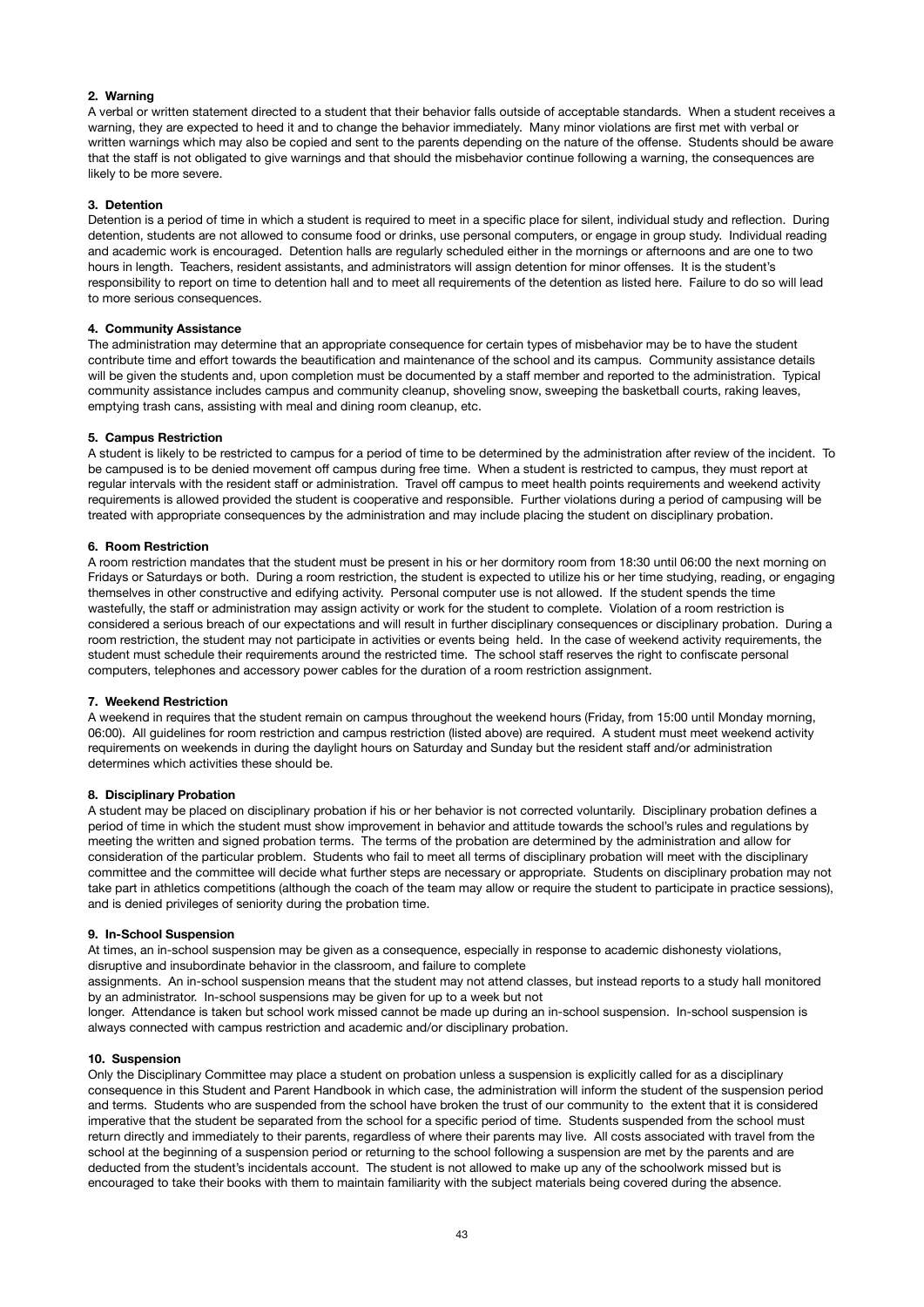### **11. Expulsion**

Only the Disciplinary Committee upon recommendation to the Headmaster can decide that a student may be expelled or dismissed from the school. A student expelled from the school must depart immediately and all costs associated with this departure are to be met by the parents or guardians. The administration and disciplinary committee reserves the right to expel a student if it considers them unsatisfactory members of the school community. Students who are expelled from the school are not allowed back on campus until after the class in which they were registered has graduated from the school.

#### **12. Disciplinary Committee**

The AIS-Salzburg disciplinary committee will always be convened in cases in which suspension or expulsion is considered. The disciplinary committee will normally be made up of the following school community members:

 Administrators including the Headmaster

 Two faculty representatives

 Student Conduct Coordinator/Dorm Parent or Resident Assistants

### **13. Child Protection Team**

The Child Protection Team, which considers and actions in violation of the AIS-Salzburg Child Protection Policy and Procedures that are referred by the administration, is composed of the headmaster, the key reporter or other staff member reporting the incident, the college counselor, the health coordinator, the dean of students, one or more teachers, one resident assistant or dorm parent.

### **I. Withdrawals and Dismissals**

Boarding students are accepted for the entire school year. No refunds will be made for withdrawal, absence, or dismissal from the school unless special arrangements have been made in writing at the time of enrollment at AIS-Salzburg. Day students are accepted for a minimum of ninety-school days (not including weekends and holidays). During this period no refund of tuition will be made unless a special arrangement has been made in writing at the time of enrollment or unless the family is transferred outside the Salzburg area by its company. In such cases, notice in writing must be received by the school office no later than forty-five days prior to the transferral. All other withdrawals require ninety school days' notice. All refunds for withdrawal of day students will be made proportionally as of the expiration of the notice period.

*AIS-Salzburg reserves the right to dismiss students without refund of tuition or fees if the Disciplinary Committee considers them unsatisfactory members of the school community.*

A student who is dismissed must leave campus within the time frame set by the Headmaster. The parents of the student are responsible for making all travel arrangements and are responsible for covering the costs of such travel. The student is responsible for packing and shipping of all personal items. A student who is dismissed or is not invited to return may visit the AIS-Salzburg campus only after the graduation of his or her class or with special permission from the Headmaster or his designee. A student who has withdrawn may return only with the permission of the Headmaster or his designee. At the end of the school year there will be a student behavioral/conduct review. This review will involve looking at the student's overall commitment to the school's expectations. At these times, recommendations could be made to the Headmaster that a student not return for the following school year. Any students who are on academic or disciplinary probation until the end of the school year will also be reviewed at this time.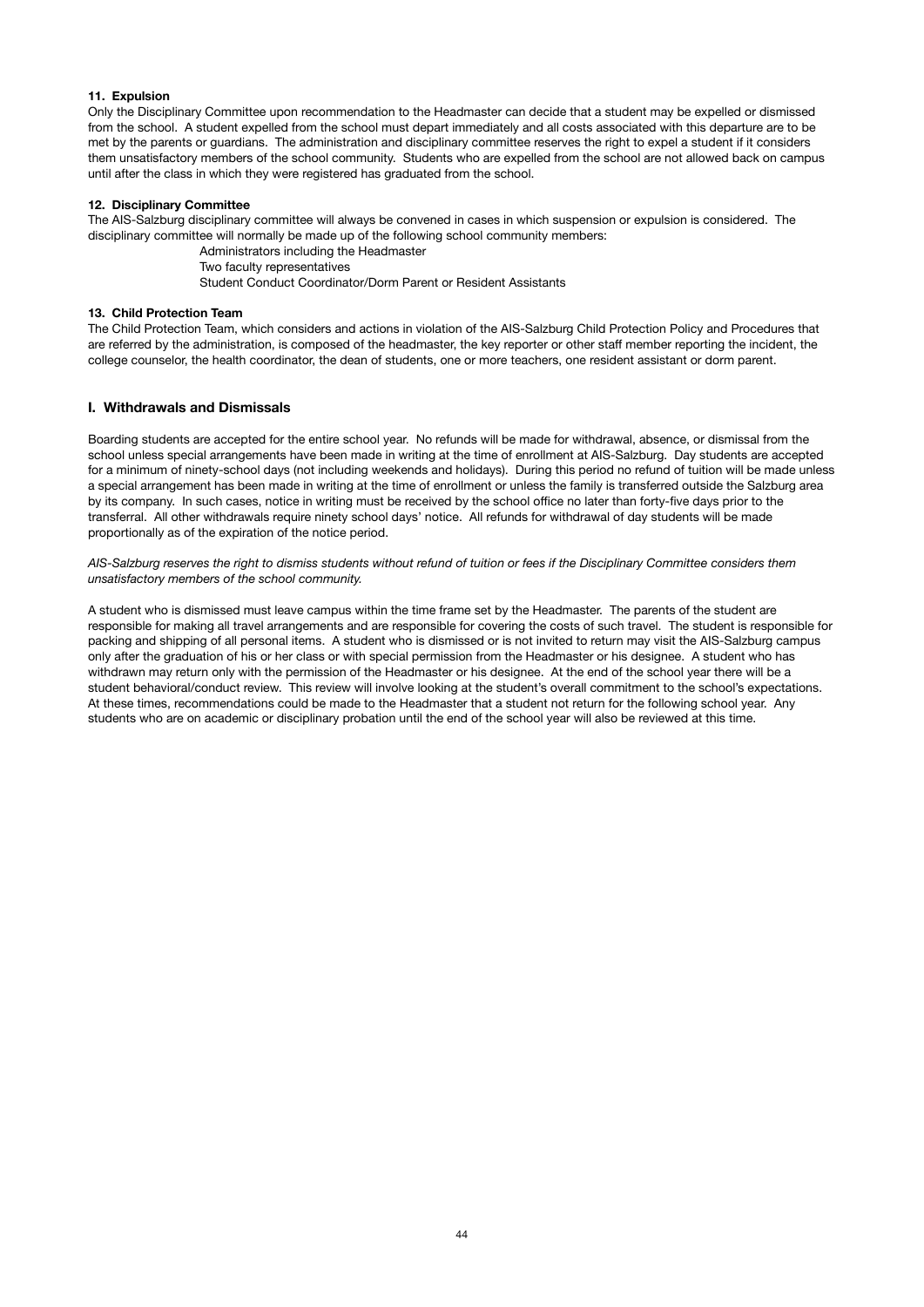### **VII. Honorable Conduct**

The school seeks to recognize and award students who display positive conduct, contribute to the positive atmosphere at the school, take time to concern themselves with others, volunteer for activity and assistance, maintain excellent habits, and conduct themselves with integrity, self-respect, self-restraint, and self-discipline.

Below are listed some examples of the types of positive behavior which would lead to a student's being recognized and awarded by the administration, staff, and faculty:

Politeness and courtesy shown consistently to all members of the school community

Consistently strong effort and motivation especially when challenged

Consistent punctuality, dependability, and reliability

Consistent appropriate use of time

Consideration and respect of others and their rights and property

Trustworthiness, honesty, and genuineness

Timely completion of set tasks

Regular volunteer assistance to others in the school community

Positive participation in a wide variety of school activities

Healthy lifestyle habits

Appropriate, moderate, and considerate personal appearance completely in cooperation with the school's dress code Helpful and supportive of others in the school community

Taking personal responsibility for the success of the school, its reputation, and its educational mission and beliefs Leadership and serving as a positive role model for peers

#### **A. Honorable Conduct Awards**

Student conduct is reviewed at each mid-term and at the end of trimester. The resident staff, faculty, and administration may nominate students for the following honor conduct awards:

### *1. Senior Scholar*

### *Qualifications:*

Senior in good standing who has completed at least one trimester at AIS-Salzburg Grade-point average of above 3.500 (for most-recently completed grading period) No F's or D's in any classes Frequent citations for positive conduct and positive contribution to the community No major disciplinary infractions and very few minor infractions

*Community Service Requirement:* 

 Fall Trimester Midterm: no community service requirement Fall Trimester: minimum of 2 hours of school-organized community service Winter Trimester Midterm: Minimum of 4 hours of school-organized service Winter Trimester: Minimum of 4 hours of school-organized service Spring Trimester Midterm: Minimum of 6 hours of school-organized service Spring Trimester: Minimum of 6 hours of school-organized service

#### *Privileges:*

Does not have to turn in personal computer. 

One evening study hall per week free (if departing campus, notification must be made before 18:00 on the day the privilege is to be used, and return must be between 21:30 and 21:45

Seniority in room and roommate selection and bus seating on excursions and outings

Special commendation letter to the parents

Saturday evening curfew is extended by one hour

Recognition at trimester awards dinner

Nominations for Senior Scholars will take place after mid-term of the fall trimester and decisions made shortly thereafter. Senior Scholars maintain their status and privileges throughout the school year provided the qualifications listed above continue to be met. Note that any academic honesty violation (major or minor) necessarily disqualifies a student for this *honorable status immediately and through the end of the academic school year.*

### *2. Distinguished Student*

### *Qualifications:*

Student in any grade level in good standing who has completed at least one trimester at AIS-Salzburg Grade-point average of above 3.500 (for most-recently completed grading period) No F's or D's in any classes Frequent citations for positive conduct and positive contribution to the community No major disciplinary infractions and few minors

*Community Service Requirement:* 

 Fall Trimester Midterm: no community service requirement Fall Trimester: minimum of 2 hours of school-organized community service Winter Trimester Midterm: Minimum of 4 hours of school-organized service Winter Trimester: Minimum of 4 hours of school-organized service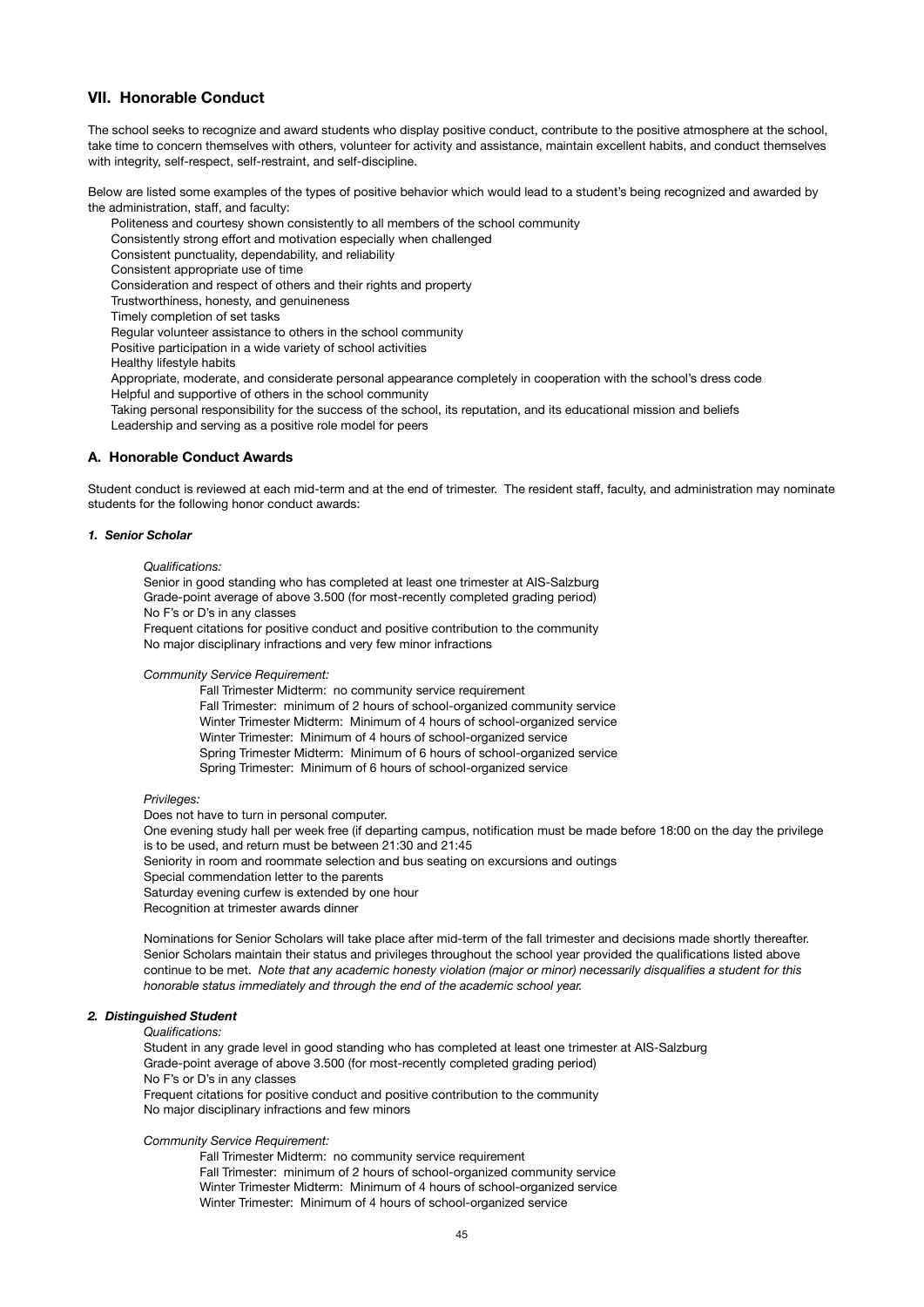Spring Trimester Midterm: Minimum of 6 hours of school-organized service Spring Trimester: Minimum of 6 hours of school-organized service

*Privileges:* 

Does not have to turn in computer on Thursday evening and can keep it through the weekend. Released from study hall on Thursday evenings (may remain quietly in their room, group study in dining room, or utilize the computer lab) Rooming and roommate selection and bus seating (following Senior Scholars) on excursions

Commendation letter to the parents

Saturday evening curfew is extended by one hour

Recognition at trimester awards dinner

Nominations for Distinguished Students will take place after mid-term of the fall trimester and decisions shortly thereafter. Distinguished Students maintain their status and privileges throughout the school year provided the qualifications listed above continue to be met. *Note that any academic honesty violation (major or minor) necessarily disqualifies a student for this honorable status immediately and through the end of the academic school year.*

### *3. Commended Student*

### Qualifications:

Outstanding *improvement* following major or repeated minor disciplinary infractions Solid academic effort proven on most-recently completed grading period Citations for positive conduct related to improvement in attitude and behavior

Community Service Requirement:

 Fall Trimester Midterm: no community service requirement Fall Trimester: minimum of 2 hours of school-organized community service Winter Trimester Midterm: Minimum of 4 hours of school-organized service Winter Trimester: Minimum of 4 hours of school-organized service Spring Trimester Midterm: Minimum of 6 hours of school-organized service Spring Trimester: Minimum of 6 hours of school-organized service

#### Privileges:

Commendation letter to the parents

Seniority rooming and roommate selection and bus seating (following Senior Scholars and Distinguished Students) on excursions

Recognition at trimester awards dinner

Nominations for Commended Students will take place after mid-year. Commended Students maintain their status and privileges throughout the remainder of the school year unless a major disciplinary infraction, several minor disciplinary infractions, or failure to abide by the guidelines listed above are documented. The intention of the nomination by the staff or faculty to Commended Student status is intended to recognize students that—after having made a mistake—are eager and willing to improve themselves and are willing to devote the self-discipline and effort required to do so.

### *4. Variations for Five-Day-Boarding Students*

All behavioral expectations for five-day boarders are the same as for full boarders with the exception that weekends in, room restrictions, and campus restrictions on weekends are generally substituted for detention halls and community assistance. Honorable conduct awards are available equally for five-day boarders and all privileges are awarded with the exception of those which apply to weekends on campus.

### *5. Variations for Day Students*

All behavioral expectations for day students are the same as for full, and five-day boarders with the exception that weekends in, room restrictions, free time restrictions, and campus restrictions on weekends are generally substituted for detention halls and community assistance as well as direct contact with the parents. Honorable conduct awards are available equally for day students and all privileges are awarded with the exception of those which apply to weekends on campus and weekday evenings.

Earning free time is generally not a consideration with day students as they necessarily return home in the afternoon after class and other commitments end. However, day students should be aware that violations of the school's dress code, attendance expectations, and homework completion expectations will be reported immediately to the administration and consequences such as detention hall and community assistance will be required. Day students may be denied entrance to classes or asked to return home to change in cases of dress code violations.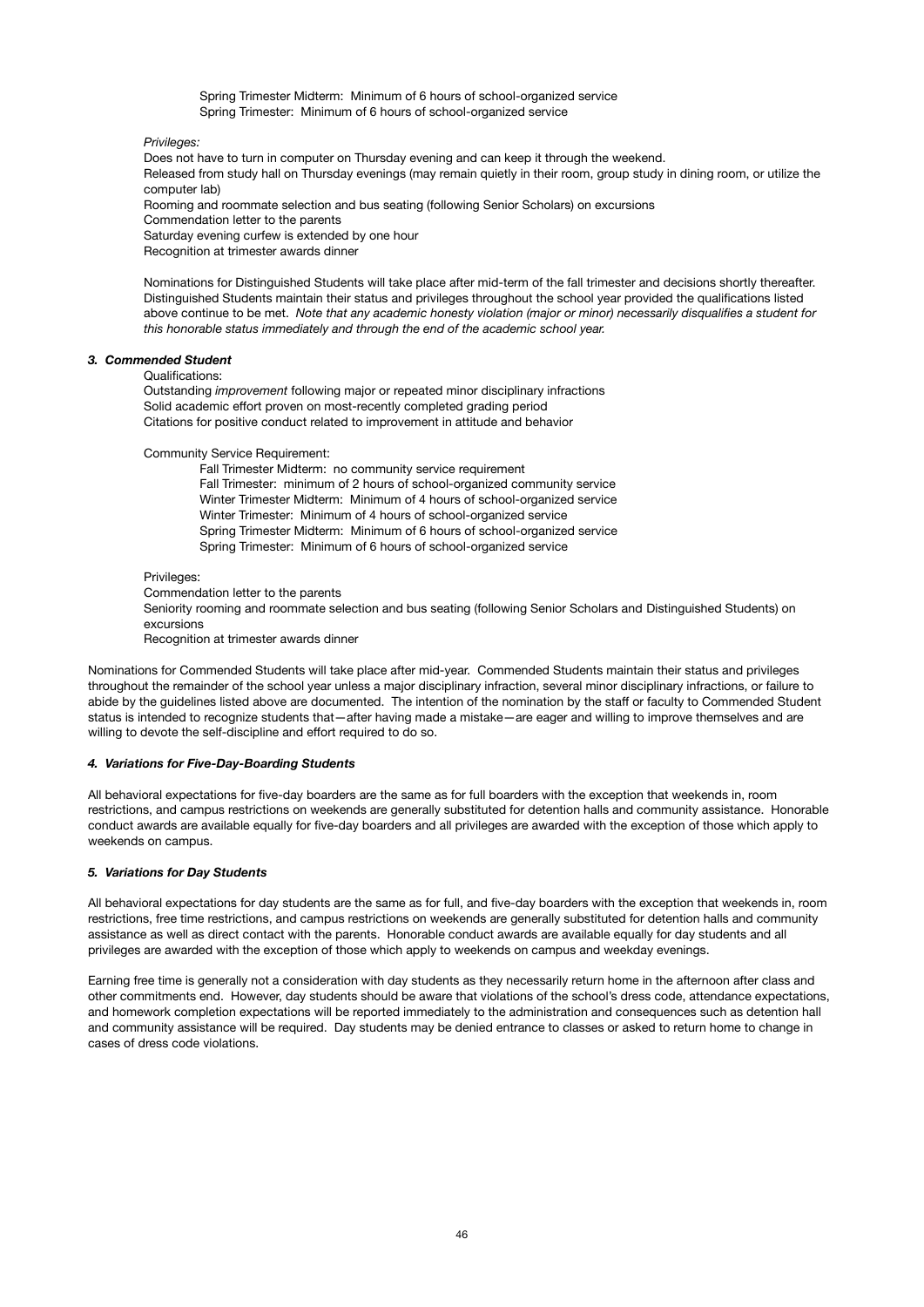# **VIII. Dormitories and Boarding Student Life**

The all-encompassing nature of a boarding school education requires that the school take seriously and assist in the appropriate development of the entire student. In this sense, it is possible to claim that the most fundamental education which takes place in a boarding school is found in the intensity and comprehensiveness of the school's boarding program. AIS-Salzburg seeks to provide its students with the guidance, attention, care, and direction necessary for the development of good habits, strong and independent characters, and well-rounded personalities. It is foundational to the AIS-Salzburg structure that only through the establishment of proper self-discipline and respect for others and their opinions students can take full advantage of the academic and social opportunities provided by the school's programs.

### **A. Communications**

#### *Cellular Telephones*

Students at AIS-Salzburg are allowed to keep cellular telephones and use them for personal communications so long as they are *not utilized during academic time, during evening study hall, or after lights out.* There are inexpensive varieties of mobile telephones available locally which utilize a call card and thereby give parents the ability to restrict the total amount of use of the phone and total costs. Cellular telephones are not allowed in the classrooms and must be deposited appropriately during evening study hall. Misuse of personal cellular telephones may result in their being confiscated for a period of time by the school administration, faculty, or staff. Violations which occur after a previous confiscation will result in the loss of the phone for a minimum of one week. Students who own personal telephones with photographic capabilities and Internet access should be aware that their misuse is regulated under a number of sections concerning cyber-bullying, child protection, privacy, and the academic integrity sections of this handbook. All electronic devices, including personal telephones must be registered with the school staff at the start of the school year for direct contact in case of emergencies.

All students must be aware that the inappropriate use of a cell phone, phone camera, laptop, tablet or other electronic device that provides connectivity will result in confiscation and possible further disciplinary consequences, particularly if these devices are used to access sites and information that is prohibited by the student code of conduct. Bullying, harassing, intimidating or threatening electronic communications are absolutely prohibited as are sexting and upskirting, sexual harassment and any other possible form of abuse or maltreatment utilizing online communication as the medium for such actions.

#### *Internet Communications*

More and more of the communications conducted by students is over the internet through various platforms. Please be aware that although the internet accessibility is being improved, there remain some areas of the dormitories and main building as well as certain times when connectivity suffers and interferes with such communication. Access to the intranet wifi system at the school is on a timer and closed off when students should be sleeping at night. If a student purchases their own access through a private sim data card. they must be aware that connecting to the Internet at hours outside of when the school's intranet platform is up may be a violation of expectations.

#### *School Telephones*

If an individual student does not have a personal telephone, there are several ways for students to place calls while at AIS-Salzburg. In an emergency, students may place a call from the school office. First-year students are encouraged to approach the school office manager for advice on how best to call home. This will often vary depending on the destination of the call. All students should arrange a convenient time to place or receive calls to parents and friends.

#### **1. Floor / Dormitory Meetings**

Regularly-scheduled floor or dormitory meetings will be held to discuss important topics relevant to being a successful student in an international boarding school. Topics of particular importance that will be presented and discussed will include information on health, protecting oneself while online, improving study skills, relationships and a number of other important life skills. Many of these topics are mention in sections of this handbook; others are available and to be found in published statements of policy (see end of this document).

It is important that all boarding students attend these floor meetings and give them appropriate focus and attention. Many of these topics can provide important parameters for making solid and reasonable life decisions and can help a student understand what is acceptable and not acceptable and why. Floor / Dormitory meetings will also discuss important topics that have especial impact on the school (e.g., Corona requirements and measures) and our community. Ad hoc topics will also be presented depending upon the situation. Finally, floor / dormitory meetings will also present opportunities for involvement and engagement in projects, new initiatives and service to the community.

### **2. Information Responsibility**

There are a number of ways in which information is disseminated during the school year. There are daily announcements, important announcements that are made between classes, and regular calls over the PA system for various purposes. All students at the school should make themselves aware of such announcements and remain up-to-date on these.

### **3. Enrollment and Permission Forms**

At the start of the school year, a number of important enrollment and permission forms are sent out to all parents and guardians. These forms and required signatures are very important for all boarding and day students. Participation in sports, free time off campus, and various other aspects of daily life at the school are restricted until these forms with parental signatures are turned in to the school administration. Parents and guardians of day students can access these forms [here](https://www.ais-salzburg.at/wp-content/uploads/2021/07/PermissionFormsDay2021.pdf); the parents and guardians of all boarders can access them [here](https://www.ais-salzburg.at/wp-content/uploads/2021/07/PermissionFormsBoarders2021.pdf).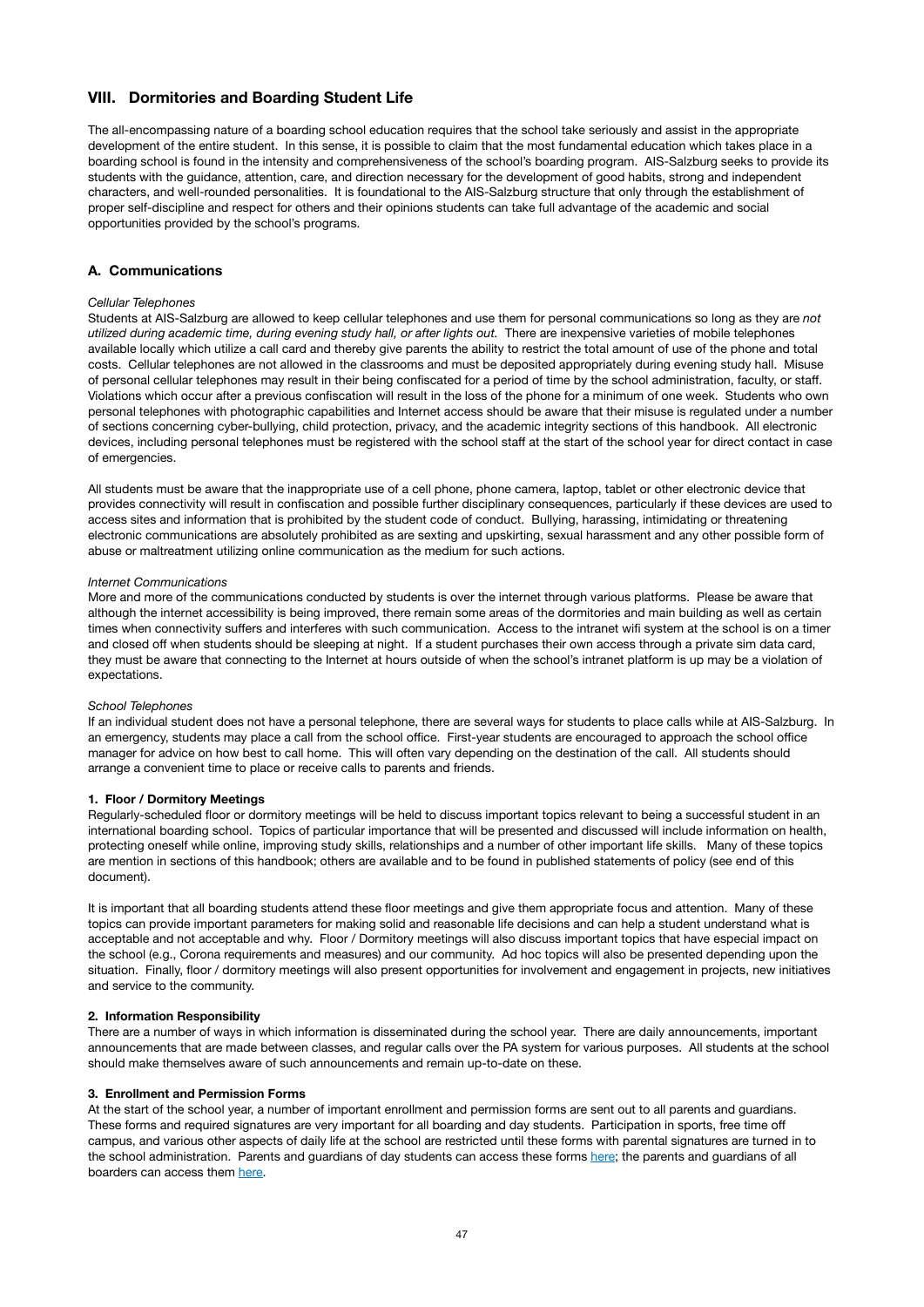### **B. Curfew and Lights Out**

*Curfew*  

Curfew refers to the time at which a student must be signed in at the school. Violations of curfew times are considered serious infractions of the school's behavioral expectations (see Unapproved Leaves) and will result in disciplinary consequences. The following are the curfews for all boarding students:

Weekday curfew for all students Sunday through Thursday: *18:00* 

Weekend curfew on Friday and Saturday evenings: 

| 14 and under            | 20:30 |  |  |
|-------------------------|-------|--|--|
| 15                      | 21:30 |  |  |
| 16.17                   | 22:30 |  |  |
| 18 year-old non-seniors | 23:00 |  |  |
| Seniors, post-graduates | 23:30 |  |  |

*Lights out* 

Lights out refers to the time at which a student must be fully prepared for sleep and in bed with the lights in the dormitory room turned off. It is the school's belief that all students must be guaranteed a certain amount of sleep in order to take full advantage of the academic and social offerings while here at AIS-Salzburg. Students must organize their study time so that they do not run into difficulties at lights out. The AIS-Salzburg staff and administration will enforce lights out whether or not a student has completed all homework or study required for the coming school day and will assist the student with more appropriate means of time management for the future. Violations of the lights-out rules will result in disciplinary consequences including loss of free time off campus the next day or weekend and a deduction of health points as well as negatively affection the Boarding Conduct grade.

| Lights-out (Sunday through Thursday evenings): 7th, 8th, 9th, 10th-graders | 22:00 |
|----------------------------------------------------------------------------|-------|
| 11th & 12th-graders and Post Grads (with staff approval):                  | 23:00 |

Note: For 11th and 12th-graders, the period from 22:00 to 22:45 is to be utilized as individual study time when approved by the staff. All expectations in place during evening study hall are required during this time. From 22:45 to 23:00, 11th and 12th-graders are allowed to prepare for bed. No lights are to be on in the dormitories between 23:00 and 06:00, Sunday through Friday.

| Weekend lights-out (Friday and Saturday evenings): |       |
|----------------------------------------------------|-------|
| All non-seniors                                    | 23:00 |
| All seniors and post-graduates                     | 24:00 |

The school administration reserves the right to change any of the above for a particular student if deemed prudent or justified. Altered curfew and lights-out regulations are often in effect during school excursions, before final examinations, and before standardized testing dates.

### **C. Dormitory Rooms**

Boarding students at AIS-Salzburg live in school dormitory facilities for approximately nine months out of the year. We desire that all of our boarders feel comfortable, safe, and as much "at home" as possible. The house cleaning and janitorial staffs works to provide a living environment which is safe, comfortable appropriate for our students and carry out regular repairs and cleaning. Certain responsibilities, however, are incumbent upon the students. The following guidelines are necessary parameters which should be carefully read and understood by all boarding students:

#### **1. Room Tidiness**

The overall tidiness of a dorm room and minor daily cleaning are the responsibility of each student resident in the dormitory room whether a single room or a quad. Roommates share equal responsibility at all times. Room tidiness will be checked frequently during class times and before evening study halls (between 18:45 and 19:00). Students whose room do not meet tidiness standards will loose their freedom of movement off campus, health points will be deducted and the Boarding Conduct grade will suffer. Failure to meet the room tidiness expectations on a regular basis will lead to campusing and weekend restrictions.

Vacuum cleaners, brooms, and dust rags are made available to all students. The school's cleaning staff looks after the school dormitories by keeping the hallways, classrooms, and floors clean. Maids also clean the students' rooms once a week. The maids change the bedding, vacuum the floor, and clean the bathroom of each dormitory room regularly.

School-wide expectations of dormitory-room tidiness:

- 1. The bed is made
- 2. The floor is clear
- 3. The desktop is tidy
- 4. All clothes and shoes are picked up and put away appropriately in drawers and closets (floor and under beds are clear)
- 5. Lights are turned off
- 6. The door is locked
- 7. The window is kipped open (if possible)
- 8. All electronics devices are turned off and not being charged

Should school wide expectations not be met by the residents of a room, the maids will not do their regular cleaning. and they will report the room number to the administration. It is then the responsibility of the students to carry out these duties and additional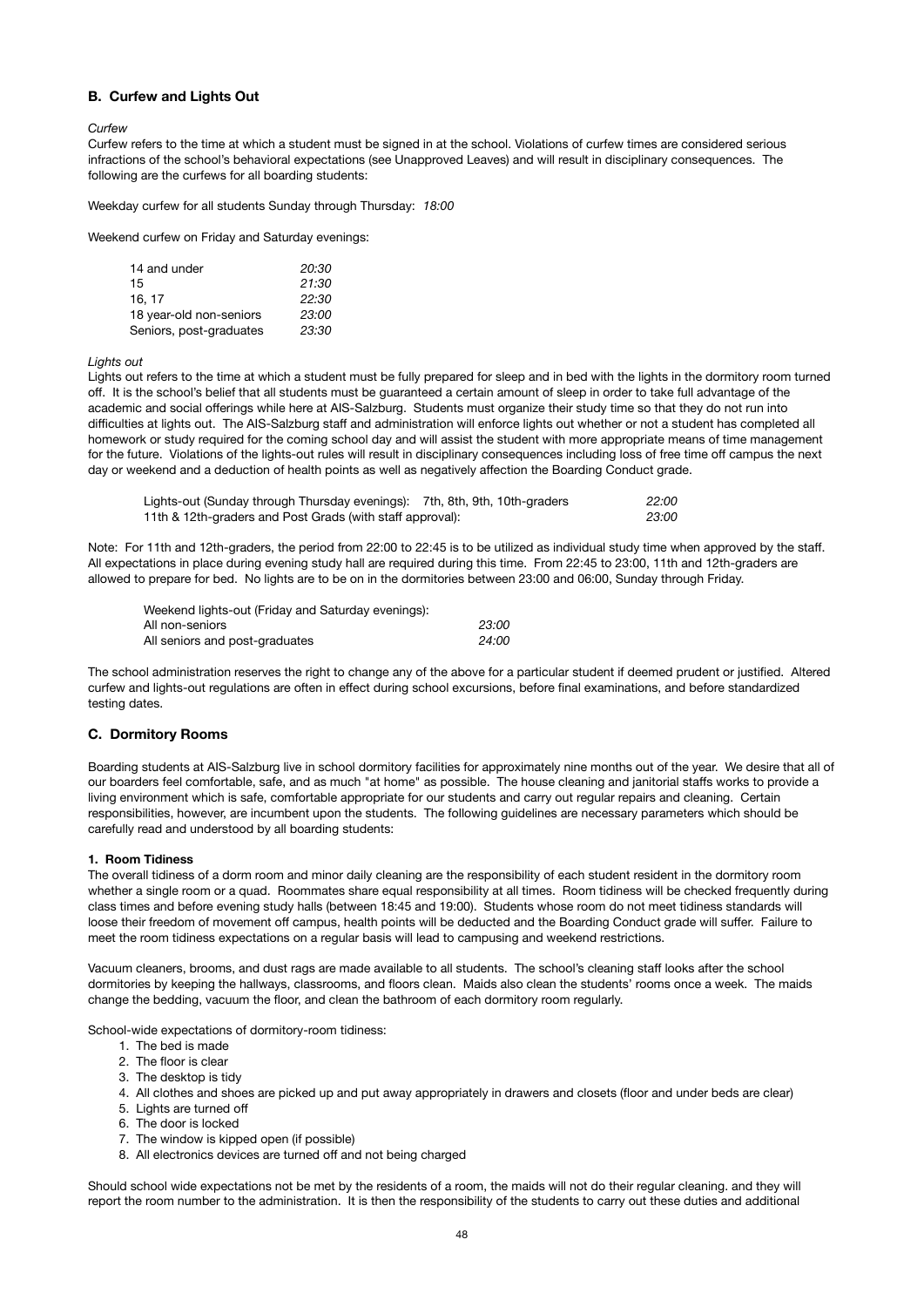disciplinary consequences will be issued. A tidy room necessarily meets the school's expectations concerning decor, prohibited items, furnishings, security, and kitchen utensils.

### **2. Furnishings**

All dormitory rooms are equipped with sufficient furnishings for the needs of AIS-Salzburg students and arranged in such a manner that the dormitory room space is optimized and it meets the fire-safety standards. No major furnishings may be moved in the dormitories at any time without approval. Additional furnishings may not be brought into the school's dormitory rooms without prior approval by the administration as well.

### **3. Room Decoration**

Posters, pictures, and other wall decorations are permitted as long as they do not promote the glorification of drugs, alcohol, or tobacco consumption, contain no profanity or other controversial expressions, and are agreeable to all students living in the room. Wall hangings should not be mounted by any damaging means (nails, thumbtacks, abrasive tapes, glue, etc.). masking tape, painters' tape, white sticky tack or cellophane tape is acceptable. All decorations must be removed without any trace by the end of the academic year or at the request of any staff member. Excessive postings and decorations are to be avoided.

#### **4. Damages**

All dormitory rooms and furnishings are checked and digitally photographed for condition at the beginning of the school year and all residents are required to sign a form which verifies the condition of the room and furnishings when they move in. Additionally, a damage policy statement and agreement form is signed by all parents and resident students at enrollment. All of these documents are on file and maintained by the school administration. Damage done to dormitory rooms and furnishings are charged to the offending students' incidentals accounts immediately and a notice is sent to the parents along with details of the damage done. Severe, willful damage is grounds for dismissal from the school. Charges for damage will generally be made for replacement of furnishings and equipment as well as labor and staff time. Damages are distinguished from normal wear and tear.

### **5. Room Security**

Students must turn off all lights and electronics and lock their doors when they leave their dormitory room. Windows must be either closed or kipped open at the top. The door must remain unlocked at all times when someone is present within the room due to safety regulations. It is a disciplinary offense to lock the door while in the room and place the key in the cylinder from the inside or to ignore a request to open the door at a staff member's request.

### **6. Restricted Items**

No ski/snowboarding boots, or rollerblades may be worn in the dormitories or other school facilities, nor are scooters, skis, snowboards, skateboards, or similar items to be stored in dormitory rooms. The school provides adequate storage facilities for these items. Open flames/fires, candles, incense, lighters, matches, hot-plates, toasters, rice cookers, space heaters, or immersion heaters are not allowed in student dormitory rooms at any time. Additional furnishings or excessively large stereos or desktop computers are not allowed, nor are televisions, as they compromise the space for each student in the dormitories. All luggage is to be emptied and stored in the appropriate storage room and are not allowed in the dormitory rooms unless specified and approved by the resident staff or administration. 5-day boarders may keep a piece of luggage used on weekends for travel in the dormitory room. No room may utilize an excessive amounts of electricity through the use of extension cords, etc. The school staff will restrict use of electrical cabling as necessary given the specific conditions.

#### **7. Noise Levels and Personal Music**

Students may play music or practice musical instruments during non-academic hours. The volume should never be so loud as to disturb or annoy others. Audible music may not be played anywhere in the building during evening study hall or after "lights out. " Noise levels in common areas of the dormitories must remain moderate and appropriate at all times. Music played on personal stereos must never violate the school's expectations of decency, profanity, or poor taste. Such music will be confiscated and returned at the end of the school year.

#### **8. Seniority Rooming**

At the end of every school year, returning students will have the opportunity to make choices on rooms which they would like to live in for the next school year. Students receive a form from the headmaster upon which they can list their preferences for room and roommate(s). The final decision on room assignments is based on a student's seniority, grade-level, grade point average, and conduct record. Final room assignments are confirmed shortly before the beginning of the school year (in August).

### **9. Room Changes**

Student or parent-initiated room change requests are considered only as of the first of October each year. Proposed changes must be written, including the names and room numbers of all students and roommates concerned. These proposals, signed by all students and resident assistants involved in the change, are to be handed in to the Dean of Students for approval before the proposed change. The parents of all students involved in the change must also give their approval. The administration of the school, along with the resident-care staff, claims final authority over all rooming assignments and room change requests.

### **D. Food, Cafeterias and Dining Areas**

#### *Food-Delivery Services*

Food delivery may be allowed by the resident-care staff. All such deliveries must be made to the main building front door and students who ordered food must immediately respond to announcements to come down for the pick-up. Payment for such deliveries must either be made beforehand or immediately upon pick-up. Any problems with such food delivery orders may result in a period of removal of this privilege.

#### **1. Dining Areas**

All students must respect the following guidelines and expectations when dining at AIS-Salzburg: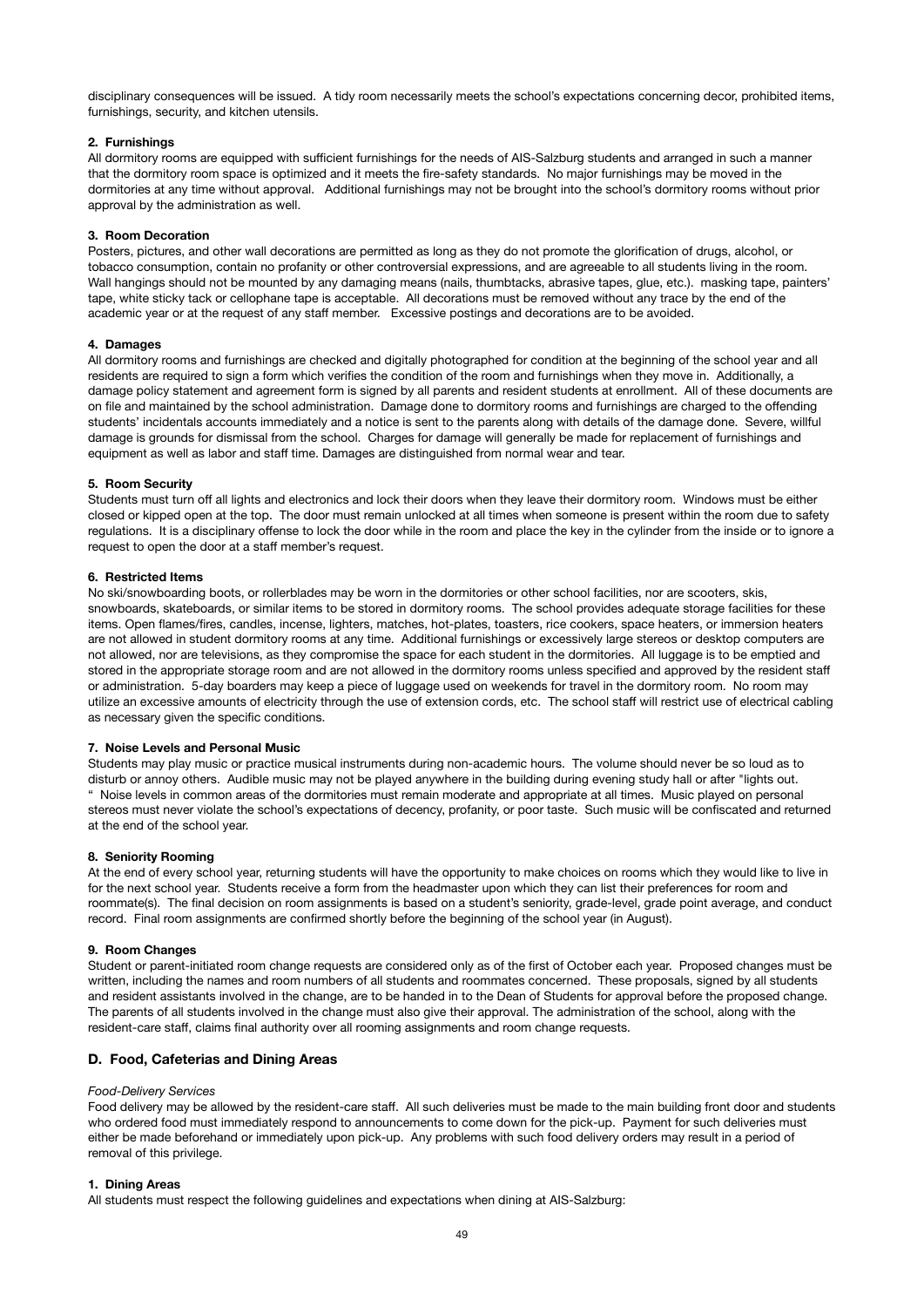1. Students must utilize the appropriate entrance and exit doorways to the kitchen area creating a one-way traffic movement.

2. Appropriate dining habits and volume of conversation are expected of all students while dining.

3. All students must return all dining utensils, trays, dish ware and glassware to the appropriate tray holders and containers.

4. No kitchen utensils, trays, dish ware, glassware, or food are to be taken out of the dining areas of the school. No food or kitchen materials whatsoever should be in the dormitory rooms, or in the classrooms at any time unless determined necessary by the school's health coordinator in cooperation with the resident staff.

5. Food from the school cafeteria may never be consumed in a dormitory room unless a directive is given by the health coordinator.

#### **2. Cafeteria Dining and Health**

Presently, all students are to utilize sanitary hand gloves while accessing the kitchen buffet line in order to assist the community in remaining healthy and protected during the Corona pandemic. Further restrictions or health measures may be put into place (e.g., separation of day students and boarders in their dining areas) if required by the situation.

Students with special dietary requirements should indicate these on the enrollment forms at the start of the school year and discuss these, as necessary, with the school's health coordinator who will communicate with the kitchen staff.

#### **3. Kitchen Staff**

The kitchen staff at AIS-Salzburg is employed by a local catering company which contracts with the school for their services. They are responsible for maintaining a very high level of health protection and sanitation in the school's kitchen and dining areas are are trained and informed concerning any and all health restrictions or requirements related to the Corona pandemic. The kitchen staff members are to be treated with respect and politeness at all times. They are generally very eager to serve food that the students enjoy and are also open to suggestions and recommendations from the students as well.

### **E. Other Information for Boarding Students**

### **1. Incidentals Account**

All boarding students at AIS-Salzburg are required to open an incidentals account with the school accounting office. This account must be maintained at € 1,500 and provides funds for student expenses such as laundry, communications, and other daily or weekly expenses not covered by tuition and school fees. Small charges will be automatically deducted from the incidentals account and a statement will be sent home regularly during the school year. Requests for larger amounts will be accepted by the school accountant only with written permission from the parents. Questions concerning the incidentals account and its use should be directed to the school accounting office.

#### **2. Keys and Fobs**

All boarding students are issued a dormitory room key and a key fob for the front door of the main building at the beginning of the school year. These keys must be kept safe at all times and not loaned to another person at any time. Should one or the other be lost, it must be reported immediately to the administration and a replacement will be issued after a fee has been paid and proof of payment is received from the school accounting office. This fee may include the replacement of the key, the key cylinder, the replacement of keys in the possession of roommates, and in some circumstances the replacement of every key and lock on the dormitory floor. If a lost key is not reported, it will result in disciplinary consequences, as the security of the school is compromised.

#### **3. Laundry**

Students are offered the possibility of having their laundry done at the school for a fee of  $\epsilon$  75 per trimester. This amount is withdrawn from the student's incidentals account at the start of each trimester. Laundry will be washed, dried and folded, and then returned to the student. Irons and ironing boards are available in the dormitories. A schedule of laundry deposit times for each floor will be established at the start of the school year. Students should heed the laundry requirements (load size, deposit date, etc.) in order to have their clothing well-cleaned and returned complete.

### **4. Mail and Package Deliveries**

Mail is delivered to all students daily except for weekends and Austrian national holidays. All communications to students will be placed in the student mailboxes. It is expected that all students respect the privacy of all others and not tamper with mail or materials in mail boxes other than their own. Package deliveries are generally held by the front office and announcements are made for them to be picked up by the addressee.

#### **5. Pocket-Money Service**

Should the parents so desire, enrollment in the AIS-Salzburg pocket-money service is available to all boarding students. Under this service, students receive € 35-50 per week, delivered to them on Monday mornings during the break time. The students are encouraged to budget their expenditures effectively throughout the week and weekend. Specific information regarding this service is available from the school's accounting office. The school discourages students from using bank cards and having a large amount of money at their disposal. Students should never have excessive amounts of cash on their person or in their dormitory rooms. The school has individual safe boxes in the front office available during office hours for students to deposit their valuables and money.

#### **6. Travel and Transportation**

Salzburg has an excellent public transportation system which enables students to get around quite easily. A bus stop is located in front of the school. All students enrolled at the school are forbidden from traveling on any form of public transport in Salzburg without payment of the fare. Traveling without a bus ticket is theft and a major violation of the AIS-Salzburg behavioral expectations.

The Salzburg airport and train station are located quite close to the school campus, and the Munich airport is approximately two hours away by car from Salzburg. A private shuttle service, the "Salzburg-Munich Shuttle (SMS)" is available for transportation between AIS-Salzburg and the Munich airport. All students are offered transportation to or from the Salzburg airport or train station and the